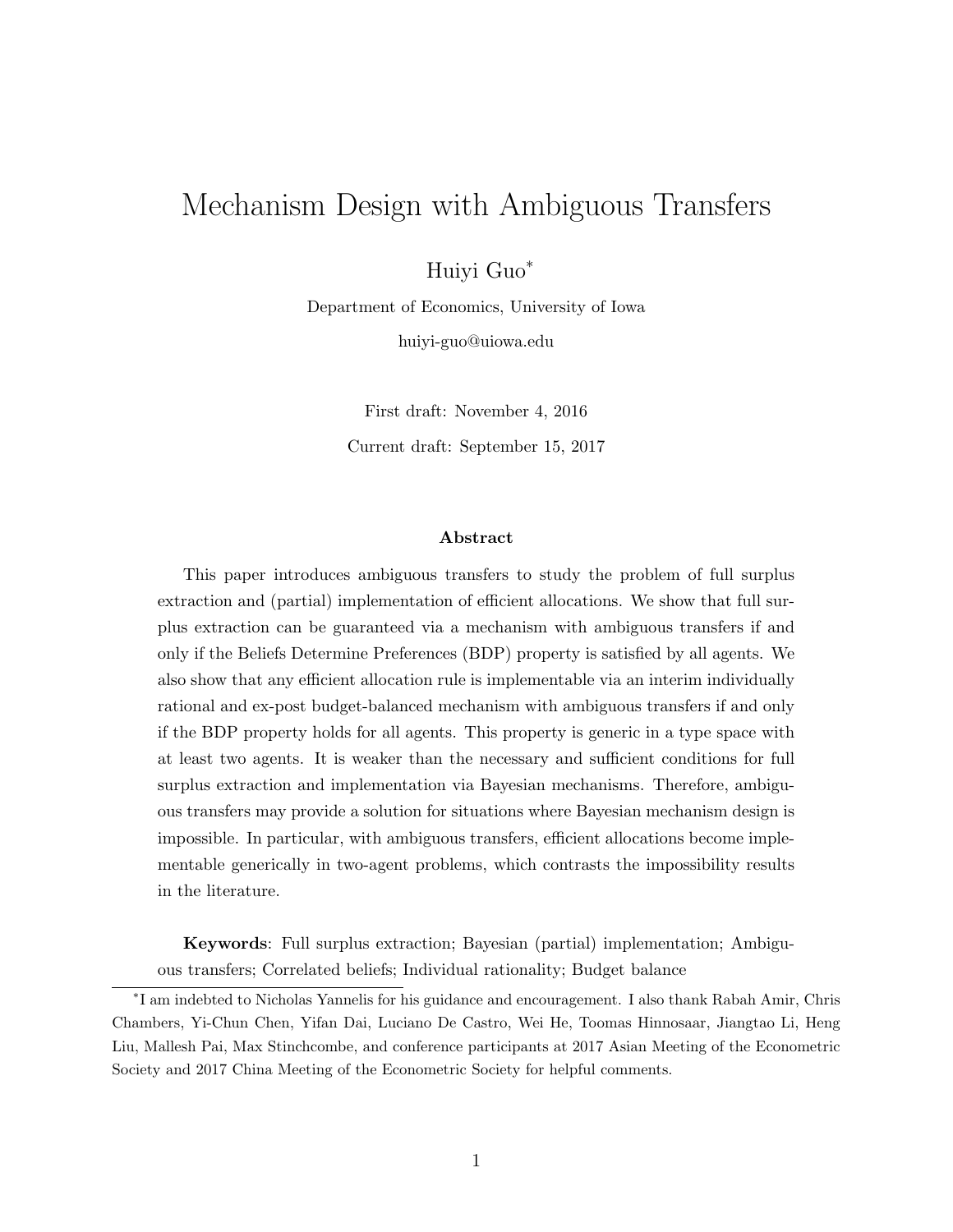## 1 Introduction

One could perceive ambiguity in many forms of transactions. For instance, Priceline Express Deals offer travelers a known price for a hotel stay, but the exact name of the hotel remains unknown until the completion of payment. Another example is the scratch-and-save promotion run by some stores: a consumer receives a scratch card at the time of check out, which reveals a discount, and thus the cost of her purchase and even its distribution are mysterious when she decides to buy. As a third example, eBay allows sellers of auction-style listings to set hidden reserve prices. In all the above mechanisms, the ambiguity about the allocation or (and) transfer rule are generated by the mechanism designers. It is reasonable to imply that the mechanism designers engineer ambiguity to benefit themselves. To know how far such a practice can go, we would like to ask the specific question that if introducing ambiguity can help the mechanism designers achieve the first-best outcomes.

This paper introduces ambiguous transfers to study two problems: full surplus extraction and implementation of an efficient allocation rule via an interim individually rational and ex-post budget-balanced mechanism. In both problems, the mechanism designer informs agents of the exact allocation rule, but the communication is ambiguous so that agents only know a set of potential transfer rules. Agents are assumed to be ambiguity-averse and thus make decisions based on the worst-case transfer rule.

In this paper, the Beliefs Determine Preferences (BDP) property is the key condition for first-best mechanism design with ambiguous transfers. The property, introduced by [Neeman](#page-42-0) [\(2004\)](#page-42-0), requires that an agent with different types should have distinct beliefs. We show that full surplus extraction can be guaranteed via a mechanism with ambiguous transfers if and only if the BDP property is satisfied by all agents. In addition, any efficient allocation rule is implementable via an interim individually rational and ex-post budget-balanced mechanism with ambiguous transfers if and only if the BDP property holds for all agents. These two are the primary results of this paper. As an extension, we show any efficient allocation rule under a private value environment is implementable if and only if at most one agent does not satisfy the BDP property. Then, we investigate an environment without a common prior and establish sufficient conditions for individually rational and budget-balanced implementation of any efficient allocation rule under private value environments.

Our key condition, the BDP property, is weaker than Crémer and McLean [\(1988\)](#page-40-0)'s Convex Independence condition, which is necessary and sufficient for full surplus extraction via a Bayesian mechanism. Convex Independence, together with the Identifiability condition established by [Kosenok and Severinov](#page-41-0) [\(2008\)](#page-41-0), is necessary and sufficient for implementing any efficient allocation rule via an individually rational and budget-balanced Bayesian im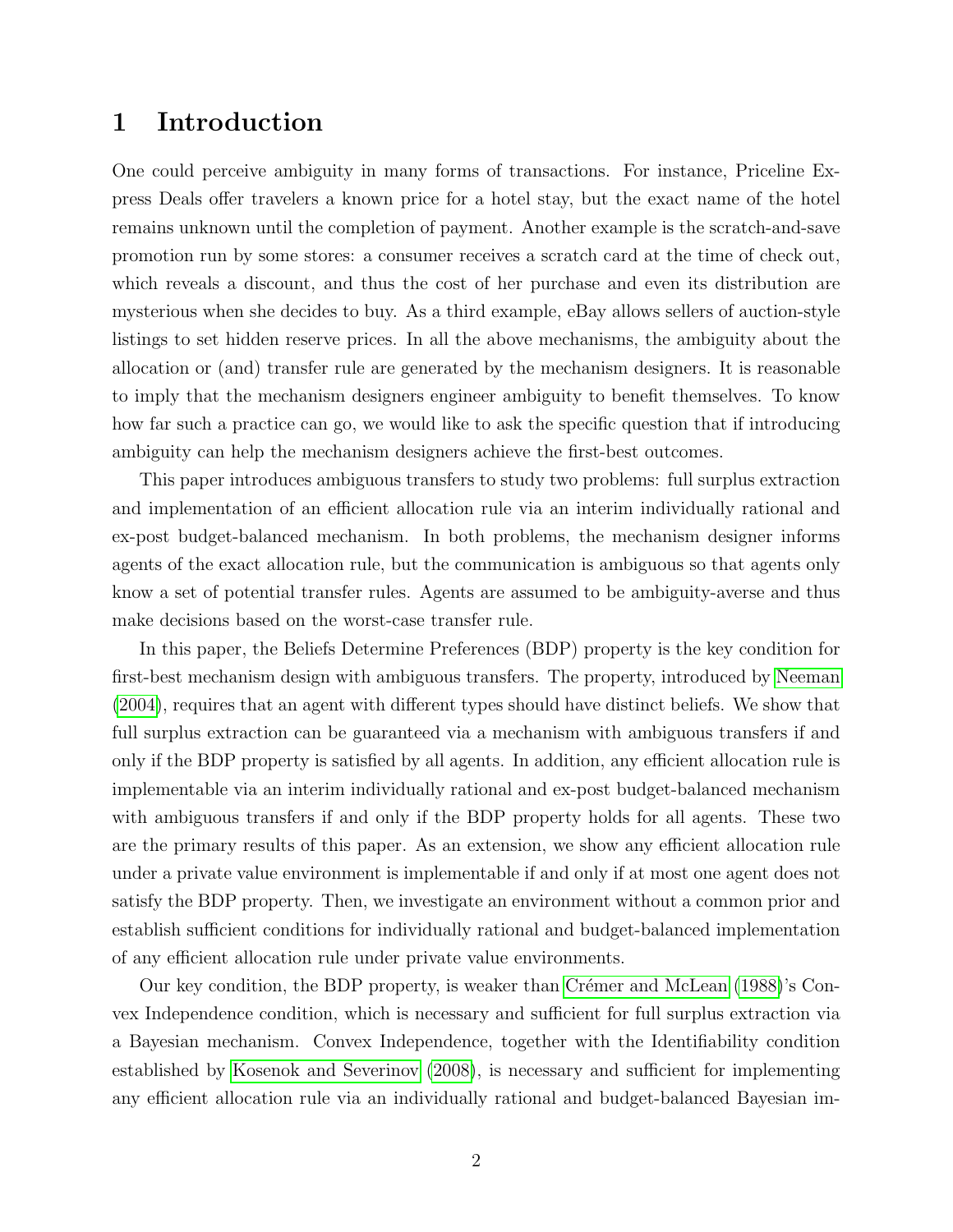plementation. In a type space with fixed finite dimension and more than one agent, the BDP property holds generically. Without restricting the dimension, models satisfying the BDP property are topologically generic, as is shown by [Chen and Xiong](#page-40-1) [\(2011\)](#page-40-1).

We summarize several advantages of the BDP property below. Firstly, compared to Convex Independence, the BDP property imposes weaker restrictions on the cardinality of the type space. For example, in a two agent problem, where one agent has two types and the other has three, Convex Independence fails for one agent for sure, but the BDP property holds for both generically. Secondly, the Identifiability condition is relaxed, and hence so is its associated restriction on cardinality of the type space.<sup>[1](#page-2-0)</sup> For example, in a three-agent problem where each agent has two types, the Identifiability property fails with positive probability, but the BDP property holds generically. Thirdly, the Bayesian mechanism design literature documents several negative results on individually rational and budget-balanced implementation with two agents, but the BDP property and ambiguous transfers provide a generic solution to such problems, which are fundamental and important in view of the many bilateral trades and bargains occurring every day.[2](#page-2-1) Fourthly, the BDP property is very easy to check. To verify this property for an agent, we only need to make sure that she never has identical beliefs under different types.

In this paper, we let the mechanism designer announce a fixed efficient allocation rule and introduce ambiguity in transfer rules only. To see why we impose this restriction, notice that the allocation rule in an implementation problem is exogenous, and thus, it is natural for the mechanism designer to commit to that particular allocation rule. When the mechanism designer aims to extract full surplus instead, she endogenously chooses an ex-post efficient allocation rule, which is often unique in a finite-type framework. Hence, we do not give the mechanism designer the freedom to use ambiguous allocation rules in full surplus extraction either. In a related paper, [Di Tillio et al.](#page-41-1) [\(2017\)](#page-41-1) study how second-best outcomes under independent beliefs could be improved if the mechanism designer introduces ambiguity in both allocation and transfer rules. We discuss more on the relationship with that paper in Section [1.1.](#page-3-0) As a by-product, the restriction on no ambiguity in allocation rules also helps us to clarify the scope and limitation of ambiguous transfers.

The paper proceeds as follows. We review the literature in Section [1.1](#page-3-0) and introduce

<span id="page-2-1"></span><span id="page-2-0"></span><sup>&</sup>lt;sup>1</sup>For the first two points, see Section [5](#page-13-0) for more details.

<sup>2</sup>For example, [Myerson and Satterthwaite](#page-42-1) [\(1983\)](#page-42-1) demonstrate the impossibility of efficient bilateral trading with independent information. [Matsushima](#page-41-2) [\(2007\)](#page-41-2) provides a sufficient condition under which individually rational and budget-balanced implementation with two agents cannot be achieved. [Kosenok and](#page-41-0) [Severinov](#page-41-0) [\(2008\)](#page-41-0)'s necessary and sufficient conditions never hold simultaneously in two-agent environments, which could also be interpreted as an impossibility result even if correlated information is allowed.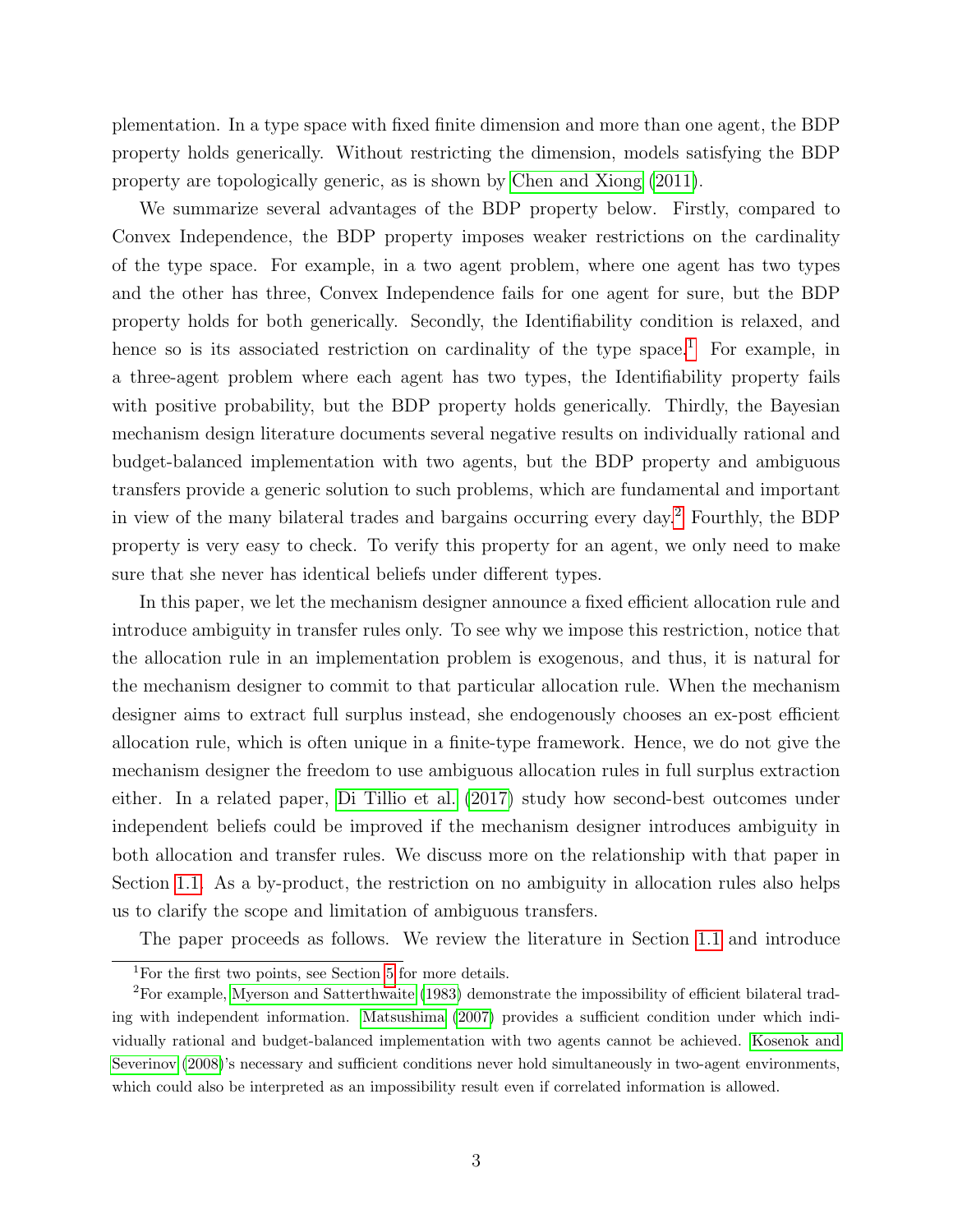the environment in Section [2.](#page-6-0) After providing an example on how ambiguous transfers work for full surplus extraction and implementation in Section [3,](#page-7-0) we formalize the mechanism with ambiguous transfers in Section [4.](#page-11-0) The BDP property is introduced and shown to be necessary and sufficient for full surplus extraction and implementation in Section [5.](#page-13-0) Section [6](#page-16-0) extends our primary results along several directions. The Appendix collects all proofs and some examples.

#### <span id="page-3-0"></span>1.1 Literature review

#### 1.1.1 Efficient mechanisms with independent information

How to implement efficient allocations is a classical topic in mechanism design theory that has been widely studied in situations such as public good provision and bilateral trading. Individual rationality is a natural requirement as agents can opt out of the mechanism. As a resource constraint, budget balance requires that agents should finance within themselves for the efficient outcome rather than rely on an outside budget-breaker. When either individual rationality or budget balance is required, the literature provides positive results for efficient mechanism design in private value environments. For instance, the VCG mechanism [\(Vick](#page-42-2)[rey](#page-42-2) [\(1961\)](#page-42-2), [Clarke](#page-40-2) [\(1971\)](#page-40-2), and [Groves](#page-41-3) [\(1973\)](#page-41-3)) is ex-post individually rational. The AGV mechanism (d'Aspremont and Gérard-Varet [\(1979\)](#page-40-3)) is ex-post budget-balanced.

However, the literature documents a tension between efficiency, individual rationality, and budget balance, when agents have independent information. For example, in a private value bilateral trading framework, [Myerson and Satterthwaite](#page-42-1) [\(1983\)](#page-42-1) prove that it is impossible to achieve efficiency with an individually rational and budget-balanced mechanism in general. With multi-dimensional and interdependent values, [Dasgupta and Maskin](#page-40-4) [\(2000\)](#page-40-4) and [Jehiel](#page-41-4) [and Moldovanu](#page-41-4) [\(2001\)](#page-41-4) prove that efficient allocations are generically non-implementable.

One goal of the current paper is to design an efficient, individually rational, and budgetbalanced mechanism. But instead of assuming independent information, we show that correlation is necessary and sufficient to achieve the goal.

#### 1.1.2 Mechanism design with correlated information

With correlated information, first-best mechanism design becomes possible. Crémer and [McLean](#page-40-5) [\(1985,](#page-40-5) [1988\)](#page-40-0) establish two conditions to fully extract agents' surplus in private value auctions, among which the Convex Independence condition is necessary and sufficient for Bayesian mechanism design. In a fixed finite dimension type space, if there are at least two agents, and if no agent has more types than all others' type profiles, the condition is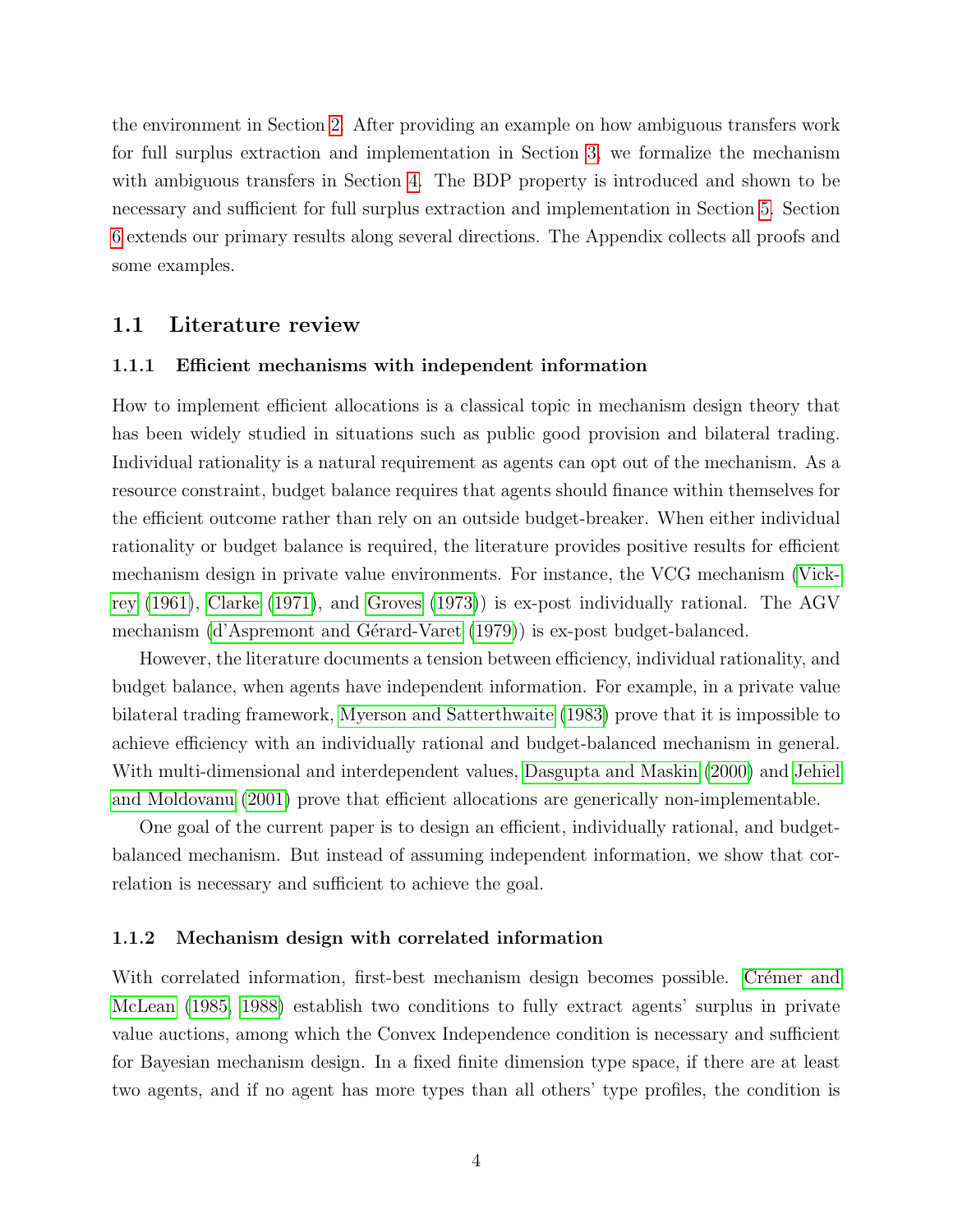satisfied generically. Without restricting the dimension, different notions of genericity are adopted in the literature and various conclusions on genericity of Convex Independence are made (e.g., [Neeman](#page-42-0) [\(2004\)](#page-42-0), [Heifetz and Neeman](#page-41-5) [\(2006\)](#page-41-5), [Barelli](#page-39-0) [\(2009\)](#page-39-0), [Chen and Xiong](#page-40-1) [\(2011,](#page-40-1) [2013\)](#page-40-6)). With continuous types, [McAfee and Reny](#page-41-6) [\(1992\)](#page-41-6) show that approximate full surplus extraction can be achieved. In addition, the recent papers of [Liu](#page-41-7) [\(2014\)](#page-41-7) and [Noda](#page-42-3) [\(2015\)](#page-42-3) prove an intertemporal variant of Convex Independence is sufficient for firstbest mechanism design in dynamic environments. In Sections [5.1,](#page-13-1) by introducing ambiguous transfers, the current paper shows that the weaker condition, the BDP property, becomes necessary and sufficient for full surplus extraction.

Unlike full surplus extraction, in a problem of (partial) implementation, the allocation rule is exogenously given, and the mechanism designer constructs incentive compatible transfers to achieve the desired outcome. Under the context of exchange economies, [McLean and](#page-41-8) [Postlewaite](#page-41-8) [\(2002,](#page-41-8) [2003a,](#page-42-4)[b\)](#page-42-5) propose the notion of informational size and prove the existence of incentive compatible and approximately efficient outcomes when agents have small informational size.[3](#page-4-0) Under a mechanism design framework, [McLean and Postlewaite](#page-41-9) [\(2004,](#page-41-9) [2015\)](#page-42-6) implement efficient allocation rules via individually rational mechanisms under the BDP property. In their mechanisms, small outside money is needed even when agents are informationally small. We do not address the issue of informational size, but our mechanism for implementation in Section [5](#page-13-0) is exactly efficient, individually rational, and budget-balanced.

A few papers study budget-balanced mechanisms with or without independent information, including [Matsushima](#page-41-10) [\(1991\)](#page-41-10), [Aoyagi](#page-39-1) [\(1998\)](#page-39-1), [Chung](#page-40-7) [\(1999\)](#page-40-7), [d'Aspremont et al.](#page-40-8) [\(2004\)](#page-40-8), etc.[4](#page-4-1) Among these works, [d'Aspremont et al.](#page-40-8) [\(2004\)](#page-40-8) propose necessary and sufficient conditions for budget-balanced mechanisms. All these papers do not require individual rationality. Also, they assume that there are at least three agents. Actually, [d'Aspremont et al.](#page-40-8) [\(2004\)](#page-40-8) indicate an impossibility result in implementing efficient allocations via budget-balanced mechanisms with two agents under correlated information. However, we do require individual rationality, and our mechanism with ambiguous transfers works for environments with at least two agents.

[Matsushima](#page-41-2) [\(2007\)](#page-41-2) and [Kosenok and Severinov](#page-41-0) [\(2008\)](#page-41-0) design individually rational and budget-balanced mechanisms. The latter work proposes the Identifiability condition, which along with the Convex Independence condition, is necessary and sufficient for implementing any ex-ante socially rational allocation rule via an individually rational and budget-balanced

<span id="page-4-1"></span><span id="page-4-0"></span><sup>3</sup>For related results, see also [Sun and Yannelis](#page-42-7) [\(2007,](#page-42-7) [2008\)](#page-42-8).

<sup>&</sup>lt;sup>4</sup> [Matsushima](#page-41-10) [\(1991\)](#page-41-10), [Chung](#page-40-7) [\(1999\)](#page-40-7), and [d'Aspremont et al.](#page-40-8) [\(2004\)](#page-40-8) only consider private value utility functions. In this case, incentive compatibility can be achieved via a VCG mechanism, rather than via information correlation. Thus, they allow for independent information.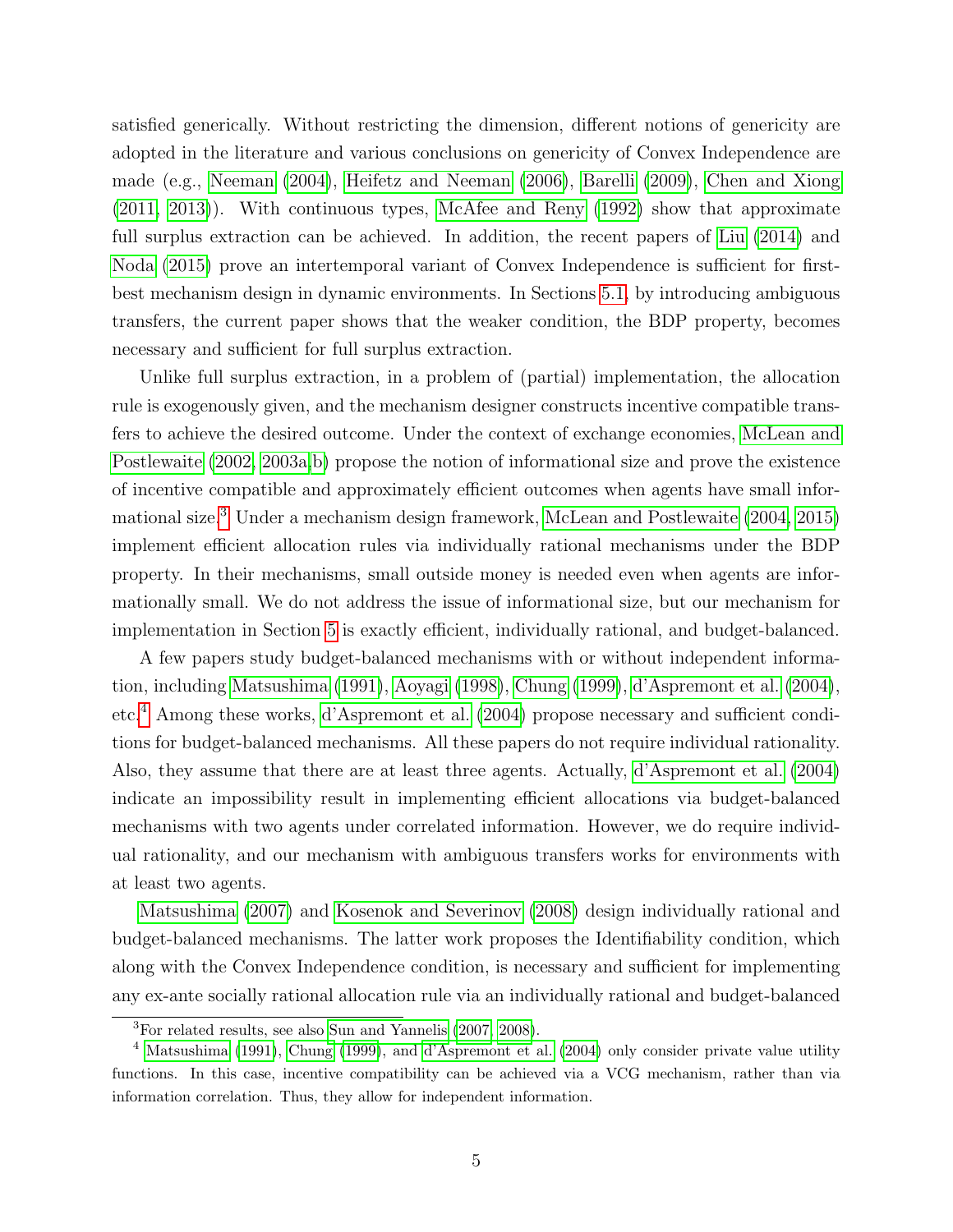Bayesian mechanism. The Identifiability condition is generic with at least three agents and under some restrictions on the dimension of agents' types, but Convex Independence and Identifiability never hold simultaneously in a two-agent setting. Thus [Kosenok and](#page-41-0) [Severinov](#page-41-0) [\(2008\)](#page-41-0) imply an impossibility result in efficient, individually rational, and budgetbalanced two-agent mechanism design. In our paper, the BDP property is weaker than Convex Independence, and we do not need Identifiability. Moreover, the BDP property holds generically with at least two agents, and thus we make the impossible possible for two-agent implementation problems.

#### 1.1.3 Mechanism design under ambiguity

In the growing literature on mechanism design with ambiguity-averse agents, most of the works assume exogenously that agents hold ambiguous beliefs of others' types. For example, [Bose et al.](#page-40-9) [\(2006\)](#page-40-9) prove that when agents are more ambiguity-averse than the auctioneer, a full insurance transfer rule is optimal in a private value auction. [Bose and Daripa](#page-40-10) [\(2009\)](#page-40-10) achieve almost full surplus extraction in a dynamic auction by exploiting the dynamic inconsistency of prior-by-prior updating. [Bodoh-Creed](#page-39-2) [\(2012\)](#page-39-2) characterizes the revenuemaximizing mechanism with a payoff equivalence theorem. [De Castro and Yannelis](#page-41-11) [\(2009\)](#page-41-11) prove that all Pareto efficient allocations are incentive compatible when agents' ambiguous beliefs are unrestricted. Accordingly, [De Castro et al.](#page-40-11) [\(2017a,](#page-40-11)[b\)](#page-40-12) implement all Pareto efficient allocations. Under the private value assumption, [Wolitzky](#page-42-9) [\(2016\)](#page-42-9) establishes a necessary condition for the existence of an efficient, individually rational, and weak budgetbalanced mechanism. In an environment with multi-dimensional and interdependent values, [Song](#page-42-10) [\(2016\)](#page-42-10) quantifies the amount of ambiguity that is necessary and sometimes sufficient for efficient mechanism design. We do not assume exogenous ambiguity in agents' beliefs, which is the biggest difference between the above papers and our work.

[Bose and Renou](#page-40-13) [\(2014\)](#page-40-13) and [Di Tillio et al.](#page-41-1) [\(2017\)](#page-41-1) contrast the above works in that ambiguity is endogenously engineered by the mechanism designer. Before the allocation stage, [Bose and Renou](#page-40-13) [\(2014\)](#page-40-13) let the mechanism designer communicate with agents via an ambiguous device, which generates ambiguous beliefs. Their paper characterizes social choice functions that are implementable under this method. Our paper is different from [Bose and](#page-40-13) [Renou](#page-40-13) [\(2014\)](#page-40-13), as we do not need multiple beliefs.

[Di Tillio et al.](#page-41-1) [\(2017\)](#page-41-1) consider the problem of revenue maximization in a private value and independent belief environment. The seller commits to a simple mechanism, i.e., an allocation and transfer rule, but informs agents of a set of simple mechanisms. As all the simple mechanisms generate the same expected revenue (imposed by the Consistency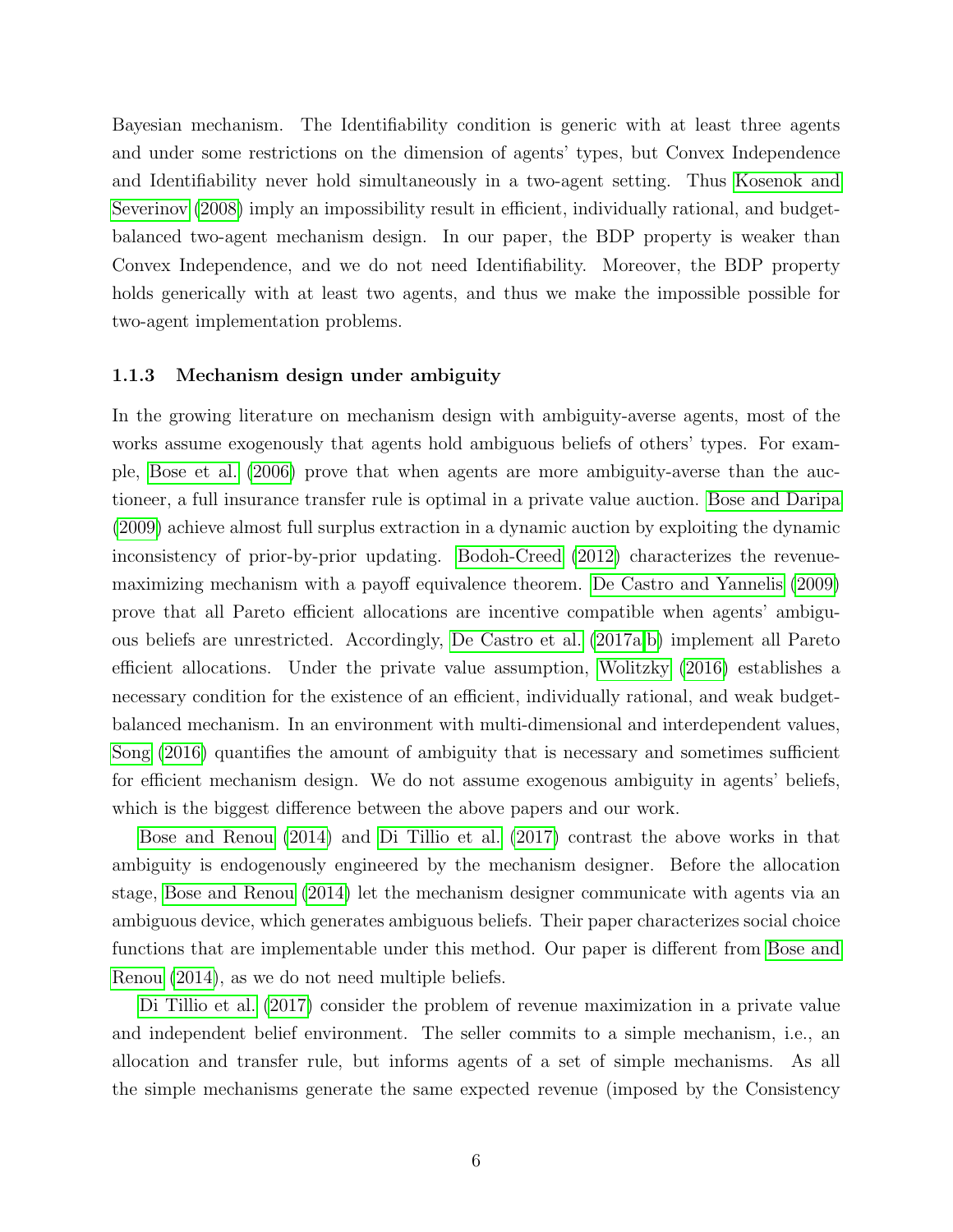condition), agents do not know the exact rule and thus make decisions based on the worstcase scenario. Compared to the standard Bayesian mechanism, their ambiguous approach yields a higher expected revenue.

In the current paper, ambiguity is engineered in a similar way to [Di Tillio et al.](#page-41-1) [\(2017\)](#page-41-1). However, instead of studying how ambiguous mechanisms improve second-best revenues under independent beliefs, the current paper studies when the first-best outcome in surplus extraction or implementation can be achieved without restricting attention to independent beliefs. As mentioned before, we fix an efficient allocation rule and only allow for ambiguity in transfer rules, but in [Di Tillio et al.](#page-41-1) [\(2017\)](#page-41-1)'s mechanism both allocation and transfer rules are ambiguous. This restriction is compatible with [Di Tillio et al.](#page-41-1) [\(2017\)](#page-41-1)'s Consistency condition, because each transfer rule satisfies interim individual rationality and extracts full surplus (or is interim individually rational and ex-post budget-balanced in the implementation problem). To see that allowing for ambiguity in allocation rules may result in a failure of full surplus extraction or implementation, we consider a finite-type environment where the total surplus is maximized by a unique allocation rule for example. If it is common knowledge that the mechanism designer's objective is to extract full surplus or implement efficient outcomes, any other allocation with lower surplus levels are non-credible to the agents, and thus should not be used in the mechanism. In [Di Tillio et al.](#page-41-1) [\(2017\)](#page-41-1)'s framework with independent beliefs and finitely many types, ambiguity in allocation rules plays an important role to achieve incentive compatibility, and therefore, full surplus extraction cannot be achieved. But with continuous types, their approach works for full surplus extraction, and thus we focus on environments with finitely many types.

The essential factor that enables us to achieve the first-best outcome in finite type environment is the correlation in agents' beliefs. In fact, we show correlated beliefs are necessary and sufficient for full surplus extraction and implementing efficient allocations. Correlation also results in different constructions of mechanisms between [Di Tillio et al.](#page-41-1) [\(2017\)](#page-41-1) and the current paper: in the main section of our paper (Section [5.2\)](#page-15-0), we only need two transfer rules, while the number of simple mechanisms in their paper depends on the cardinality of the type space.

# <span id="page-6-0"></span>2 Asymmetric information environment

We study the asymmetric information environment given by

$$
\mathcal{E} = \{I, A, (\Theta_i, u_i)_{i=1}^N, p\},\
$$

where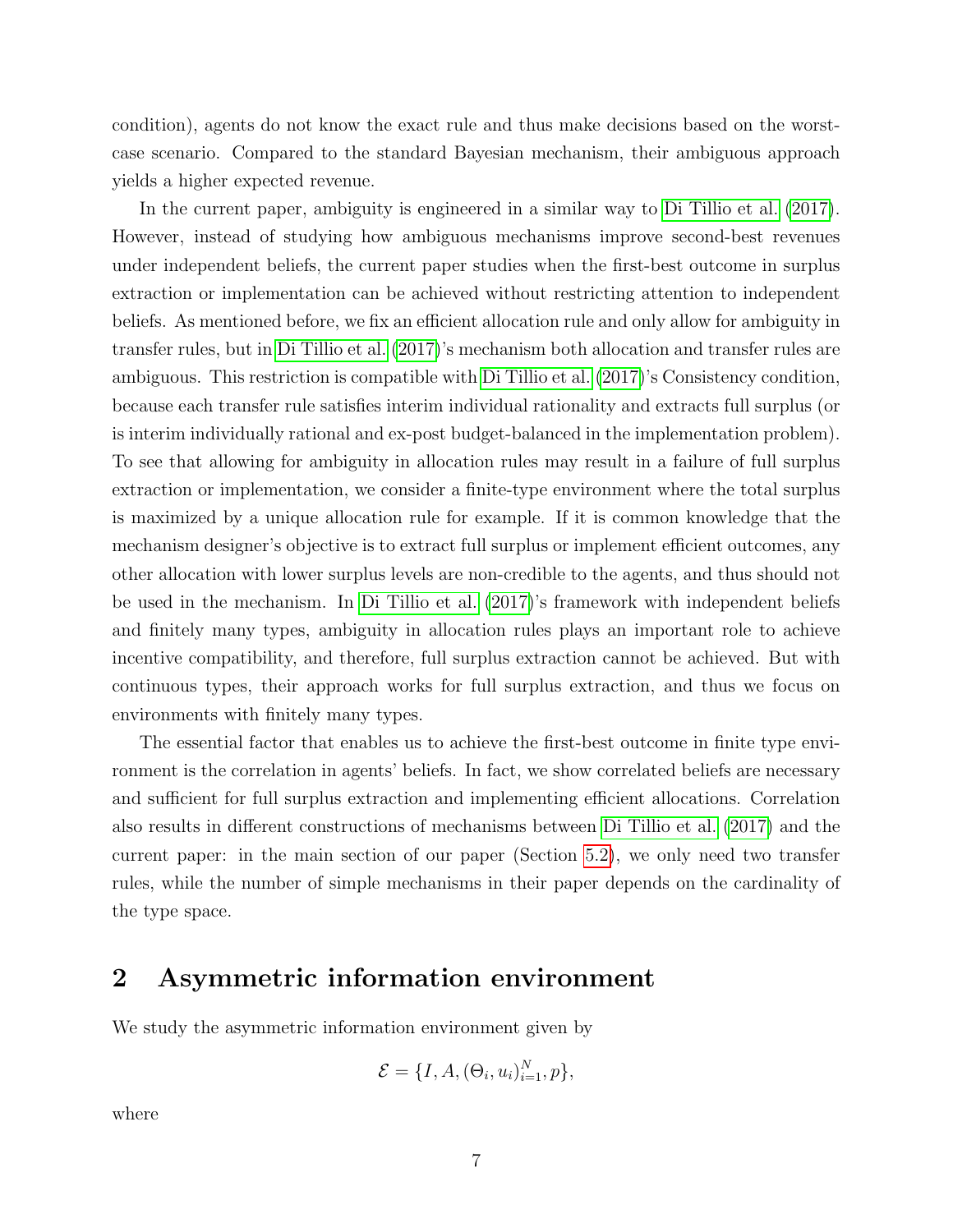- $I = \{1, ..., N\}$  is the finite set of agents; assume  $N \geq 2$ ;
- $\bullet$  A is the set of feasible outcomes;
- let  $\theta_i \in \Theta_i$  be agent *i*'s **type**; denote  $\times_{i \in I} \Theta_i$  by  $\Theta$ ,  $\times_{j \in I, j \neq i} \Theta_j$  by  $\Theta_{-i}$ , and  $\times_{k \in I, k \neq i, j} \Theta_k$ by  $\Theta_{-i,j}$ ; let  $|\Theta_i|$  represent the cardinality of  $\Theta_i$ , where we assume  $2 \leq |\Theta_i| < \infty$ ;<sup>[5](#page-7-1)</sup>
- each agent i has a quasi-linear **utility function**  $u_i(a, \theta) + b$ , where  $a \in A$  is a feasible outcome,  $b \in \mathbb{R}$  is a monetary transfer, and  $\theta \in \Theta$  is the realized type profile;
- p is a probability distribution on  $\Theta$ , representing agents' common prior; let  $p(\theta_i)$  and  $p(\theta_i, \theta_j)$  represent the marginal distribution of p on  $\theta_i$  and  $(\theta_i, \theta_j)$  respectively; when agent i has type  $\theta_i$ , her **belief** is derived from Bayesian updating p, i.e., others have type profile  $\theta_{-i} \in \Theta_{-i}$  with probability  $p_i(\theta_{-i}|\theta_i)$ ; for agent  $j \neq i$  and type  $\theta_j$  we let  $p_i(\theta_j|\theta_i)$  denote the marginal belief of  $p_i(\cdot|\theta_i) \equiv (p_i(\theta_{-i}|\theta_i))_{\theta_{-i} \in \Theta_{-i}}$  on type  $\theta_j$ .

The environment  $\mathcal E$  is common knowledge between the mechanism designer and the agents.

We impose the following assumption throughout the paper unless otherwise specified.

<span id="page-7-2"></span>**Assumption 2.1:** For all  $i, j \in I$  with  $i \neq j$ , and  $(\theta_i, \theta_j) \in \Theta_i \times \Theta_j$ , assume  $p(\theta_i, \theta_j) > 0$ .

An allocation rule  $q : \Theta \to A$  is a plan to assign a feasible outcome contingent on agents' realized type profile. An allocation rule q is said to be ex-post efficient if  $\sum$  $u_i(q(\theta),\theta) \geq$ 

i∈I

$$
\sum_{i \in I} u_i(q'(\theta), \theta) \text{ for all } q' : \Theta \to A \text{ and } \theta \in \Theta.
$$

### <span id="page-7-0"></span>3 A motivating example

In this example, we look at a common prior  $p$  such that the standard Bayesian mechanism design approach can neither guarantee full surplus extraction nor implementation of an efficient allocation via an interim individually rational and ex-post budget-balanced mechanism. However, when the mechanism designer is allowed to be ambiguous about which transfer rule she adopts, we show that both goals can be achieved.

We assume there are two agents and each agent has three types. The common prior  $p \in \Delta(\Theta)$  is defined below.

<span id="page-7-1"></span><sup>&</sup>lt;sup>5</sup>The assumption that  $|\Theta_i| \geq 2$  for all i is imposed for simplicity of notation. When at least two agents satisfy this cardinality condition, i.e., when at least two agents have private information, all theorems of this paper hold. See Appendix [A.2](#page-39-3) for more details.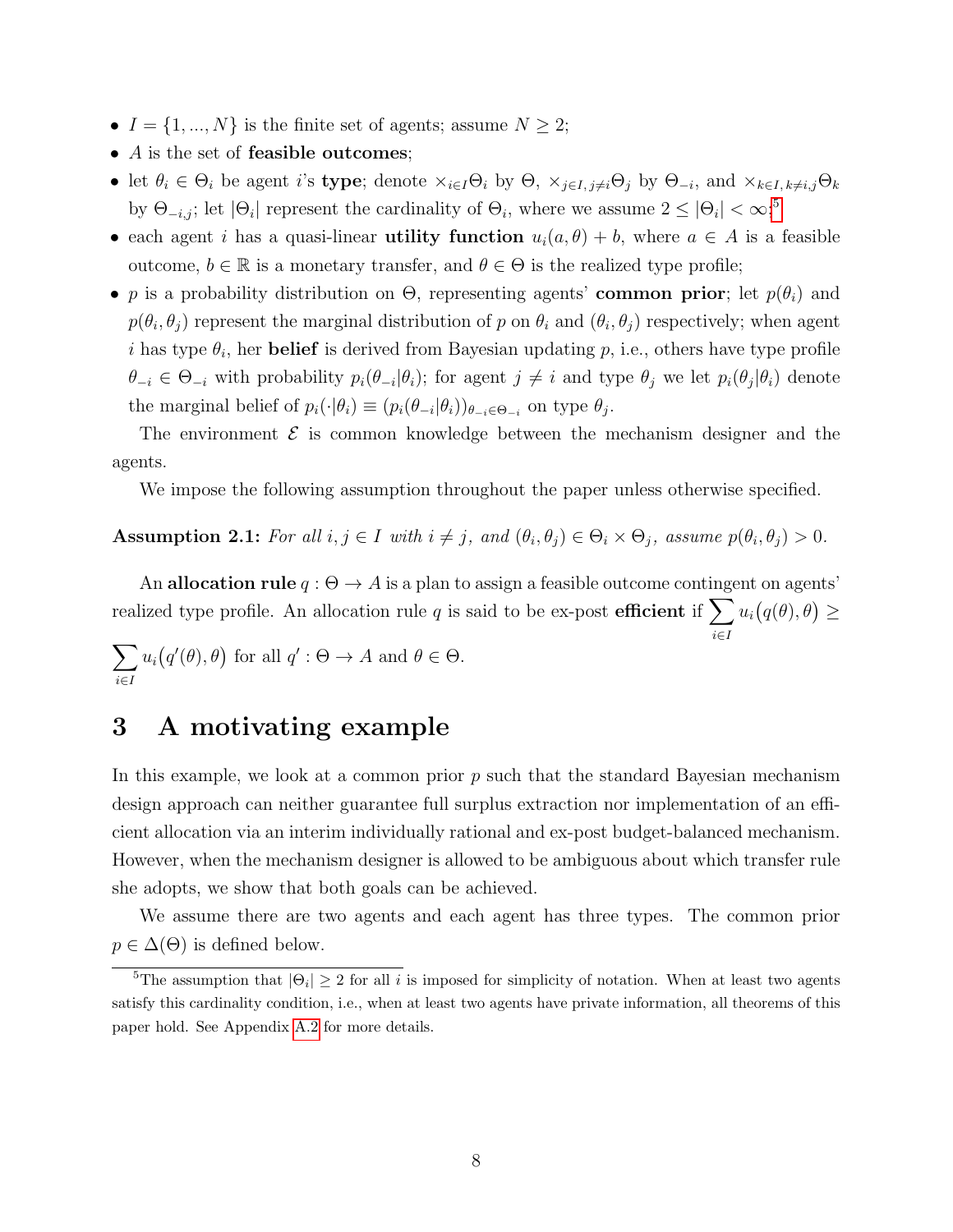| р | $\frac{1}{2}$   | $\frac{z}{2}$                              | $\frac{3}{2}$  |
|---|-----------------|--------------------------------------------|----------------|
|   | $\overline{18}$ | $\overline{\mathbf{2}}$<br>$\overline{18}$ | $\frac{3}{18}$ |
|   | $\frac{3}{18}$  | $\frac{2}{18}$                             | $\frac{1}{18}$ |
| 3 | $\frac{2}{18}$  | $\frac{2}{18}$                             | $\frac{2}{18}$ |

### 3.1 Full surplus extraction

The belief of  $\theta_1^3$  is a convex combination of  $\theta_1^1$  and  $\theta_1^2$ . Therefore, the Convex Independence condition of Crémer and McLean [\(1988\)](#page-40-0) fails. We briefly sketch their argument to see why full surplus extraction is impossible via a Bayesian mechanism in an auction with private values satisfying  $\theta_1^1 > \theta_1^2 > \theta_1^3 > \theta_2 > 0$  for all  $\theta_2 \in \Theta_2$ . Suppose by way of contradiction that a transfer rule to agents,  $\phi = (\phi_1, \phi_2) : \Theta \to \mathbb{R}^2$ , extracts full surplus. To maximize social surplus, the good should always be allocated to agent 1. As agent 1 obtains zero surplus at every type, incentive compatibility implies:

$$
IC(\theta_1^1 \theta_1^3) \qquad 0 \ge \theta_1^1 + \frac{1}{6} \phi_1(\theta_1^3, \theta_2^1) + \frac{2}{6} \phi_1(\theta_1^3, \theta_2^2) + \frac{3}{6} \phi_1(\theta_1^3, \theta_2^3),
$$
  
\n
$$
IC(\theta_1^2 \theta_1^3) \qquad 0 \ge \theta_1^2 + \frac{3}{6} \phi_1(\theta_1^3, \theta_2^1) + \frac{2}{6} \phi_1(\theta_1^3, \theta_2^2) + \frac{1}{6} \phi_1(\theta_1^3, \theta_2^3).
$$

Averaging them yields  $0 \geq \frac{1}{2}$  $\frac{1}{2}\theta_1^1 + \frac{1}{2}$  $\frac{1}{2}\theta_1^2 + \frac{2}{6}$  $\frac{2}{6}\phi_1(\theta_1^3, \theta_2^1) + \frac{2}{6}\phi_1(\theta_1^3, \theta_2^2) + \frac{2}{6}\phi_1(\theta_1^3, \theta_2^3) > \theta_1^3 + \frac{2}{6}$  $\frac{2}{6}\phi_1(\theta_1^3, \theta_2^1) +$ 2  $\frac{2}{6}\phi_1(\theta_1^3,\theta_2^2)+\frac{2}{6}\phi_1(\theta_1^3,\theta_2^3)$ , a contradiction, as type- $\theta_1^3$  agent 3 should have non-negative payoff.

Next, we see how full surplus extraction can be guaranteed when ambiguous transfers are allowed. Suppose the mechanism designer writes down either  $\phi^1$  or  $\phi^2$  on a piece of paper, which is the true transfer rule. She hides the paper, only tells agents that  $\phi^1$  and  $\phi^2$  are the two potential rules, and announces that agent 1 will get the good. After agents report their types, the mechanism designer reveals the paper with the true rule, makes transfers accordingly, and allocates the good.

Let the transfer rules to agents be  $\phi^1 = (\phi_1^1, \phi_2^1)$  and  $\phi^2 = (\phi_1^2, \phi_2^2)$ :

$$
\phi_i^1(\theta_1, \theta_2) = \begin{cases}\n-\theta_1 + c\psi(\theta_1, \theta_2), & \text{if } i = 1, \\
-c\psi(\theta_1, \theta_2), & \text{if } i = 2,\n\end{cases} \qquad \phi_i^2(\theta_1, \theta_2) = \begin{cases}\n-\theta_1 - c\psi(\theta_1, \theta_2), & \text{if } i = 1, \\
c\psi(\theta_1, \theta_2), & \text{if } i = 2,\n\end{cases}
$$

where  $c \geq 2(\theta_1^1 - \theta_1^3)$  and the function  $\psi : \Theta \to \mathbb{R}$  is defined below.

| $\psi$       | $\theta_2^1$ | $\theta_2^2$ | $\theta_2^3$ |
|--------------|--------------|--------------|--------------|
| $\theta_1^1$ | 6            | $\theta$     | $-2$         |
| $\theta_1^2$ | -2           | 3            | 0            |
| $\theta_1^3$ | 0            | 3            | 3            |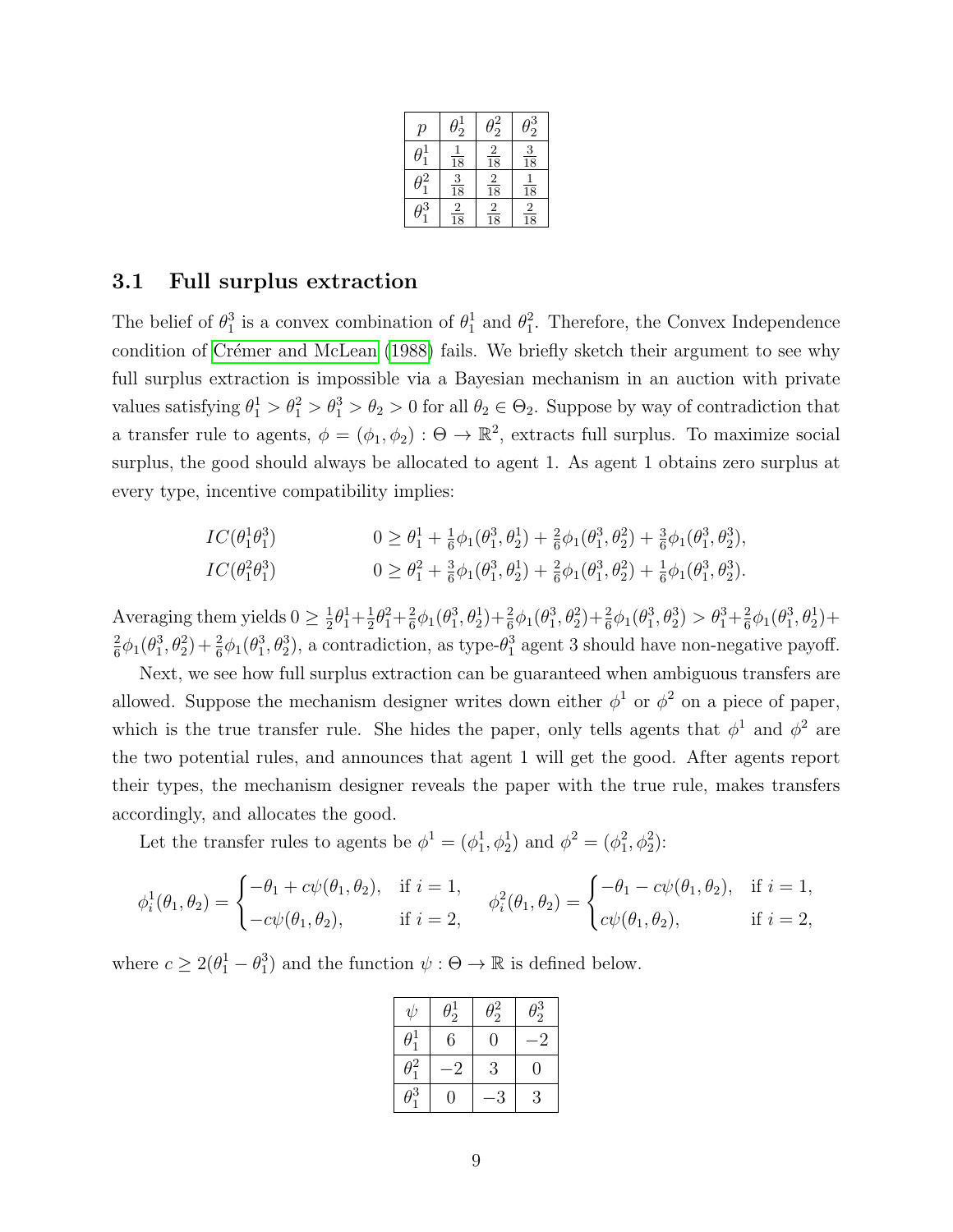Notice that when a type- $\bar{\theta}_i$  agent i truthfully reports her type,  $\psi(\bar{\theta}_i, \cdot)$  has an expected value of zero under the belief  $p_i(\cdot|\bar{\theta}_i)$ . However, when she misreports  $\hat{\theta}_i \neq \bar{\theta}_i$ ,  $\psi(\hat{\theta}_i, \cdot)$  has a non-zero expected value. Therefore, among the expected values of  $c\psi(\hat\theta_i,\cdot)$  and  $-c\psi(\hat\theta_i,\cdot),$  the lower one is negative. This feature gives ambiguity-averse agents the incentive to truthfully reveal their types.

To formally prove that full surplus extraction can be achieved, we first notice that both  $\phi^1$  and  $\phi^2$  give the mechanism designer the expected total surplus,  $\frac{1}{3}(\theta_1^1 + \theta_1^2 + \theta_1^3)$ , and that both agents obtain expected payoff of zero.

Then we check the incentive compatibility condition. When type- $\bar{\theta}_2$  agent 2 misreports  $\hat{\theta}_2 \neq \bar{\theta}_2$ , her expected payoffs according to  $\phi^1$  and  $\phi^2$  are  $\pm$   $\sum$  $\theta_1 \in \Theta_1$  $c\psi(\theta_1, \hat{\theta}_2)p_2(\theta_1|\bar{\theta}_2)$ . The worst case is non-positive, which is not better than truthfully revealing. When type- $\bar{\theta}_1$  agent 1 misreports  $\hat{\theta}_1 \neq \bar{\theta}_1$ , her worst case expected payoff is  $\min\{\bar{\theta}_1-\hat{\theta}_1\pm c_\|~\sum\}$  $\theta_2 \in \Theta_2$  $\psi(\hat{\theta}_1, \theta_2) p_1(\theta_2 | \bar{\theta}_1) \} \leq$ 

 $\bar{\theta}_1 - \hat{\theta}_1$ . Therefore, any "upward" misreport is not profitable. It remains to verify the three "downward" incentive compatibility constraints:

$$
IC(\theta_1^1 \theta_1^2) \qquad 0 \ge \theta_1^1 - \theta_1^2 - c\left|\frac{1}{6} \times (-2) + \frac{2}{6} \times 3 + \frac{3}{6} \times 0\right| = \theta_1^1 - \theta_1^2 - \frac{2}{3}c,
$$
  
\n
$$
IC(\theta_1^1 \theta_1^3) \qquad 0 \ge \theta_1^1 - \theta_1^3 - c\left|\frac{1}{6} \times 0 + \frac{2}{6} \times (-3) + \frac{3}{6} \times 3\right| = \theta_1^1 - \theta_1^3 - \frac{1}{2}c,
$$
  
\n
$$
IC(\theta_2^2 \theta_2^3) \qquad 0 \ge \theta_1^2 - \theta_1^3 - c\left|\frac{3}{6} \times 0 + \frac{2}{6} \times (-3) + \frac{1}{6} \times 3\right| = \theta_1^2 - \theta_1^3 - \frac{1}{2}c.
$$

They hold because  $c \ge 2(\theta_1^1 - \theta_1^3)$  and  $\theta_1^1 > \theta_1^2 > \theta_1^3$ . Therefore, in this example, full surplus can be extracted via ambiguous transfers.

Intuitively, with multiple transfer rules, an agent's worst-case expected payoffs of different misreports are achieved by distinct transfers. Compared to Bayesian mechanisms, we do not need one transfer rule to satisfy all incentive compatibility constraints. Hence, full surplus can be extracted under a weaker condition than Convex Independence.

Notice that for each i and  $\bar{\theta}_i \neq \hat{\theta}_i$ ,  $p_i(\cdot|\bar{\theta}_i) \neq p_i(\cdot|\hat{\theta}_i)$ , i.e., i's beliefs under distinct types are different. This fact plays an essential role for ambiguous transfers to work. To see this, consider an alternative common prior  $\tilde{p}$  satisfying  $\tilde{p}_1(\cdot|\theta_1^1) = \tilde{p}_1(\cdot|\theta_1^2)$  and suppose by way of contradiction that full surplus extraction is guaranteed by a set of ambiguous transfers  $\Phi$ . Then by truthfulling revealing, every agent, obtains zero expected payoff, in particular, type- $\theta_1^2$  agent 1 has expected payoff  $0 = \theta_1^2 + \inf_{\tilde{\phi} \in \tilde{\Phi}}$  $\sum$  $\theta_2 \in \Theta_2$  $\tilde{\phi}_1(\theta_1^2, \theta_2)\tilde{p}_1(\theta_2|\theta_1^2)$ . By misreporting, every agent obtains non-positive expected payoff, in particular, type- $\theta_1^1$  agent 1 has the following expected payoff of misreporting  $\theta_1^2$ ,  $\theta_1^1 + \inf_{\tilde{\phi} \in \tilde{\Phi}}$  $\sum$  $\theta_2 \in \Theta_2$  $\tilde{\phi}_1(\theta_1^2, \theta_2) \tilde{p}_1(\theta_2 | \theta_1^1) \leq 0.$ As  $\tilde{p}_1(\cdot|\theta_1^1) = \tilde{p}_1(\cdot|\theta_1^2)$ , the two expressions imply  $\theta_1^1 \leq \theta_1^2$ , a contradiction.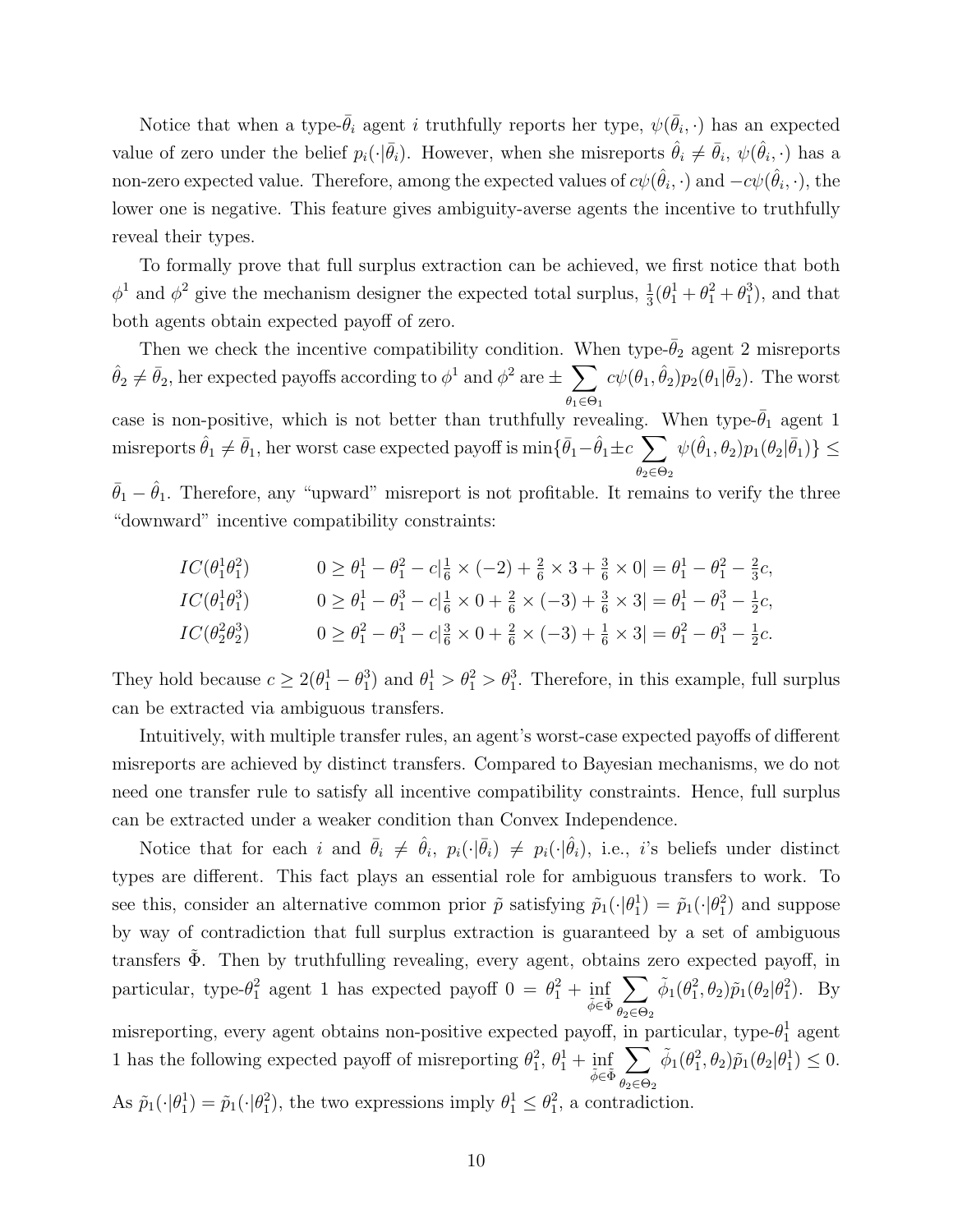#### 3.2 Implementation

The common prior p satisfies neither the Convex Independence condition nor the Identifiability condition of [Kosenok and Severinov](#page-41-0) [\(2008\)](#page-41-0). Therefore, one can follow their approach to construct utility functions such that an efficient allocation rule is not implementable. Agents 1 and 2 face a feasible set of alternatives  $A = \{x_0, x_1, x_2\}$ . The outcome  $x_0$  gives both agents zero payoffs at all type profiles. The payoffs given by allocation rules  $x_1$  and  $x_2$  are presented below, where the first component denotes agent 1's payoff and the second denotes 2's. We assume  $0 < 3a < B$ .

| $x_1$ $\theta_2^1$ $\theta_2^2$ $\theta_2^3$ |  |  | $x_2$ $\theta_2^1$ |                                                     |  |
|----------------------------------------------|--|--|--------------------|-----------------------------------------------------|--|
| $\theta_1^1 \mid a, 0 \mid a, a \mid a, a$   |  |  |                    | $\theta_1^1 \mid a, a \mid a-2B, a+B \mid a, 0$     |  |
| $\theta_1^2 \mid a, 0 \mid a, a \mid a, a$   |  |  |                    | $\theta_1^2 \mid a, a \mid a - 2B, a + B \mid a, 0$ |  |
| $\theta_1^3 \mid a, 0 \mid a, a \mid a, a$   |  |  |                    | $\theta_1^3 \mid a, a \mid a - 2B, a + B \mid a, 0$ |  |

The efficient allocation rule is  $q(\theta_1, \theta_2^1) = x_2$  and  $q(\theta_1, \theta_2^2) = q(\theta_1, \theta_2^3) = x_1$  for all  $\theta_1 \in \Theta_1$ . To see q is not implementable via an interim individually rational and ex-post budgetbalanced Bayesian mechanism, we suppose by way of contradiction that there is a transfer rule  $\phi: \Theta \to \mathbb{R}^N$  implementing q. Adding all the twelve incentive compatibility constraints and taking into account ex-post budget balance yield  $3a \geq B$ , a contradiction.

Next, we construct ambiguous transfers to implement q. Let  $\phi^1$  and  $\phi^2$  be the two potential transfer rules defined by  $\phi_1^1(\theta) = \phi_2^2(\theta) = c\psi(\theta)$  and  $\phi_2^1(\theta) = \phi_1^2(\theta) = -c\psi(\theta)$  for all  $\theta \in \Theta$ , where  $c \geq 0.75B$  and  $\psi$  is defined in the previous subsection. Note that both  $\phi^1$ and  $\phi^2$  are ex-post budget-balanced.

Type- $\bar{\theta}_i$  agent i's interim individual rationality holds, because (1)  $u_i(q(\bar{\theta}_i, \theta_{-i}), (\bar{\theta}_i, \theta_{-i})) =$ a for all  $i \in I$  and  $(\bar{\theta}_i, \theta_{-i}) \in \Theta$  and  $(2)$   $c\psi_i(\bar{\theta}_i, \cdot)$ 's expected value is 0. When type- $\bar{\theta}_i$  agent misreports  $\hat{\theta}_i \neq \bar{\theta}_i$ , her worst-case expected payoff satisfies

$$
\min \sum_{\theta_j \in \Theta_j} \Big( u_i \big( q(\hat{\theta}_i, \theta_j), (\bar{\theta}_i, \theta_j) \big) \pm \phi_i(\hat{\theta}_i, \theta_j) \Big) p_i(\theta_j | \bar{\theta}_i) \le \sum_{\theta_j \in \Theta_j} \Big( u_i \big( q(\hat{\theta}_i, \theta_j), (\bar{\theta}_i, \theta_j) \big) \Big) p_i(\theta_j | \bar{\theta}_i).
$$

When  $(\bar{\theta}_i, \hat{\theta}_i) \neq (\theta_2^2, \theta_2^1)$ , such a misreport gives the agent the same or a lower payoff, and therefore, the above inequality implies that  $IC(\bar{\theta}_i \hat{\theta}_i)$  holds. For  $IC(\theta_2^2 \theta_2^1)$ , such a misreport gives *i* worst-case expected payoff is  $a + B - c\left|\frac{2}{6} \times 6 + \frac{2}{6} \times (-2) + \frac{2}{6} \times 0\right| = a + B - \frac{4}{3}$  $\frac{4}{3}c \leq a.$ Therefore, the interim individually rational and ex-post budget-balanced mechanism with ambiguous transfers implements q.

Again, the fact that beliefs are different for distinct types plays an essential role. To see this, consider an alternative common prior  $\tilde{p}$  satisfying  $\tilde{p}_2(\cdot|\theta_2^1) = \tilde{p}_2(\cdot|\theta_2^2)$ . Suppose by way of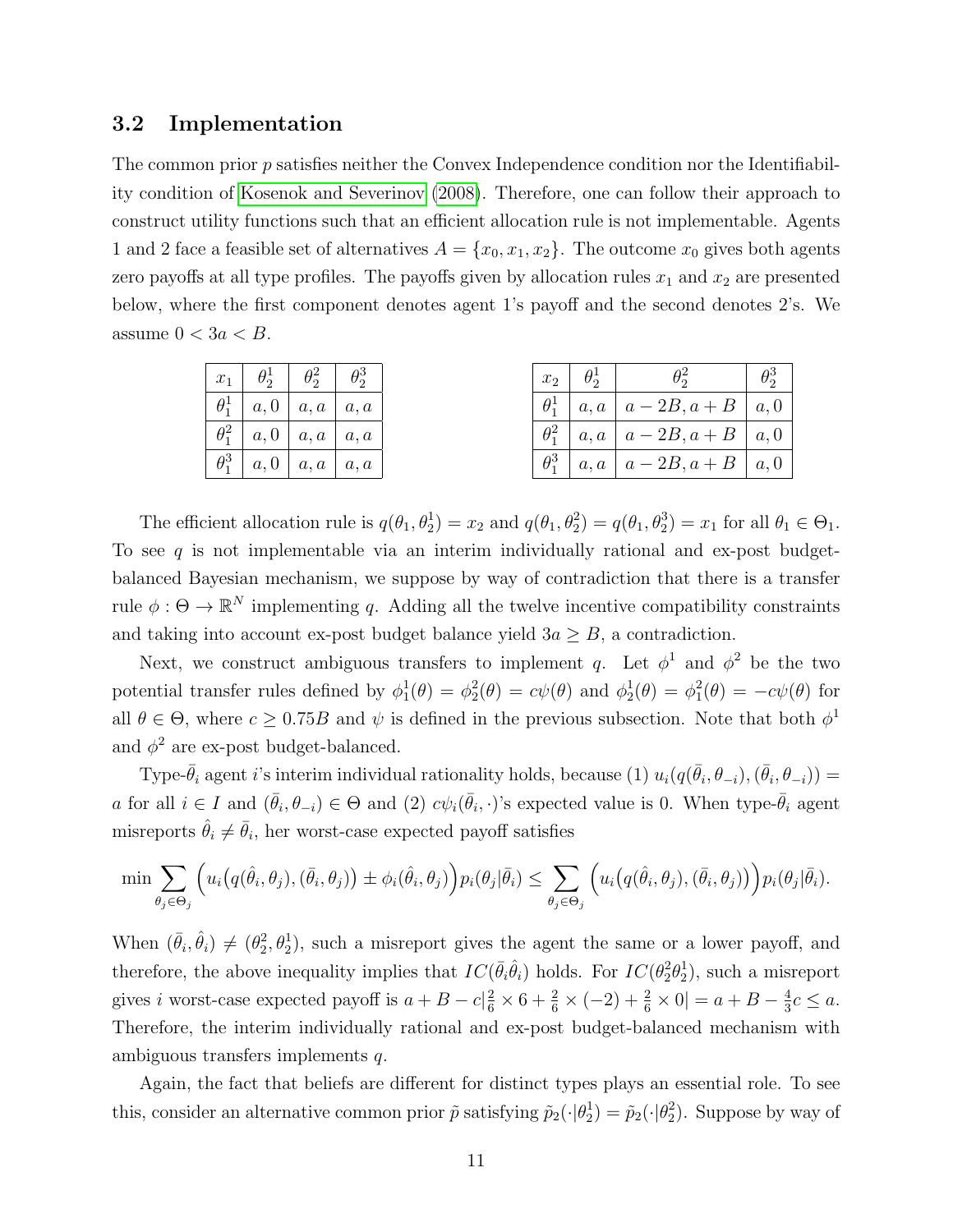contradiction that the interim individually rational and ex-post budget-balanced ambiguous transfers  $\tilde{\Phi}$  implement q. Then the following inequalities hold:

$$
IC(\theta_2^1 \theta_2^2) \qquad a + \min_{\tilde{\phi} \in \tilde{\Phi}} \sum_{\theta_1 \in \Theta_1} \tilde{\phi}_2(\theta_1, \theta_2^1) \tilde{p}_2(\theta_1 | \theta_2^1) \ge \min_{\tilde{\phi} \in \tilde{\Phi}} \sum_{\theta_1 \in \Theta_1} \tilde{\phi}_2(\theta_1, \theta_2^2) \tilde{p}_2(\theta_1 | \theta_2^1),
$$
  

$$
IC(\theta_2^2 \theta_2^1) \qquad a + \min_{\tilde{\phi} \in \tilde{\Phi}} \sum_{\theta_1 \in \Theta_1} \tilde{\phi}_2(\theta_1, \theta_2^2) \tilde{p}_2(\theta_1 | \theta_2^2) \ge a + B + \min_{\tilde{\phi} \in \tilde{\Phi}} \sum_{\theta_1 \in \Theta_1} \tilde{\phi}_2(\theta_1, \theta_2^1) \tilde{p}_2(\theta_1 | \theta_2^2).
$$

As  $\tilde{p}_2(\cdot|\theta_2^1) = \tilde{p}_2(\cdot|\theta_2^2)$ , summing the two expressions gives  $2a \ge a + B$ , a contradiction.

### <span id="page-11-0"></span>4 Mechanism with ambiguous transfers

In this section, we formalize the mechanism adopted in the motivating example.

Definition 4.1: A mechanism with ambiguous transfers is a triplet  $\mathcal{M} = (M, \tilde{q}, \tilde{\Phi})$ , where  $M = \times_{i \in I} M_i$  is the message space,  $\tilde{q}: M \to A$  is a message-contingent allocation rule, and  $\tilde{\Phi}$  is a set of message-contingent transfer rules with a generic element  $\tilde{\phi}: M \to \mathbb{R}^n$ . We call the set  $\tilde{\Phi}$  ambiguous transfers.

The mechanism designer commits to the allocation rule  $\tilde{q}$  and an arbitrary transfer rule  $\tilde{\phi} \in \tilde{\Phi}$ . Before reporting messages, agents are informed of the set of transfers  $\tilde{\Phi}$  and the allocation rule  $\tilde{q}$ , but not  $\tilde{\phi}$ , the secretly chosen transfer rule. After agents report their messages, the mechanism designer reveals  $\tilde{\phi}$ . Then allocations and transfers are made according to  $\tilde{q}$  and  $\phi$ .

In this mechanism, agents face both risk and uncertainty. They merely know the distribution of others' private information, which we interpret as the risk. Their limited knowledge on the exact transfer rule leads to a layer of uncertainty. For each transfer rule, agents compute their expected payoffs based on beliefs generated by the common prior. As agents only know a set of potential transfer rules  $\tilde{\Phi}$ , following the spirit of [Gilboa and Schmeidler](#page-41-12) [\(1989\)](#page-41-12)'s maxmin expected utility (MEU), we assume that agents make decisions based on the worst-case transfer rule.

A strategy of agent i is a mapping  $\sigma_i$ :  $\Theta_i \to M_i$ . Like most mechanism design works with ambiguity aversion (e.g., [Wolitzky](#page-42-9) [\(2016\)](#page-42-9), [Di Tillio et al.](#page-41-1) [\(2017\)](#page-41-1)), we restrict attention to pure strategies. When there is no ambiguity, the restriction is without loss of generality. When there is ambiguity, depending on how the payoff of playing a mixed strategy is formalized, the restriction could be with or without loss of generality.<sup>[6](#page-11-1)</sup> An equilibrium of the mechanism  $\mathcal{M} = (M, \tilde{q}, \tilde{\Phi})$  is a strategy profile  $\sigma = (\sigma_i)_{i \in I}$  such that

<span id="page-11-1"></span> $6$ See [Wolitzky](#page-42-9) [\(2016\)](#page-42-9) for more details.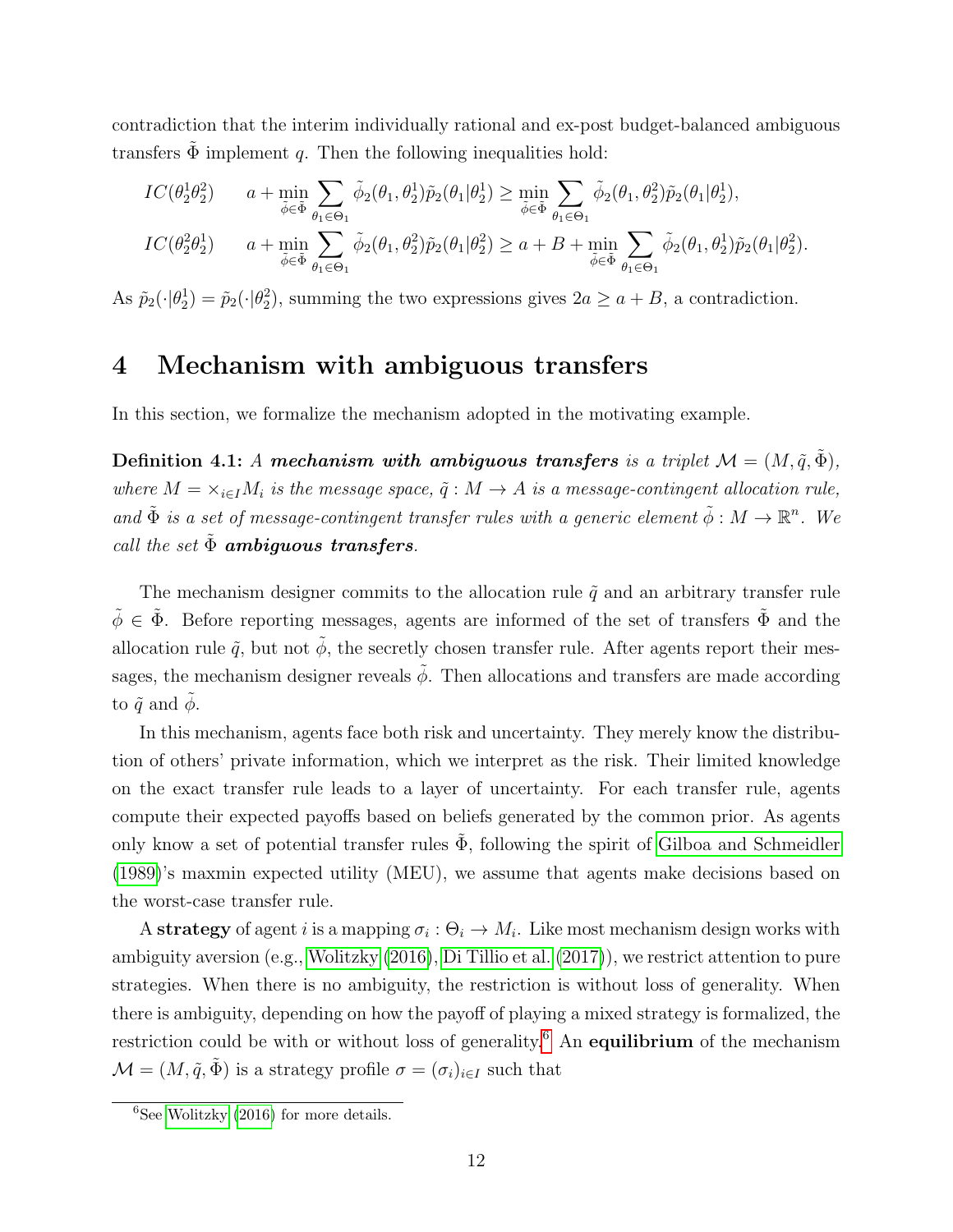$$
\inf_{\tilde{\phi}\in\tilde{\Phi}}\sum_{\theta_{-i}\in\Theta_{-i}}[u_i(\tilde{q}(\sigma(\theta_i,\theta_{-i})),(\theta_i,\theta_{-i}))+\tilde{\phi}_i(\sigma(\theta_i,\theta_{-i}))]p_i(\theta_{-i}|\theta_i)
$$
\n
$$
\geq \inf_{\tilde{\phi}\in\tilde{\Phi}}\sum_{\theta_{-i}\in\Theta_{-i}}[u_i(\tilde{q}(\sigma'_i(\theta_i),\sigma_{-i}(\theta_{-i})),(\theta_i,\theta_{-i}))+\tilde{\phi}_i(\sigma'_i(\theta_i),\sigma_{-i}(\theta_{-i}))]p_i(\theta_{-i}|\theta_i)
$$

for all  $i \in I$ ,  $\theta_i \in \Theta_i$ , and  $\sigma'_i : \Theta_i \to M_i$ .

This paper studies two related but different objectives. One is full surplus extraction by a revenue maximizing mechanism designer, and the other is implementation of an efficient allocation rule via an interim individually rational and ex-post budget-balanced mechanism.

A mechanism with ambiguous transfers  $\mathcal{M} = (M, \tilde{q}, \tilde{\Phi})$  extracts full surplus if there exists an equilibrium  $\sigma$  such that

<span id="page-12-1"></span>
$$
-\sum_{\theta \in \Theta} \sum_{i \in I} \tilde{\phi}_i(\sigma(\theta)) p(\theta) = \max_{\hat{q}: \Theta \to A} \sum_{\theta \in \Theta} \sum_{i \in I} u_i(\hat{q}(\theta), \theta) p(\theta), \forall \tilde{\phi} \in \tilde{\Phi}.
$$
 (1)

The requirement that every transfer rule achieves the same ex-ante revenue follows from [Di Tillio et al.](#page-41-1) [\(2017\)](#page-41-1)'s Consistency condition, i.e., any transfer rule with a lower expected revenue is non-credible to buyers and thus should not be included in  $\Phi$ . To maximize total surplus, the mechanism designer chooses an ex-post efficient allocation rule  $\hat{q}$ .

A mechanism with ambiguous transfers  $\mathcal{M} = (M, \tilde{q}, \tilde{\Phi})$  (partially) **implements** the efficient allocation rule q, if there exists an equilibrium  $\sigma$  such that  $\tilde{q}(\sigma(\theta)) = q(\theta)$  for all  $\theta \in \Theta$ .

If for each agent  $i \in I$ , we have  $M_i = \Theta_i$ , i.e.,  $M = \Theta$ , then M is said to be a direct mechanism. We omit the message space  $\Theta$  in direct mechanisms. A direct mechan- $\text{sim}(q, \Phi)$  satisfies interim **incentive compatibility** if  $\inf_{\phi \in \Phi}$  $\sum$  $\theta_{-i}\in\Theta_{-i}$  $[u_i(q(\theta_i, \theta_{-i}), (\theta_i, \theta_{-i})) +$  $\phi_i(\theta_i, \theta_{-i})] p_i(\theta_{-i} | \theta_i) \geq \inf_{\phi \in \Phi}$  $\sum$  $\theta_{-i} \in \Theta_{-i}$  $[u_i(q(\theta'_i, \theta_{-i}), (\theta_i, \theta_{-i})) + \phi_i(\theta'_i, \theta_{-i})] p_i(\theta_{-i} | \theta_i)$  for all  $i \in I$ ,  $\theta_i, \theta'_i \in \Theta_i$ . Lemma [4.1](#page-12-0) (on revelation principle) implies that it is without loss of generality

to focus on incentive compatible direct mechanisms.

<span id="page-12-0"></span>Lemma 4.1: Full surplus extraction can be achieved by a mechanism with ambiguous transfers if and only if there is an incentive compatible direct mechanism with ambiguous transfers  $(q, \Phi)$  that extracts the full surplus. An allocation rule q is implementable via a mechanism with ambiguous transfers if and only if there exists a set of ambiguous transfers Φ such that the direct mechanism with ambiguous transfers  $(q, \Phi)$  is incentive compatible.

Throughout this paper, the outside option  $x_0$  is normalized to give all agents zero payoffs at all type profiles. The direct mechanism with ambiguous transfers  $(q, \Phi)$  satisfies interim  ${\rm \bf individual \,\,\, rationality} \,\,\, {\rm if} \,\,\, {\rm for} \,\,\,{\rm all} \,\,\, i \,\in\, I \,\,\,{\rm and} \,\,\, \theta_i \,\in\, \Theta_i, \,\,\, \inf_{\phi \in \Phi}$  $\sum$  $\theta_{-i}\in\Theta_{-i}$  $[u_i(q(\theta_i, \theta_{-i}), (\theta_i, \theta_{-i})) +$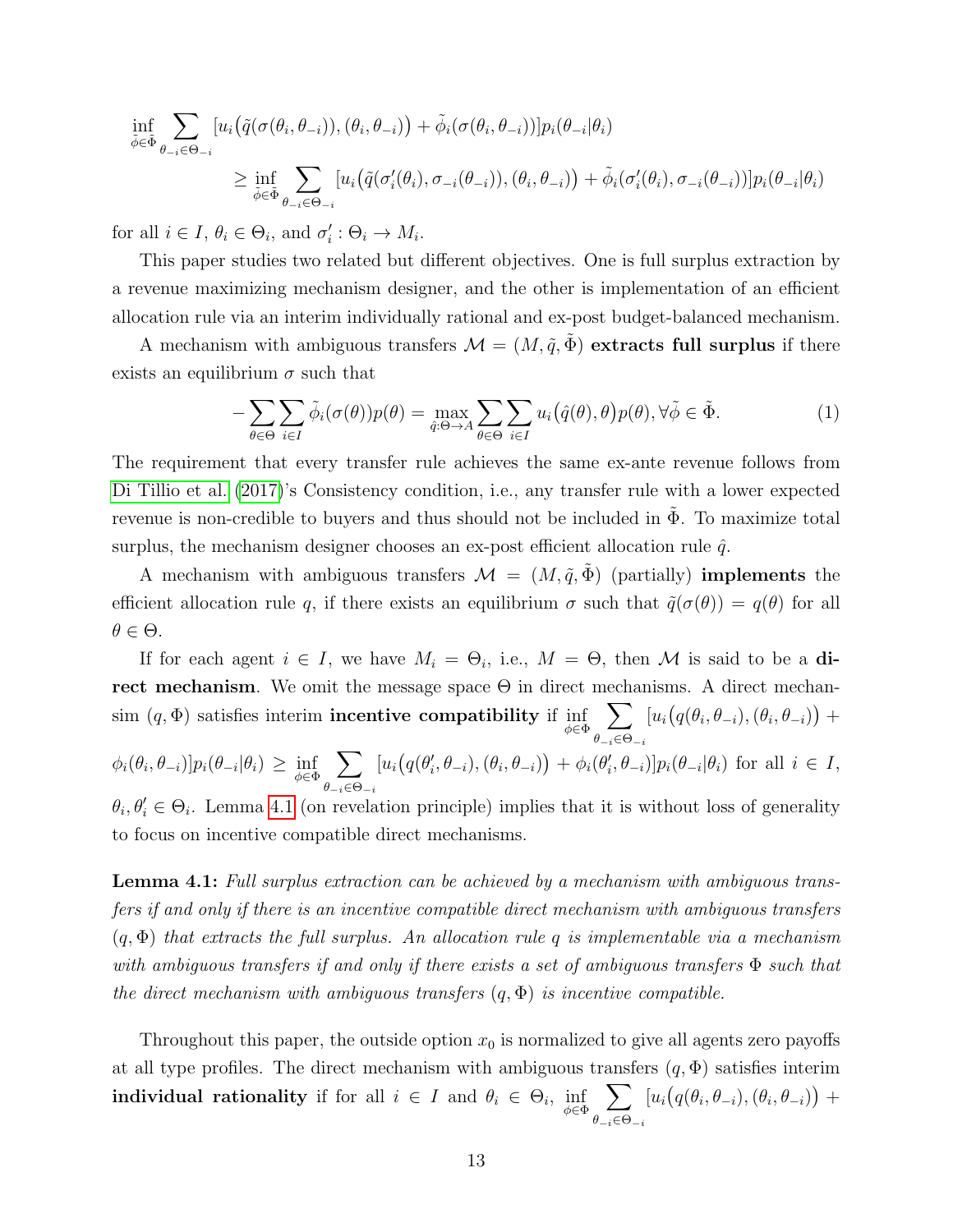$\phi_i(\theta_i, \theta_{-i})$   $p_i(\theta_{-i}|\theta_i) \geq 0$ . For both full surplus extraction and implementation, we require that the mechanism is interim individually rational so that agents participate voluntarily.

The direct mechanism with ambiguous transfers  $(q, \Phi)$  satisfies ex-post **budget balance** if for all  $\phi \in \Phi$  and  $\theta \in \Theta$ ,  $\sum$ i∈I  $\phi_i(\theta) = 0$ . To implement an efficient allocation rule q, we also require the mechanism is ex-post budget-balanced so that outside money is not needed to finance the efficient outcome. Budget balance is not required for the problem of full surplus extraction, because the mechanism designer collects the full surplus.

## <span id="page-13-0"></span>5 Necessary and sufficient condition

Our necessary and sufficient condition, the Beliefs Determine Preferences property, is introduced by [Neeman](#page-42-0) [\(2004\)](#page-42-0). It requires that an agent with different types should have distinct beliefs.

**Definition 5.1:** The **Beliefs Determine Preferences** (BDP) property holds for agent i if there does not exist  $\bar{\theta}_i, \hat{\theta}_i \in \Theta_i$  with  $\bar{\theta}_i \neq \hat{\theta}_i$  such that

$$
p_i(\theta_{-i}|\bar{\theta}_i) = p_i(\theta_{-i}|\hat{\theta}_i), \forall \theta_{-i} \in \Theta_{-i}.
$$

The following subsections present the necessary and sufficient condition for full surplus extraction and for implementation of an efficient allocation under any utility functions. The BDP property plays the key role in both results.

#### <span id="page-13-1"></span>5.1 Full surplus extraction

<span id="page-13-2"></span>Theorem 5.1: Given a common prior p, full surplus extraction can be achieved via an interim individually rational mechanism with ambiguous transfers under any profile of utility functions if and only if the BDP property holds for all agents.

In the Appendix, the proof starts with converting the original problem into finding incentive compatible ambiguous transfers such that every interim individual rationality constraint binds.

The necessity part is proved through constructing utility functions such that full surplus extraction cannot be achieved when the BDP property fails for some agent.

We prove the sufficiency part by constructing a mechanism consisting of two transfer rules. Although there are mechanisms with more transfers that extract the full surplus, to be consistent with the spirit of minimal mechanisms as in [Di Tillio et al.](#page-41-1) [\(2017\)](#page-41-1), we only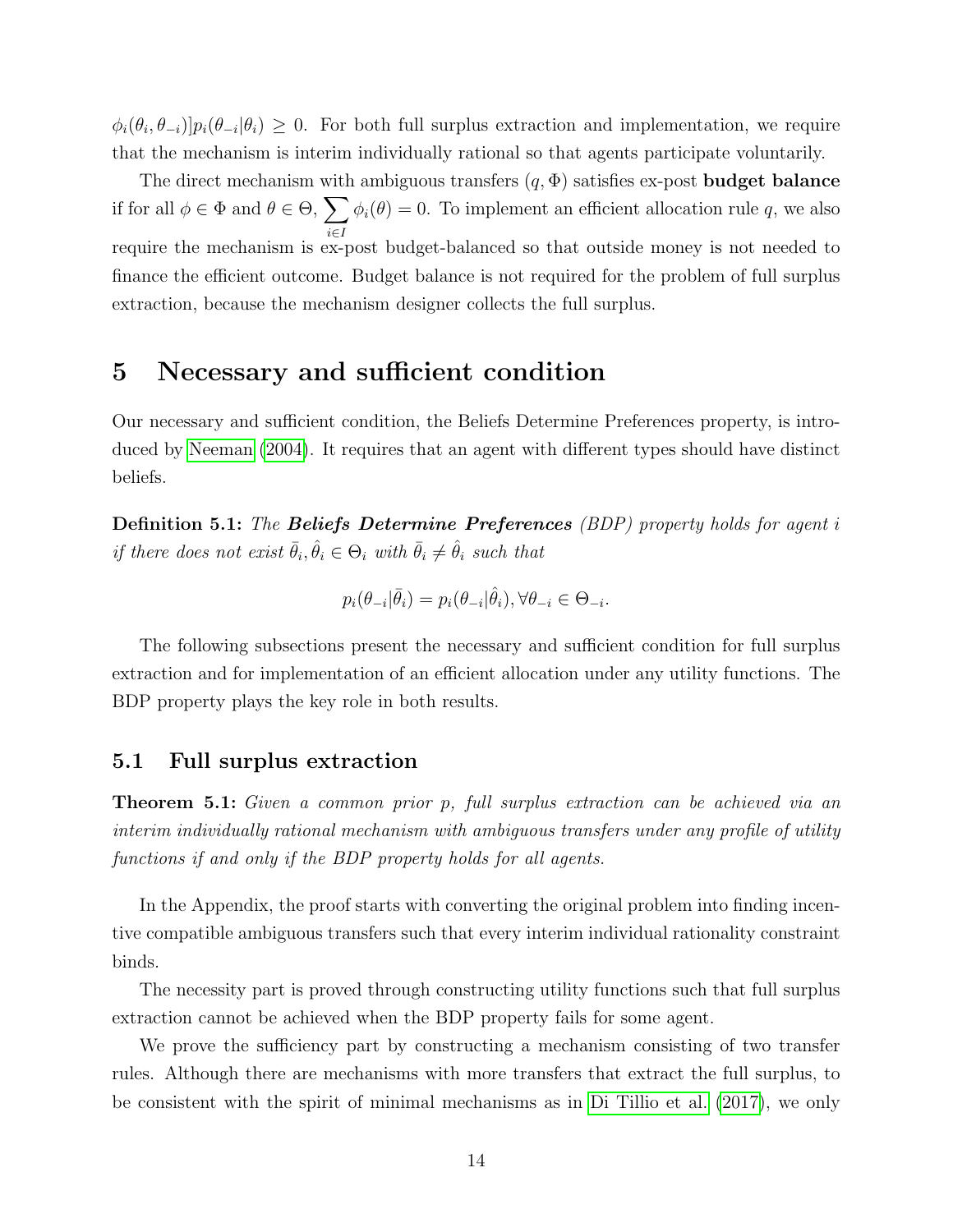present the one with two rules. The construction is decomposed into several lemmas, which are useful for both full surplus extraction and implementation. Lemma [A.1](#page-24-0) shows that for  $\text{each } i \in I \text{ and } \bar{\theta}_i, \hat{\theta}_i \in \Theta_i \text{ satisfying } \bar{\theta}_i \neq \hat{\theta}_i, \text{ there exists a budget-balanced transfer rule } \psi^{\bar{\theta}_i \hat{\theta}_i}$ with zero expected values to all truthfully reporting agents, such that  $i$  achieves a negative expected value when she lies from  $\bar{\theta}_i$  to  $\hat{\theta}_i$ . This step is proven via Fredholm's theorem of the alternative. As  $\psi^{\bar{\theta}_i \hat{\theta}_i}$  only needs to satisfy one incentive compatibility constraint, its existence is guaranteed by the BDP property instead of the stronger Convex Independence condition. Lemmas [A.2](#page-25-0) and [A.3](#page-26-0) construct a linear combination of transfer rules  $(\psi^{\bar{\theta}_i \hat{\theta}_i})_{i \in I, \bar{\theta}_i, \hat{\theta}_i \in \Theta_i, \bar{\theta}_i \neq \hat{\theta}_i}$ denoted by  $\psi$ , such that  $\psi$  is ex-post budget-balanced, gives all truth-telling agents zero expected values, and gives all misreporting agents non-zero ones. Pick an ex-post efficient allocation rule q and let  $\eta_i(\theta) = -u_i(q(\theta), \theta)$  for all  $i \in I$  and  $\theta \in \Theta$ . Let the set of ambiguous transfers for agent *i* be  $\Phi_i = {\eta_i + c\psi_i, \eta_i - c\psi_i}$ . As  $\eta_i$  transfers agent *i*'s entire surplus to the mechanism designer and  $\psi_i$  has zero expected value, every interim individual rationality constraint binds. As  $\psi_i$  has non-zero expected value whenever i misreports, with a sufficiently large c, the worse expected utility derived from  $\eta_i + c\psi_i$  and  $\eta_i - c\psi_i$  is negative. Thus, incentive compatibility can be achieved.

We remark that in the construction of ambiguous transfers, budget balance of  $\psi$  is not necessary for full surplus extraction. However, requiring budget balance of  $\psi$  allows us to use the same lemmas to study both full surplus extraction and implementation. In addition, we achieve ex-post full surplus extraction. Namely, if the mechanism designer wishes to equate the ex-post revenue and ex-post total surplus, our method still works.

When  $N \geq 2$  and  $|\Theta_i| \geq 2$  for all i, our necessary and sufficient condition holds for almost every common prior  $p \in \Delta(\Theta)$ .<sup>[7](#page-14-0)</sup>

The necessary and sufficient condition for full surplus extraction under Bayesian mechanism, the Convex Independence condition, requires that for every agent i and type  $\theta_i$ ,  $p_i(\cdot|\theta_i)$  is not in the convex hull of  $(p_i(\cdot|\theta_i'))_{\theta_i'\neq\theta_i}$ . It holds generically when  $N\geq 2$  and  $2 \leq |\Theta_i| \leq |\Theta_{-i}|$  for all i. The BDP property is weaker than Convex Independence in two aspects. Firstly, the BDP property can address some linear cases of correlation that are ruled out by Convex Independence, and secondly, the BDP property holds generically even if one agent has too many types compared to others, but in this case Convex Independence fails for sure. When the BDP property holds for all agents but the Convex Independence fails for someone, mechanisms with ambiguous transfers perform strictly better than Bayesian mechanisms in full surplus extraction.

<span id="page-14-0"></span><sup>&</sup>lt;sup>7</sup>If agents without private information are included in  $I$  (see Appendix [A.2\)](#page-39-3), the BDP property holds generically for all agents if there exists  $i, j \in I$  with  $i \neq j$  such that  $|\Theta_i|, |\Theta_j| \geq 2$ .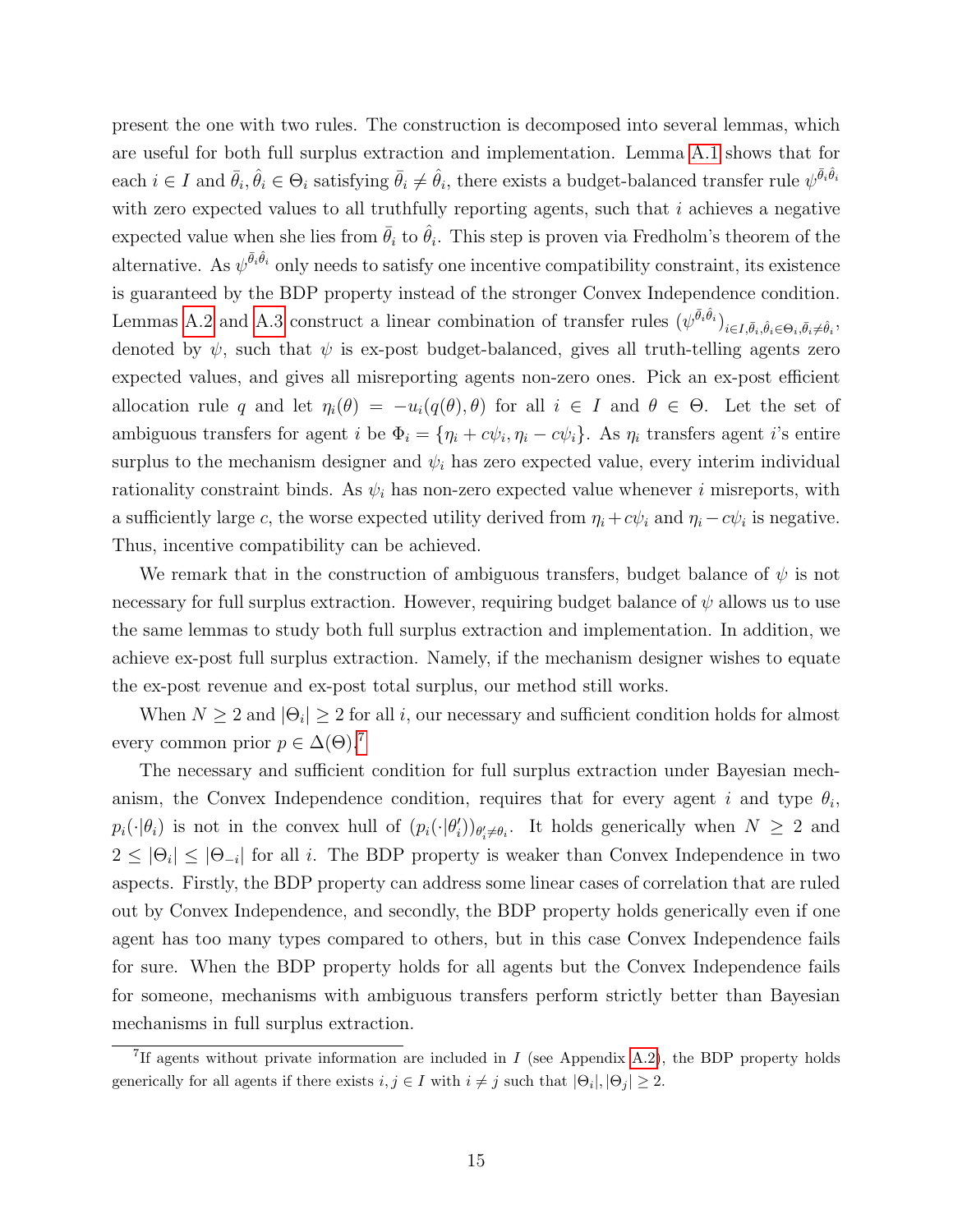#### 5.2 Implementation

<span id="page-15-0"></span>**Theorem 5.2:** Given a common prior p, an ex-post efficient allocation rule q is implementable via an interim individually rational and ex-post budget-balanced mechanism with ambiguous transfers under any profile of utility functions if and only if the BDP property holds for all agents.

When the BDP property fails, we construct utility functions such that an efficient allocation rule is not implementable. We thus prove the necessity part of this theorem. For the sufficiency part, recall that we constructed budget-balanced transfer rule  $\psi$  that gives all truth-telling agents zero expected values and all misreporting agents non-zero ones. Pick any ex-post budget-balanced and interim individually rational transfer rule  $\eta$ . Let the set of ambiguous transfers be  $\Phi = {\eta + c\psi, \eta - c\psi}$ . Incentive compatibility can be achieved by choosing a sufficiently large c.

We remark that efficiency of q does not play a role in the proof. Actually, by combinating our proof with that of [Kosenok and Severinov](#page-41-0) [\(2008\)](#page-41-0), Theorem [5.2](#page-15-0) can be ex- $\sum$ tended to implement any ex-ante **socially rational** allocation rule  $q$ , i.e.,  $q$  satisfying θ∈Θ  $\sum$ i∈I  $u_i(q(\theta), \theta)p(\theta) \geq 0$  rather than just efficient ones.

[Kosenok and Severinov](#page-41-0) [\(2008\)](#page-41-0) prove that the conditions of Convex Independence and Identifiability are necessary and sufficient for implementing all efficient or all ex-ante socially rational allocation rules via interim individually rational and ex-post budget-balanced Bayesian mechanisms. The Identifiability condition is generic when  $N = 3$  and there exists  $i \in I$  such that  $|\Theta_i| \geq 3$  or  $N > 3$ . In a budget balanced Bayesian mechanism without Identifiability condition, some agent  $i$  may have the incentive to misreport in a way that makes the truthful report of some  $j \neq i$  appear untruthful because by budget balance i can benefit from j's negative expected transfer. However, when the set of ambiguous transfers  $\Phi$ is used,  $i$  does not have such an incentive, because  $i$  is ambiguous about whether misreport of j would result in a positive expected transfer to j or a negative expected transfer. Hence, with ambiguous transfers, we can relax the Identifiability condition.

As the BDP property is weaker than the Convex Independence condition, our ambiguous transfers require a weaker condition than Bayesian mechanisms. The difference between our condition and that of [Kosenok and Severinov](#page-41-0) [\(2008\)](#page-41-0) characterizes when ambiguous transfers perform strictly better than Bayesian mechanisms in implementation of all efficient or ex-ante socially rational allocation rules. In particular, as Convex Independence and Identifiability never hold simultaneously in two-agent settings but the BDP property holds generically, ambiguous transfers provide a solution for the generic impossibility of two-agent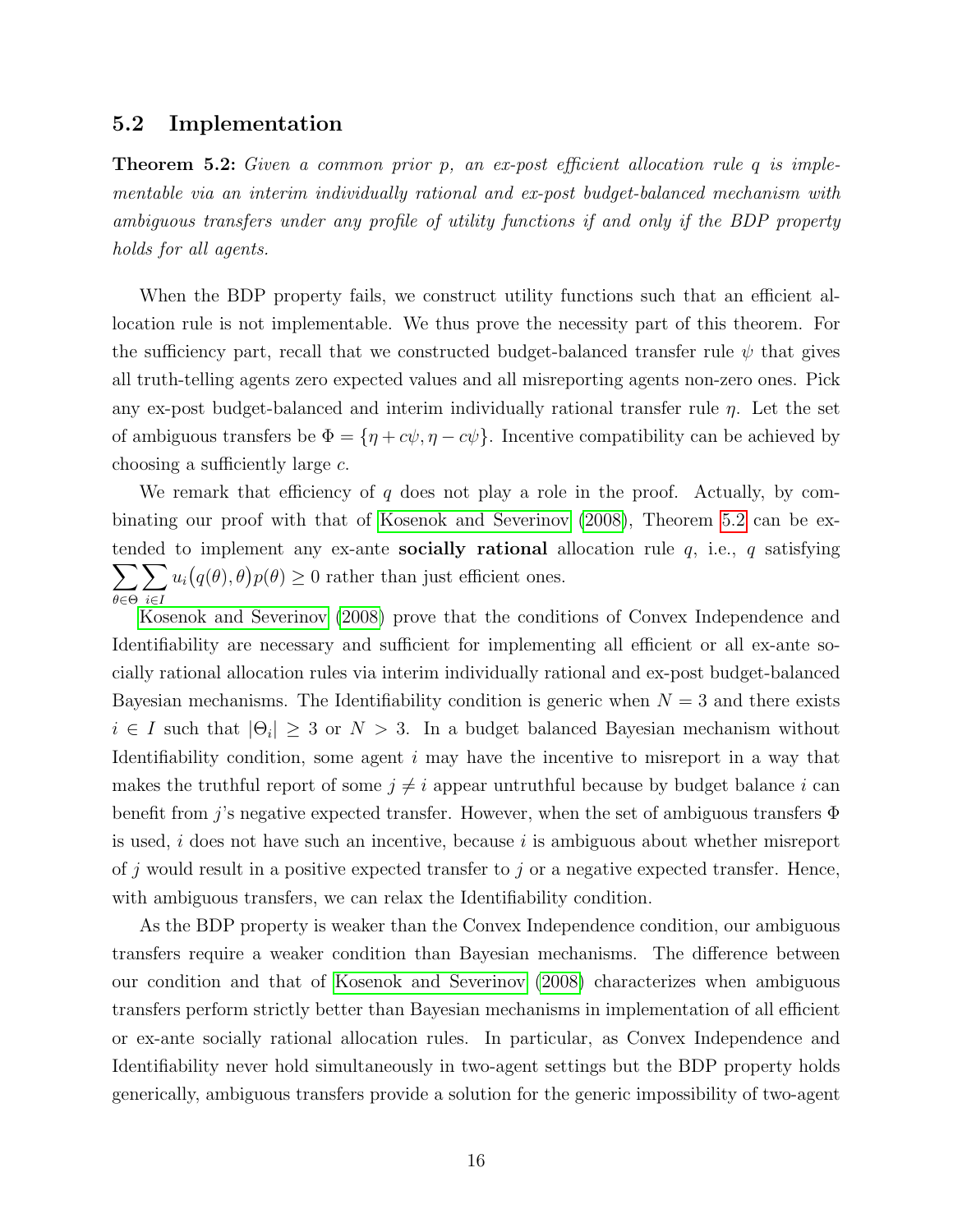individually rational, budget-balanced and efficient mechanism design.

# <span id="page-16-0"></span>6 Extension

### 6.1 Implementation under private value environments

When proving the necessity part of Theorem [5.2,](#page-15-0) we construct a profile of interdependent value utility functions. Some may wonder if the BDP property is necessary for implementation under private value environments. We will show at least  $N-1$  agents satisfying the BDP property is necessary and sufficient for ex-post efficient, interim individually rational, and ex-post budget-balanced implementation under all private value utility functions. We will also demonstrate that the condition is strictly weaker than the one needed for Bayesian implementation under private value environments.

A utility function  $u_i$  is said to have **private value** if  $u_i(a, (\theta_i, \theta_{-i})) = u_i(a, (\theta_i, \theta'_{-i}))$  for all  $\theta_i \in \Theta_i$ ,  $\theta_{-i}, \theta'_{-i} \in \Theta_{-i}$ , and  $a \in A$ . We denote  $u_i(a, (\theta_i, \theta_{-i}))$  by  $u_i(a, \theta_i)$  in this case.

<span id="page-16-1"></span>**Theorem 6.1:** Given a common prior p, an ex-post efficient allocation rule q is implementable via an interim individually rational and ex-post budget-balanced mechanism with ambiguous transfers under any profile of private value utility functions if and only if the BDP property holds for at least  $N-1$  agents.

We prove the necessity part by construction again, but the utility functions have private values. For the sufficiency part, we first construct transfers such that  $N-1$  agents are incentive compatible. Then by allocating all the surplus to the remaining agent and aligning her incentives with the mechanism designer, the agent will also report truthfully in the private value environment, i.e., when all agents have private values.

Recall in Theorem [5.2,](#page-15-0) efficiency of the allocation rule  $q$  does not play any role, and thus one can implement inefficient but ex-ante socially rational allocation rules if all agents satisfy the BDP property. However, when only  $N-1$  agents satisfy the BDP property, efficiency of q plays a role in this proof. This is because we let the agent whose BDP property fails be a budget breaker. Example [A.1](#page-31-0) in the Appendix illustrates that an inefficient allocation rule may not be implementable if just  $N-1$  agents satisfy the BDP property.

To compare ambiguous transfers with Bayesian mechanisms, we present the following necessary condition for Bayesian implementation under private value environments.

<span id="page-16-2"></span>Proposition 6.1: Given a common prior p, if any ex-post efficient allocation rule q is implementable via an interim individually rational and ex-post budget-balanced Bayesian mech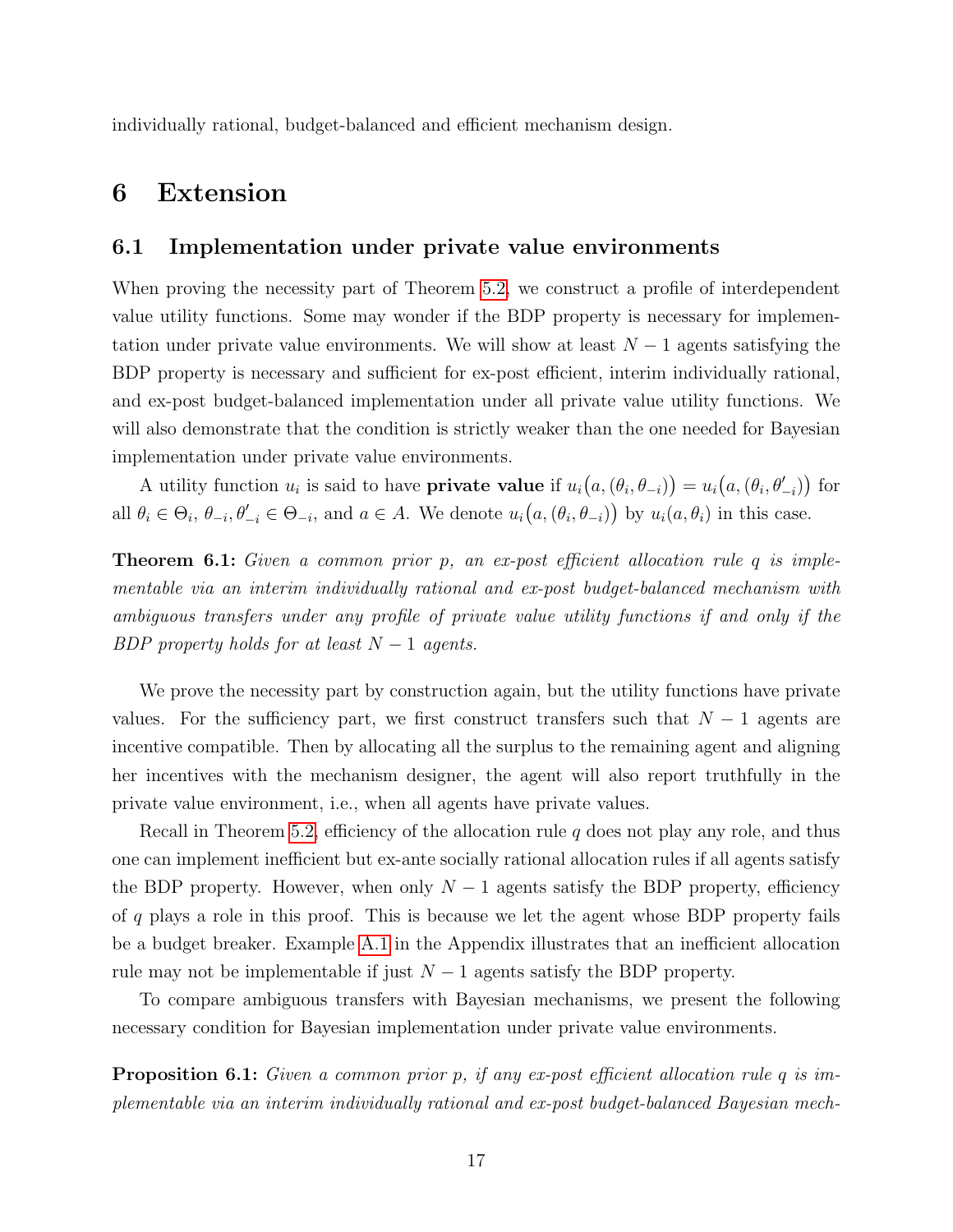anism under any profile of private value utility functions, then the Convex Independence condition holds for at least  $N-1$  agents.

The necessary and sufficient condition of Theorem [6.1](#page-16-1) is strictly weaker than the necessary condition of Proposition  $6.1<sup>8</sup>$  $6.1<sup>8</sup>$  $6.1<sup>8</sup>$  Hence, ambiguous transfers perform strictly better than Bayesian mechanisms in implementing efficient allocation rules under private value environments.

### 6.2 No common prior

This subsection adopts [Aumann](#page-39-4) [\(1976\)](#page-39-4)'s agreeing to disagreeing framework to study ambiguous transfers. Namely, we relax the assumption that beliefs are generated by a common prior but still assume common knowledge of their structure.<sup>[9](#page-17-1)</sup> We provide sufficient conditions under which efficient allocations are implementable via an interim individually rational and ex-post budget-balanced mechanism with ambiguous transfers. We also demonstrate with examples that ambiguous transfers can implement Bayesian non-implementable allocations.

In Bayesian mechanism design literature, [Bergemann et al.](#page-39-5) [\(2012\)](#page-39-5), [Smith](#page-42-11) [\(2010\)](#page-42-11), and Börgers et al. [\(2015\)](#page-40-14) have documented results related to ex-post efficiency maximization under agreeing to disagreeing framework. Without requiring individual rationality and budget balance, [Bergemann et al.](#page-39-5) [\(2012\)](#page-39-5) show that the BDP property is sufficient for Bayesian implementation of efficient allocations, but the current paper requires interim individual rationality and ex-post budget balance. [Smith](#page-42-11) [\(2010\)](#page-42-11) compares the welfare of two different mechanisms on public good provision. Börgers et al. [\(2015\)](#page-40-14) provides a sufficient condition on when agents' interim payoffs can be arbitrarily increased, given there is an incentive com-patible mechanism. Different from [Smith](#page-42-11)  $(2010)$  and Börgers et al.  $(2015)$ , the current paper provides a general condition on when the first-best efficiency is implementable.

In this subsection,  $p_i(\cdot|\theta_i)$  still represents the belief of type- $\theta_i$  agent i, although the beliefs are not generated by a common prior, i.e., there does not exist  $p \in \Delta(\Theta)$  with  $p(\theta_i) > 0$  for all  $\theta_i \in \Theta_i$  such that every  $p_i(\cdot|\theta_i)$  is obtained by Bayesian updating p.

Without a common prior between the mechanism designer and all agents, full surplus extraction can still be guaranteed via ambiguous transfers when the BDP property holds for all agents. However, full surplus extraction is no longer equivalent to revenue maximization. By utilizing the lack of common prior between the mechanism designer and agents, the

<span id="page-17-0"></span><sup>&</sup>lt;sup>8</sup>The necessary condition of Proposition [6.1](#page-16-2) is not sufficient for Bayesian implementation under private value environments. By strengthening it with the Identifiability condition, we can adapt the argument of [Kosenok and Severinov](#page-41-0) [\(2008\)](#page-41-0) to give a sufficiency result under private value environments.

<span id="page-17-1"></span><sup>&</sup>lt;sup>9</sup>See [Morris](#page-42-12) [\(1995\)](#page-42-12) for a review of the justifications of modeling with and without a common prior.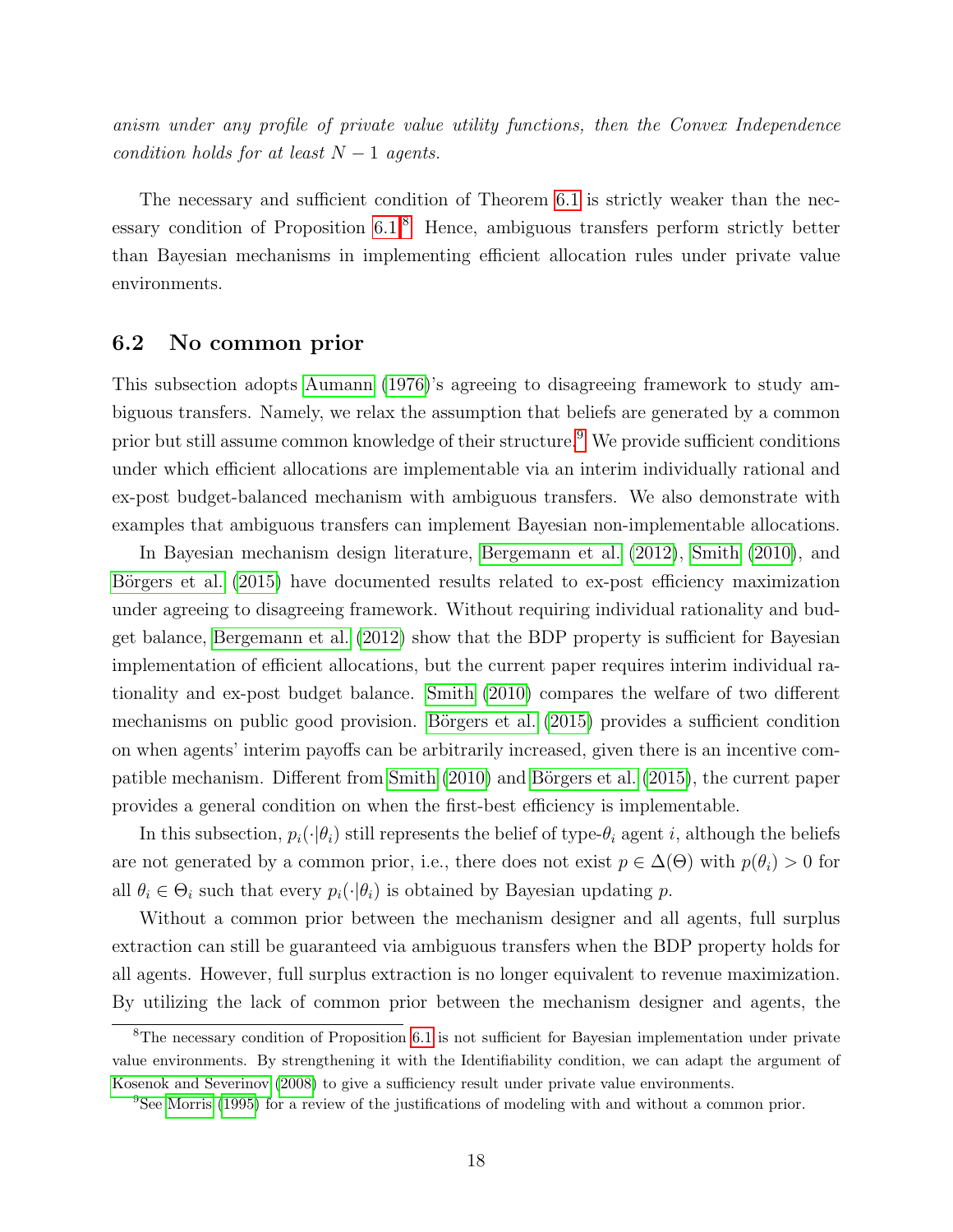mechanism designer can arbitrarily increase ex-ante revenue. Therefore, we do not study this problem in this section.

Common prior plays an important role when we prove the Theorems [5.2](#page-15-0) and [6.1.](#page-16-1) In Example [6.1,](#page-18-0) the BDP property holds for all agents, but without a common prior, an efficient allocation rule is not implementable via ambiguous transfers.

<span id="page-18-0"></span>**Example 6.1:** Consider a two-agent two-type model with beliefs  $p_1(\theta_2^1|\theta_1^1) = 0.3$ ,  $p_1(\theta_2^1|\theta_1^2) =$ 0.2,  $p_2(\theta_1^1|\theta_2^1)=0.3$ , and  $p_2(\theta_1^1|\theta_2^2)=0.25$ , which are not generated by a common prior. The BDP property is satisfied by both agents. The feasible set of alternatives, the payoffs, and the efficient allocation rule are identical to the motivating example on implementation, except that (1) we no longer have types  $\theta_1^3$  and  $\theta_2^3$  and (2) we assume  $0 < 145a < 21B$ .

Suppose by way of contradiction that there is an interim individually rational and ex-post budget-balanced mechanism with ambiguous transfers  $\mathcal{M} = (q, \Phi)$  implementing the efficient allocation rule q. As  $IC(\theta_2^2\theta_2^1)$  holds, for any  $\epsilon$ , there exists an interim individually rational transfer rule  $\phi \in \Phi$  (interpreted as the payment from agent 1 to 2) such that:

$$
a + 0.25\phi(\theta_1^1, \theta_2^2) + 0.75\phi(\theta_1^2, \theta_2^2) + \epsilon \ge a + B + 0.25\phi(\theta_1^1, \theta_2^1) + 0.75\phi(\theta_1^2, \theta_2^1).
$$

Multiply  $IR(\theta_1^1), IR(\theta_2^2), IR(\theta_2^2),$  and  $IC(\theta_2^2\theta_2^1)$  by 40, 105, 75, 70, and 42 respectively, add them up, and let  $\epsilon$  go to zero, we obtain that  $290a \geq 42B$ , a contradiction. Therefore, q is not implementable via ambiguous transfers.

Despite the failure of Theorem [5.2](#page-15-0) without a common prior, a sufficient condition on when efficient allocations are implementable is still feasible. We start with replacing Assumption [2.1](#page-7-2) with the following one throughout this subsection because without a common prior, the notation  $p(\theta_i, \theta_j)$  is not well defined.

### <span id="page-18-2"></span>**Assumption 6.1:** For each  $i, j \in I$ ,  $i \neq j$ , and  $(\theta_i, \theta_j) \in \Theta_i \times \Theta_j$ , assume  $p_i(\theta_j | \theta_i) > 0$ .

Below we introduce a condition called the No Common Prior\* property, which strengthens the assumption that agents' beliefs are not generated by a common prior. For all  $i \neq j$ ,  $\theta_i$ , and  $\theta_j$ , we abuse notation by let  $p_j(\theta_i, \cdot | \theta_j)$  be the vector  $(p_j(\theta_i, \theta_{-i-j} | \theta_j))_{\theta_{-i-j} \in \Theta_{-i-j}}$  when  $N \geq 3$ , and be  $p_j(\theta_i|\theta_j)$  when  $N=2$ .

<span id="page-18-1"></span>**Definition 6.1:** Agent i satisfies the **No Common Prior**\* (NCP<sup>\*</sup>) property if there do not exist different types  $\bar{\theta}_i \neq \hat{\theta}_i$  such that

1. there exists  $\mu \in \Delta(\Theta)$  such that  $\mu(\theta_j) > 0$  and  $\mu(\theta_{-j}|\theta_j) = p_j(\theta_{-j}|\theta_j)$  for all  $(j, \theta_j) \neq j$  $(i, \hat{\theta}_i),$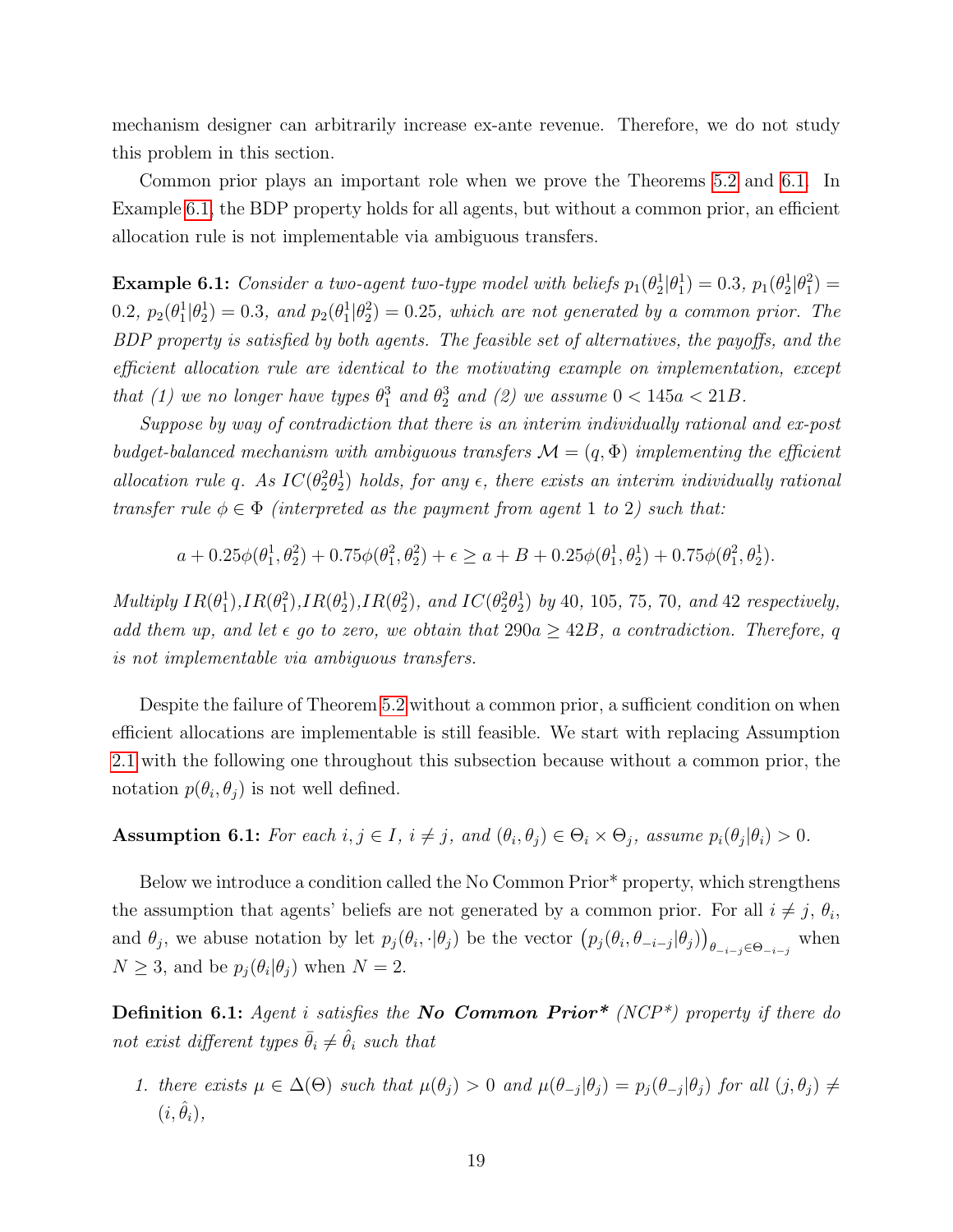2. there exists  $\bar{C} > 0$  and  $\hat{C} > 1$  such that  $\hat{C}p_i(\theta_j, \cdot | \hat{\theta}_i) = p_i(\theta_j, \cdot | \bar{\theta}_i) + \bar{C} \frac{p_i(\theta_j | \bar{\theta}_i)}{p_i(\bar{\theta}_i | \theta_i)}$  $\frac{p_i(\theta_j|\bar{\theta}_i)}{p_j(\bar{\theta}_i|\theta_j)}p_j(\hat{\theta}_i,\cdot|\theta_j)$ for any  $j \neq i$  and  $\theta_j$ .

When there is a common prior over  $\Theta$ , one can show the NCP<sup>\*</sup> property is equivalent to the BDP property. Without a common prior over Θ, the statement of NCP\* property cannot be simplied, but it is very weak. For example, if  $N \geq 3$  and there are agents  $i \neq j$  and types  $\bar{\theta}_i \neq \hat{\theta}_i$ ,  $\bar{\theta}_j \neq \hat{\theta}_j$ , such that the probability distributions over  $\Theta_{-i-j}$  satisfy  $p_i(\cdot|\bar{\theta}_i\bar{\theta}_j) \neq p_j(\cdot|\bar{\theta}_i\bar{\theta}_j)$  and  $p_i(\cdot|\hat{\theta}_i\hat{\theta}_j) \neq p_j(\cdot|\hat{\theta}_i\hat{\theta}_j)$ , then the NCP\* property holds for all  $i \in I$ .

In Example [6.1,](#page-18-0) the NCP<sup>\*</sup> property fails for agent 1, as  $(i, \bar{\theta}_i, \hat{\theta}_i) = (1, \theta_1^2, \theta_1^1)$  satisfies the two conditions in the definition. The first condition holds by letting  $\mu(\theta_1^1, \theta_2^1) = \frac{9}{142}$ ,  $\mu(\theta_1^1, \theta_2^2) = \frac{28}{142}, \ \mu(\theta_1^2, \theta_2^1) = \frac{21}{142}, \text{ and } \mu(\theta_1^2, \theta_2^2) = \frac{84}{142}.$  The second condition can be written as  $\hat{C} \frac{p_i(\theta_j|\hat{\theta}_i)}{p_i(\theta_i|\bar{\theta}_i)}$  $\frac{p_i(\theta_j|\hat{\theta}_i)}{p_i(\theta_j|\bar{\theta}_i)} = 1 + \bar{C} \frac{p_j(\hat{\theta}_i|\theta_j)}{p_j(\bar{\theta}_i|\theta_j)}$  $\frac{p_j(\hat{\theta}_i|\theta_j)}{p_j(\bar{\theta}_i|\theta_j)}$ . By setting  $\hat{C} = \frac{25}{14}$  and  $\bar{C} = \frac{8}{3}$  $\frac{8}{3}$ , we see that  $\frac{25}{14}(\frac{0.3}{0.25}, \frac{0.7}{0.75})$  =  $(1, 1) + \frac{8}{3}(\frac{0.3}{0.7})$  $\frac{0.3}{0.7}, \frac{0.2}{0.8}$  $\frac{0.2}{0.8}$ .

In the following theorem, we provide a sufficient condition for implementation via ambiguous transfers when there is no common prior.

<span id="page-19-1"></span>**Theorem 6.2:** Given beliefs  $(p_i(\cdot|\theta_i))_{i\in I, \theta_i \in \Theta_i}$  that are not generated by a common prior, if the BDP and NCP<sup>\*</sup> properties hold for all agents, then an ex-post efficient allocation rule q is implementable via an interim individually rational and ex-post budget-balanced mechanism with ambiguous transfers under any profile of utility functions.

Similar to Theorem [5.2,](#page-15-0) efficiency of q does not play a role in this proof. We can actually implement any q such that  $\sum$  $\theta_{-i}\in\Theta_{-i}$  $[u_i(q(\theta_i,\theta_{-i}),(\theta_i,\theta_{-i})) + \eta_i(\theta_i,\theta_{-i})]p_i(\theta_{-i}|\theta_i) \geq 0$  for all

 $i \in I, \theta_i \in \Theta_i$  and some ex-post budget-balanced  $\eta$ <sup>[10](#page-19-0)</sup>

The example below shows that there are cases when ambiguous transfers perform better than Bayesian mechanisms.

Example 6.2: In this example without a common, the efficient allocation rule q is not Bayesian implementable, but is implementable via ambiguous transfers.

Consider the following beliefs that are not be generated by a common prior:

| $p_1(\tilde{\theta}_2 \tilde{\theta}_1)$ | $\theta_2^1$  | $\theta_2^2$  |
|------------------------------------------|---------------|---------------|
| $\theta_1^1$                             | $\frac{1}{3}$ | $\frac{2}{3}$ |
| $\theta_1^2$                             | $\frac{1}{2}$ | $\frac{1}{2}$ |
| $\theta_1^3$                             | $\frac{2}{3}$ | $\frac{1}{3}$ |

| $p_2(\tilde{\theta}_1 \tilde{\theta}_2)$ | $\theta_2^1$    | $\theta_2^2$    |
|------------------------------------------|-----------------|-----------------|
| $\theta_1^1$                             | $\overline{28}$ | $\frac{13}{28}$ |
| $\theta_\text{\tiny 1}^2$                | $\frac{12}{28}$ | $\frac{12}{28}$ |
| $\theta_{1}^{3}$                         | $\frac{9}{28}$  | $\frac{3}{28}$  |

<span id="page-19-0"></span> $10$ With common prior, [Kosenok and Severinov](#page-41-0) [\(2008\)](#page-41-0) has proved the equivalence between this property and ex-ante social rationality.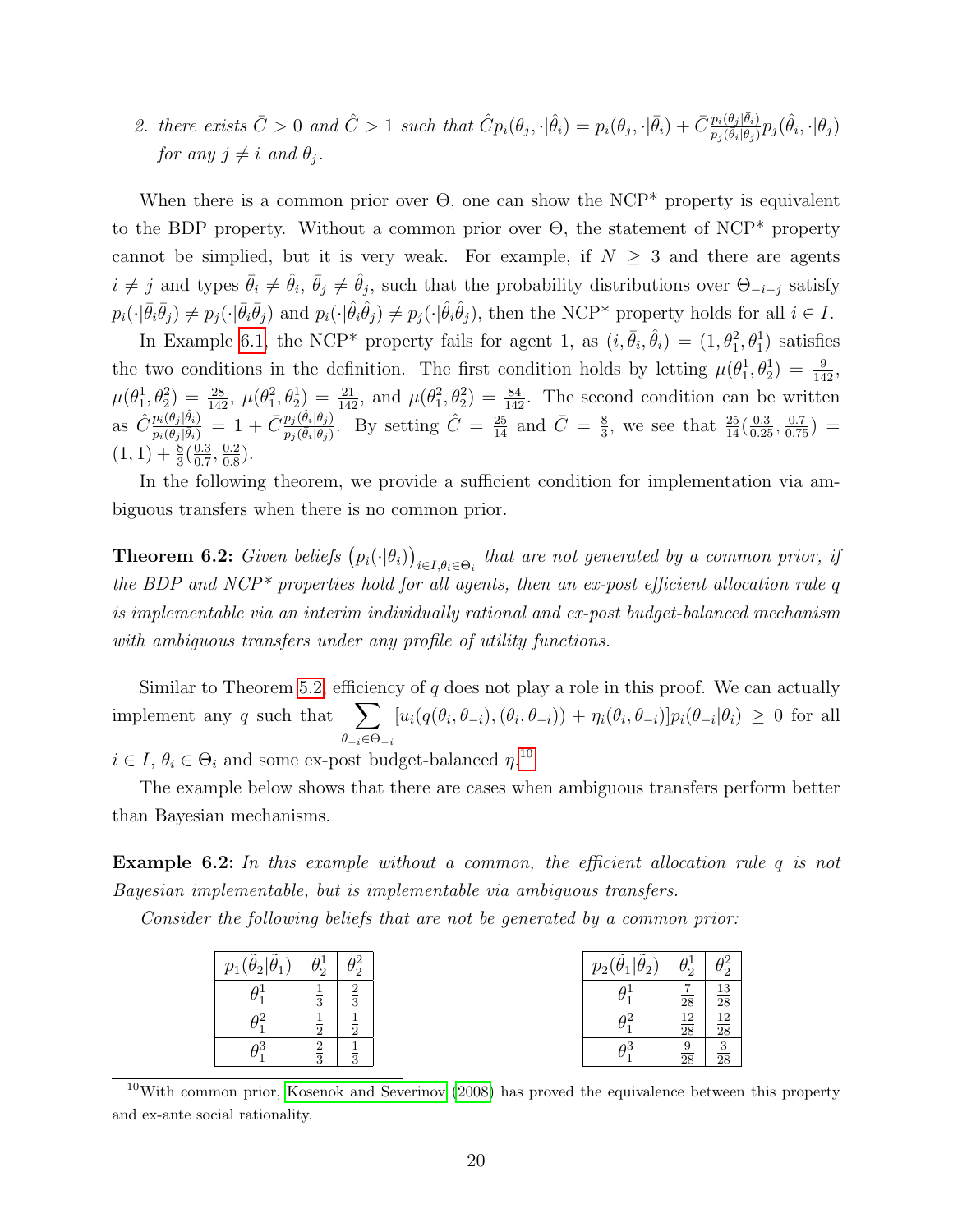The feasible set of alternatives, payoffs, and the efficient allocation rule are identical to those in the motivating example of implementation, except that the type space is smaller here and  $0 < 9a < B$  is imposed. Suppose by way of contradiction that there exists payment from agent  $1$  to  $2$  , denoted by  $\phi$ , that implements  $q$ . By multiplying  $IR(\theta_1^1)$ ,  $IR(\theta_1^2)$ ,  $IR(\theta_1^3)$ ,  $IC(\theta_1^1\theta_1^2)$ ,  $IC(\theta_1^1\theta_1^3)$ ,  $IC(\theta_1^2\theta_1^1)$ ,  $IC(\theta_1^3\theta_1^2)$ ,  $IR(\theta_2^1)$ ,  $IR(\theta_2^2)$ ,  $IC(\theta_2^1\theta_2^2)$ , and  $IC(\theta_2^2\theta_2^1)$  by 3, 8, 3, 3, 3, 4, 3, 7, 7, 3.5, and 3.5, and summing up, we obtain  $0 > 3.5B - 31.5a$ , a contradiction.

To see q is implementable via ambiguous transfers, by Theorem [6.2](#page-19-1) it is sufficient to check both agents satisfy the BDP and NCP<sup>\*</sup> properties. The BDP property holds clearly. To verify the NCP<sup>\*</sup> property for agent 1, consider  $(i, \bar{\theta}_i, \hat{\theta}_i) = (1, \theta_1^1, \theta_1^2)$ . The second condition does not hold because there does not exist  $\bar{C} > 0$  and  $\hat{C} > 1$  such that  $\hat{C}(\frac{13}{7})$  $\frac{13}{7}$ , 1,  $\frac{1}{3}$  $(\frac{1}{3}) = (1, 1, 1) +$  $\bar{C}(2,1,0.5)$ . A symmetric argument applies to  $(i,\bar{\theta}_i,\hat{\theta}_i) = (1,\theta_1^2,\theta_1^1)$ . Agent 2 satisfies the NCP<sup>\*</sup> property because for each pair  $(\bar{\theta}_2, \hat{\theta}_2)$ , the first condition in the NCP<sup>\*</sup> property fails.

In a private value environment without a common prior, we have the following sufficient condition for implementation of efficient allocations.

<span id="page-20-0"></span>**Theorem 6.3:** Given beliefs  $(p_i(\cdot|\theta_i))_{i\in I, \theta_i \in \Theta_i}$  that are not generated by a common prior, if there do not exist  $i \neq j$  such that the BDP property fails for i and the NCP\* property fails for j, then any ex-post efficient allocation rule q is implementable via an interim individually rational and ex-post budget-balanced mechanism with ambiguous transfers under any profile of private value utility functions.

The sufficient conditions of Theorem [6.3](#page-20-0) is weak. Recall the strenghthening of the  $NCP^*$ property after Definition [6.1.](#page-18-1) Corollary [6.1](#page-20-1) follows directly from the above theorem.

<span id="page-20-1"></span>**Corollary 6.1:** When  $N \geq 3$  and there are agents  $i \neq j$  and types  $\bar{\theta}_i \neq \hat{\theta}_i$ ,  $\bar{\theta}_j \neq \hat{\theta}_j$ , such that the probability distributions over  $\Theta_{-i-j}$  satisfy  $p_i(\cdot|\bar{\theta}_i\bar{\theta}_j) \neq p_j(\cdot|\bar{\theta}_i\bar{\theta}_j)$  and  $p_i(\cdot|\hat{\theta}_i\hat{\theta}_j) \neq$  $p_j(\cdot|\hat{\theta}_i\hat{\theta}_j)$ , then any ex-post efficient allocation rule q is implementable via an interim individually rational and ex-post budget-balanced mechanism with ambiguous transfers under any profile of private value utility functions.

This result may be surprising, because the sufficient condition is merely a slight strengthening of the fact that there is no common prior.

Corollary [6.2](#page-20-2) provides another simple sufficient condition to guarantee implementation of efficient allocations under private value environments.

<span id="page-20-2"></span>**Corollary 6.2:** Given beliefs  $(p_i(\cdot|\theta_i))_{i\in I, \theta_i \in \Theta_i}$  that are not generated by a common prior, if the BDP property holds for all agents, then any ex-post efficient allocation rule q is imple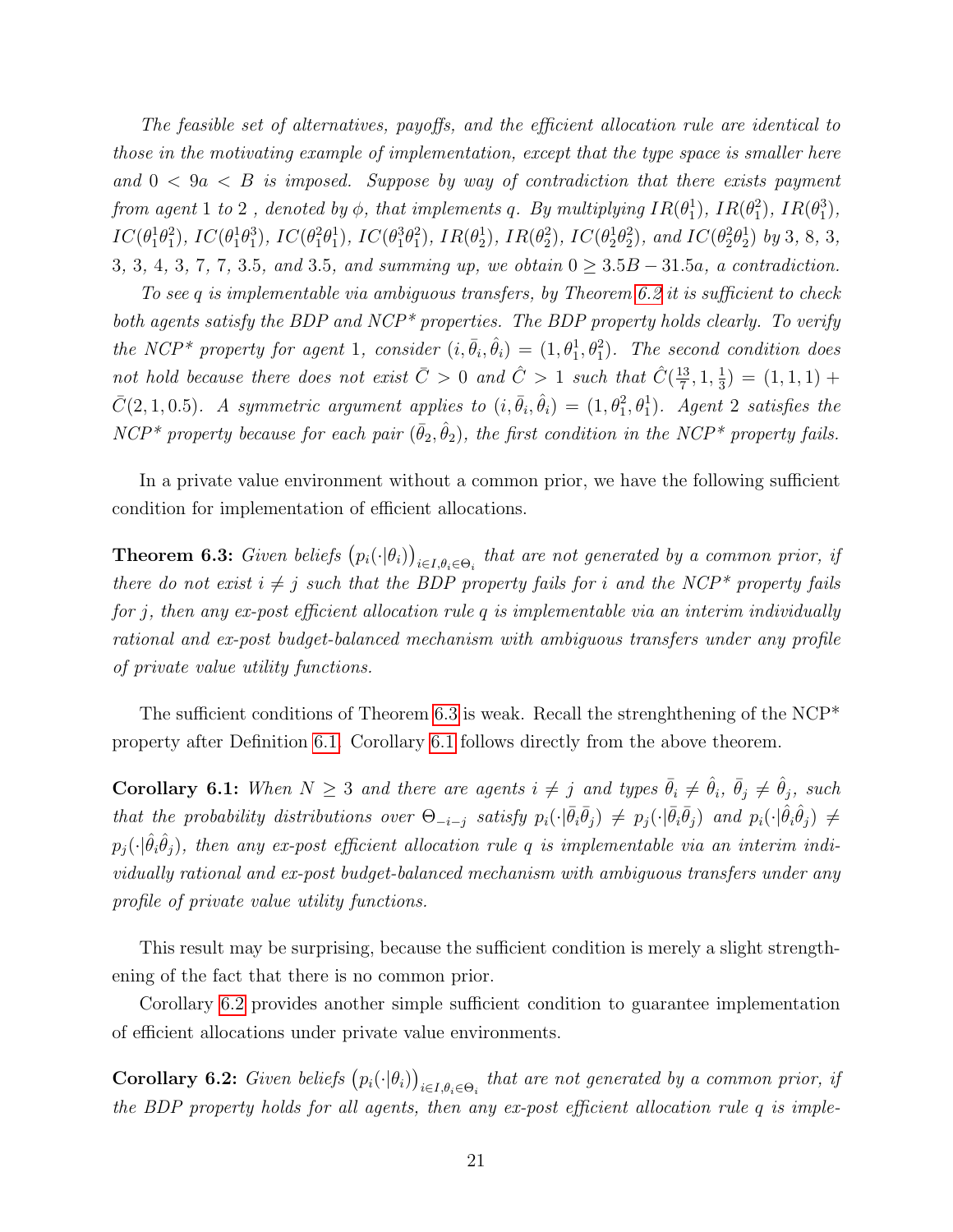mentable via an interim individually rational and ex-post budget-balanced mechanism with ambiguous transfers under any profile of private value utility functions.

This corollary is based on Lemma [A.4,](#page-33-0) which says if the BDP property holds for all agents, then the NCP\* property holds for at least N-1 agents. The details are in the Appendix.

The example below shows that there are cases when ambiguous transfers perform better than Bayesian mechanisms.

Example 6.3: In this example of bilateral trading, the efficient allocation rule q is not Bayesian implementable, but it is implementable via ambiguous transfers.

Agent 1 is the buyer, and 2 is the seller. Outcomes in  $A = \{x_0, x_1\}$  are feasible, where  $x_0$  represents no trade. The payoffs of  $x_1$ , trading, for both agents are given below.

| $x_1$    | $\theta_{\rm o}$ | $\frac{1}{2}$ |
|----------|------------------|---------------|
| $\theta$ | $4, -3.5$        | $4, -0.5$     |
|          | $-3.5$           | -0.5<br>Ī.    |

The efficient allocation rule satisfies  $q(\theta_1^2, \theta_2^1) = x_0$  and  $q(\theta) = x_1$  for all other  $\theta$ . We adopt the same beliefs as Example [6.1,](#page-18-0) and thus there is no common prior.

To see q is not Bayesian implementable, suppose by way of contradiction that there exists an interim individually rational and ex-post budget-balanced Bayesian mechanism that implements q. Let  $\phi$  denote the payment from agent 1 to 2. Multiply  $IC(\theta_1^1\theta_1^2)$ ,  $IR(\theta_1^2)$ ,  $IC(\theta_1^2\theta_1^1)$ ,  $IR(\theta_2^1)$  and  $IC(\theta_2^2\theta_2^1)$  by 4, 10, 1, 10, and 8 respectively, and then add them up. We obtain  $-0.9 ≥ 0$ , which is a contradiction. Therefore, q is not Bayesian implementable.

However, from Corollary [6.2,](#page-20-2) we know q is implementable via ambiguous transfers.

#### 6.3 Other ambiguity aversion preferences

To check the robustness of our result, we look at alternative preferences of ambiguity aversion in this subsection. One is the  $\alpha$ -maxmin expected utility ( $\alpha$ -MEU) as in [Ghirardato and](#page-41-13) [Marinacci](#page-41-13) [\(2002\)](#page-41-13), and the other is the smooth ambiguity aversion preferences of [Klibanoff](#page-41-14) [et al.](#page-41-14) [\(2005\)](#page-41-14). This section shows that the mechanism designer can benefit from generating ambiguity in transfers, even if agents' preferences differ from [Gilboa and Schmeidler](#page-41-12) [\(1989\)](#page-41-12).

[Ghirardato and Marinacci](#page-41-13) [\(2002\)](#page-41-13) introduce the  $\alpha$ -MEU, which is a generalization of the MEU. Under an environment described in Section [2,](#page-6-0) a type- $\theta_i$  agent i with  $\alpha$ -maxmin expected utility has the following interim utility level from participating and reporting truthfully when  $\Phi$  is the set of ambiguous transfers: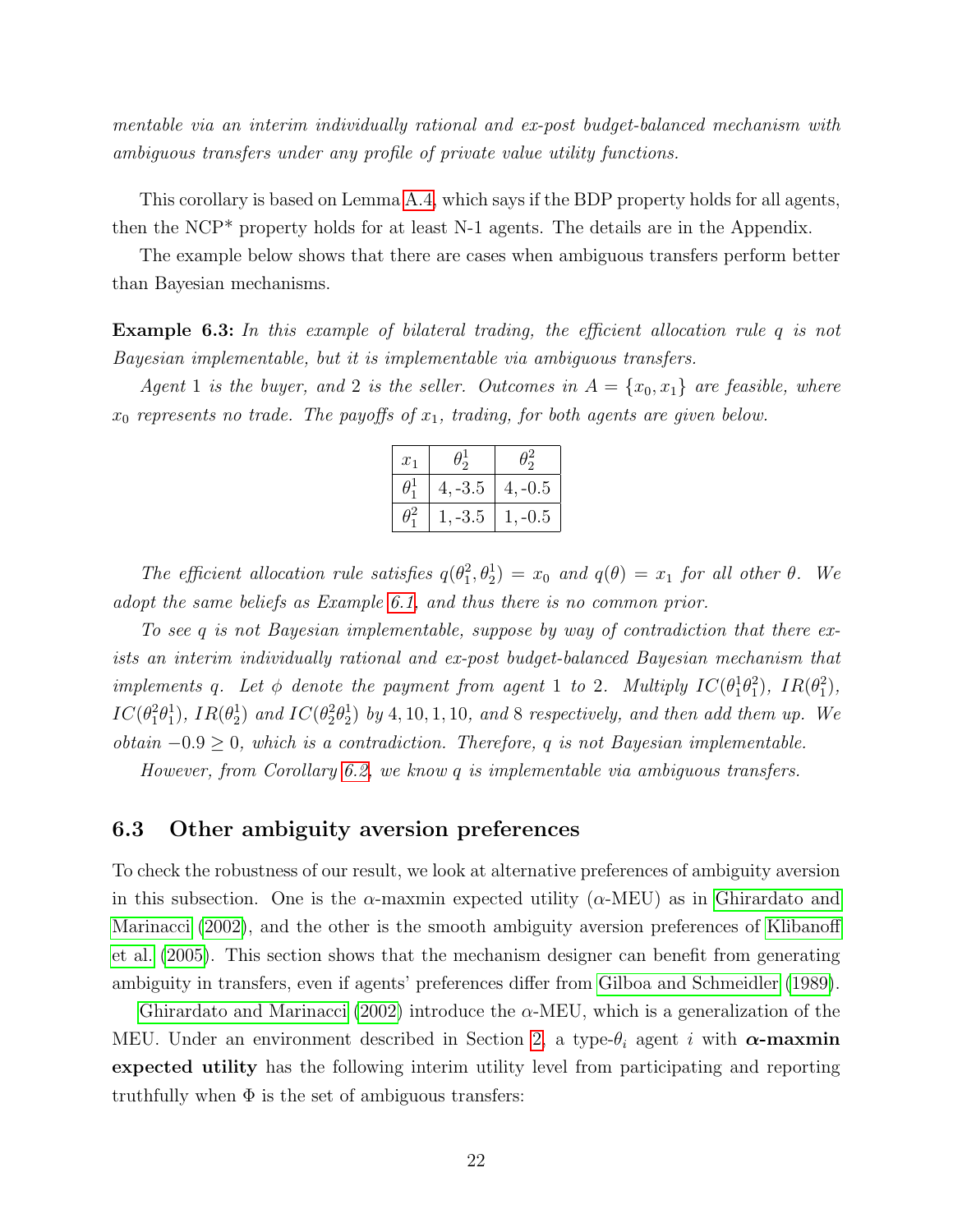$$
\sum_{\theta_{-i}\in\Theta_{-i}} u_i(q(\theta_i,\theta_{-i}),(\theta_i,\theta_{-i})) p_i(\theta_{-i}|\theta_i) + \alpha \inf_{\phi\in\Phi} \sum_{\theta_{-i}\in\Theta_{-i}} \phi_i(\theta_i,\theta_{-i}) p_i(\theta_{-i}|\theta_i) + (1-\alpha) \sup_{\phi\in\Phi} \sum_{\theta_{-i}\in\Theta_{-i}} \phi_i(\theta_i,\theta_{-i}) p_i(\theta_{-i}|\theta_i),
$$

where  $\alpha \in [0, 1]$ . An agent is said to be ambiguity-averse if  $\alpha > 0.5$ . All previous sections adopt the MEU preferences, which correspond to the case  $\alpha = 1$ .

Under the  $\alpha$ -MEU preferences with  $\alpha > 0.5$ , Theorem [5.2,](#page-15-0) as well as the sufficiency part of Theorems [5.1](#page-13-2) and [6.1,](#page-16-1) still holds. The construction of ambiguous transfers are the same except for choosing a different multiplier c.

An agent *i* with **smooth ambiguity aversion** has a utility function of

$$
\int_{\pi \in \Delta(\Phi)} v \bigg( \int_{\phi \in \Phi} \Big( \sum_{\theta_{-i} \in \Theta_{-i}} [u_i(q(\theta_i, \theta_{-i}), (\theta_i, \theta_{-i})) + \phi_i(\theta_i, \theta_{-i})] p_i(\theta_{-i} | \theta_i) \bigg) d\pi \bigg) d\mu,
$$

where

- for each distribution  $\pi \in \Delta(\Phi)$ ,  $\pi(\phi)$  measures the subjective density that  $\phi$  is the true transfer rule chosen by the mechanism designer;
- for each distribution  $\mu \in \Delta(\Delta(\Phi))$ ,  $\mu(\pi)$  measures the subjective density that  $\pi \in \Delta(\Phi)$ is the right density function the mechanism designer uses to choose the transfer rule;
- $v: R \to R$  is a strictly increasing function that characterizes ambiguity attitude, where a strictly concave v implies ambiguity aversion.

To see ambiguous transfers help under smooth ambiguity aversion preferences, we demonstrate with the motivating example on implementation. Let  $v$  be a strictly increasing and strictly concave function. Consider the same transfers as  $\phi^1$  and  $\phi^2$  except for a potentially different multiplier c. Then it is easy to verify individual rationality and budget balance. A generic element of  $\Delta(\Phi)$  is a Bernoulli distribution between  $\phi^1$  and  $\phi^2$ . Let  $\mu$  be the uniform distribution over  $\Delta(\Phi)$  for example. As an illustration, we check  $IC(\theta_2^2 \theta_2^1)$ . Truth-telling always gives agent 2 an expected utility of

$$
\int_0^1 v(\mu a + (1 - \mu)a)d\mu = v(a).
$$

By misreporting from  $\theta_2^2$  to  $\theta_2^1$ , agent 2 gets an interim utility of

$$
\int_0^1 v\big(\mu(a+B+\tfrac{3}{4}c) + (1-\mu)(a+B-\tfrac{3}{4}c)\big)d\mu.
$$

For v sufficiently concave or c sufficiently large, the above expression has a value no more than  $v(a)$ , implying that truth-telling is incentive compatible. One can verify other incentive compatibility constraints as well.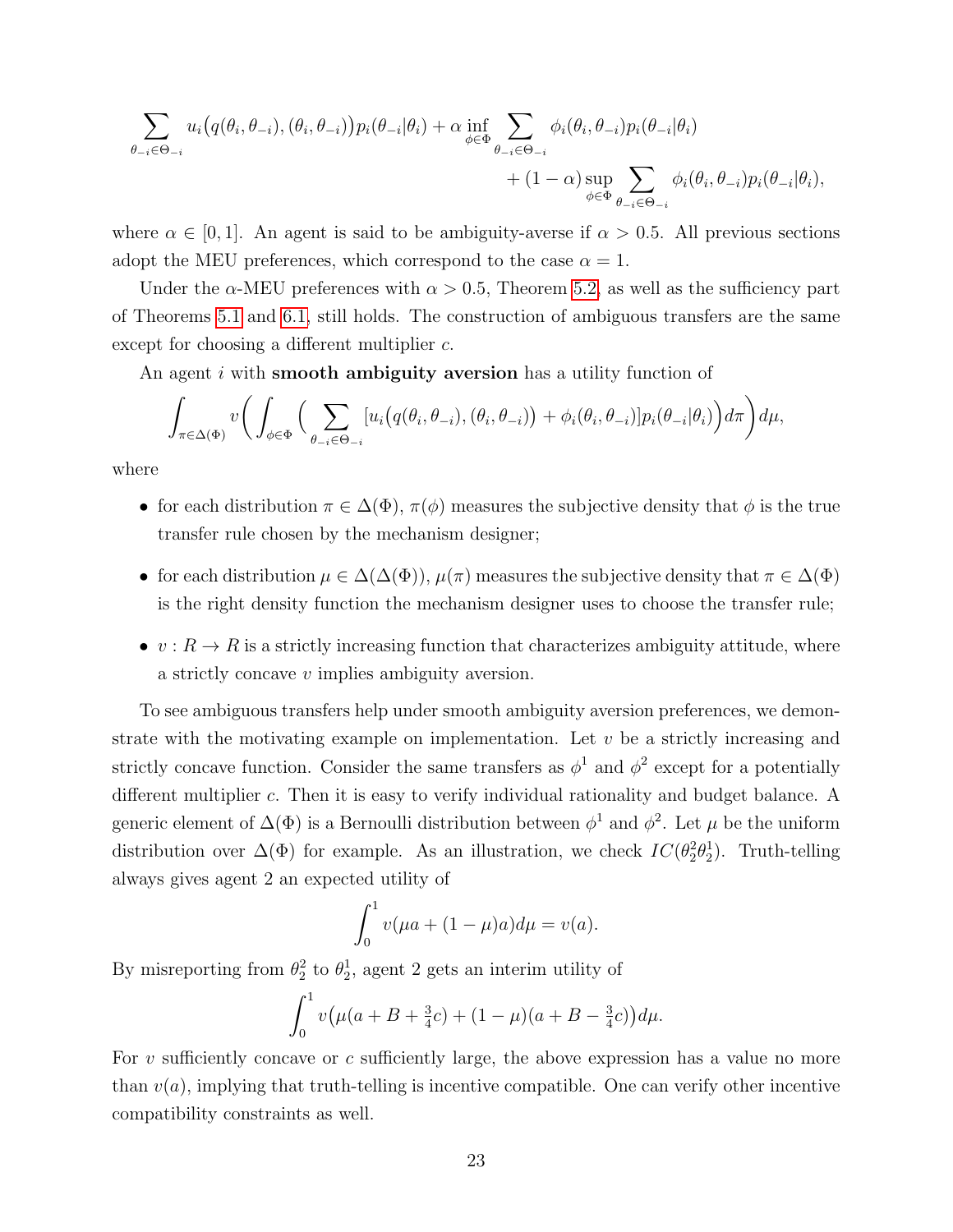# 7 Conclusion

This paper introduces ambiguous transfers to study full surplus extraction and implementation of an efficient allocation rule via an individually rational and budget-balanced mechanism. We show that the BDP property is necessary and sufficient for both problems, which is weaker than the necessary and sufficient condition for full surplus extraction and implementation via Bayesian mechanisms. Hence, ambiguous transfers can go beyond Bayesian mechanisms. The BDP property holds generically when there are at least two agents. In particular, under two-agent settings, the BDP property offers a solution to overcome the negative results on bilateral trading problems generically.

# A Appendix

### A.1 Proofs and examples

Proof of Lemma [4.1](#page-12-0). It is sufficient to prove the "only if" direction.

Suppose a mechanism with ambiguous transfers  $\mathcal{M} = (M, \tilde{q}, \tilde{\Phi})$  extracts surplus, then there exists an equilibrium  $\sigma$  such that

$$
-\sum_{\theta \in \Theta} \sum_{i \in I} \tilde{\phi}_i(\sigma(\theta)) p(\theta) = \max_{\hat{q}: \Theta \to A} \sum_{\theta \in \Theta} \sum_{i \in I} u_i(\hat{q}(\theta), \theta) p(\theta), \forall \tilde{\phi} \in \tilde{\Phi}.
$$

Define  $q(\theta) = \tilde{q}(\sigma(\theta))$  for all  $\theta \in \Theta$ . For each  $\tilde{\phi} \in \tilde{\Phi}$ , define  $\phi : \Theta \to \mathbb{R}^n$  by  $\phi = \tilde{\phi} \circ \sigma$ , and denote the collection of all  $\phi$  by  $\Phi$ .

Suppose a mechanism with ambiguous transfers  $\mathcal{M} = (M, \tilde{q}, \tilde{\Phi})$  implements q. Then there exists an equilibrium  $\sigma$  such that  $\tilde{q}(\sigma(\theta)) = q(\theta)$  for all  $\theta \in \Theta$ . For each  $\tilde{\phi} \in \tilde{\Phi}$ , define  $\phi : \Theta \to \mathbb{R}^n$  by  $\phi = \tilde{\phi} \circ \sigma$ , and denote the collection of all  $\phi$  by  $\Phi$ .

For both cases, we prove that the direct mechanism with ambiguous transfers  $\mathcal{M}' = (q, \Phi)$ is incentive compatible. To see this, for all  $i \in I$ ,  $\theta_i$ ,  $\theta'_i \in \Theta_i$ ,

$$
\inf_{\phi \in \Phi} \sum_{\theta_{-i} \in \Theta_{-i}} [u_i(q(\theta'_i, \theta_{-i}), (\theta_i, \theta_{-i})) + \phi_i(\theta'_i, \theta_{-i})] p_i(\theta_{-i}|\theta_i)
$$
\n
$$
= \inf_{\tilde{\phi} \in \tilde{\Phi}} \sum_{\theta_{-i} \in \Theta_{-i}} [u_i(\tilde{q}(\sigma(\theta'_i, \theta_{-i})), (\theta_i, \theta_{-i})) + \tilde{\phi}_i(\sigma(\theta'_i, \theta_{-i}))] p_i(\theta_{-i}|\theta_i)
$$
\n
$$
\leq \inf_{\tilde{\phi} \in \tilde{\Phi}} \sum_{\theta_{-i} \in \Theta_{-i}} [u_i(\tilde{q}(\sigma(\theta_i, \theta_{-i})), (\theta_i, \theta_{-i})) + \tilde{\phi}_i(\sigma(\theta_i, \theta_{-i}))] p_i(\theta_{-i}|\theta_i)
$$
\n
$$
= \inf_{\phi \in \Phi} \sum_{\theta_{-i} \in \Theta_{-i}} [u_i(q(\theta_i, \theta_{-i}), (\theta_i, \theta_{-i})) + \phi_i(\theta_i, \theta_{-i})] p_i(\theta_{-i}|\theta_i),
$$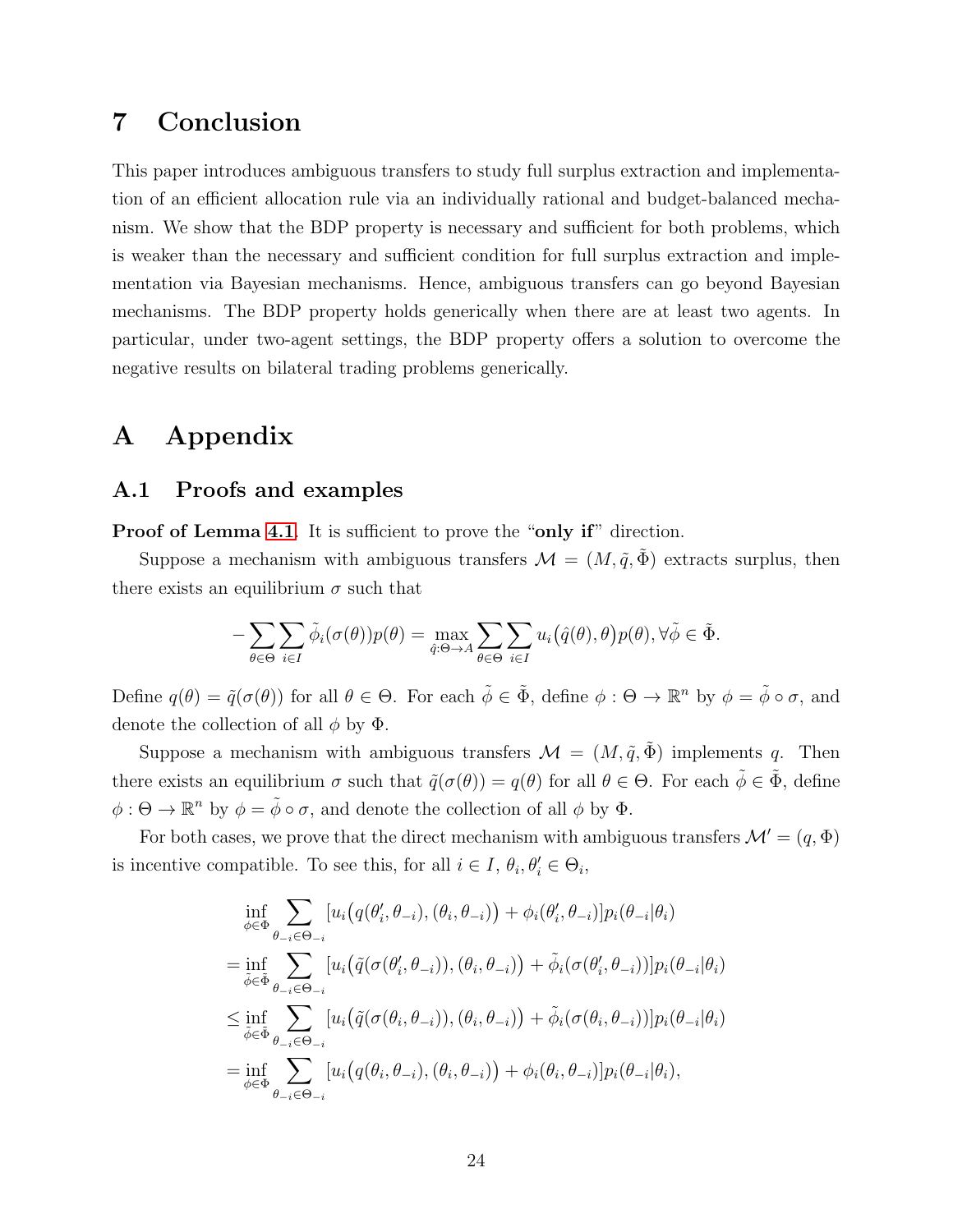where the inequality comes from the fact that  $\sigma_i(\theta_i') \in M_i$  can be viewed as a message sent by i under a constant strategy. Therefore, truth-telling is an equilibrium of  $\mathcal{M}'$ .  $\Box$ 

We present three lemmas before proving Theorems [5.1](#page-13-2) and [5.2.](#page-15-0) With the BDP property, Lemma [A.1](#page-24-0) implies that for each incentive compatibility constraint, there exists an individually rational and budget-balanced transfer rule satisfying this constraint. Lemmas [A.2](#page-25-0) and [A.3](#page-26-0) establish the existence of an individually rational and budget-balanced transfer rule that gives all truth-telling agents zero expected values and all misreporting agents non-zero ones.

<span id="page-24-0"></span>**Lemma A.1:** The BDP property holds for agent i if and only if for all  $\bar{\theta}_i, \hat{\theta}_i \in \Theta_i$  with  $\bar{\theta}_i \neq \hat{\theta}_i$ , there exists  $\psi^{\bar{\theta}_i \hat{\theta}_i} : \Theta \to \mathbb{R}^n$  such that,

1. 
$$
\sum_{j\in I} \psi_j^{\bar{\theta}_i \hat{\theta}_i}(\theta) = 0 \text{ for all } \theta \in \Theta;
$$
  
\n2. 
$$
\sum_{\theta_{-j} \in \Theta_{-j}} \psi_j^{\bar{\theta}_i \hat{\theta}_i}(\theta_j, \theta_{-j}) p_j(\theta_{-j} | \theta_j) = 0 \text{ for all } j \in I \text{ and } \theta_j \in \Theta_j;
$$
  
\n3. 
$$
\sum_{\theta_{-i} \in \Theta_{-i}} \psi_i^{\bar{\theta}_i \hat{\theta}_i}(\hat{\theta}_i, \theta_{-i}) p_i(\theta_{-i} | \bar{\theta}_i) < 0.
$$

*Proof.* We start with defining vectors  $e_{\theta}$  for all  $\theta \in \Theta$  and  $p_{\theta_j \theta_j}$  for all  $j \in I, \theta_j, \theta_j' \in \Theta_j$ . Each of the vectors has  $N \times |\Theta|$  dimensions, and each dimension corresponds to an agent and a type profile. For each  $\theta \in \Theta$ , let all elements of  $e_{\theta}$  that correspond to the type profile  $\theta$ be 1 and everywhere else be 0. For each  $j \in I$  and  $\theta_j, \theta'_j \in \Theta_j$ , let elements of  $p_{\theta_j \theta'_j}$  that correspond to the agent j and some type profile  $(\theta'_j, \theta_{-j})$  be  $p_j(\theta_{-j}|\theta_j)$  for all  $\theta_{-j} \in \Theta_{-j}$ . Everywhere else of  $p_{\theta_j \theta'_j}$  is  $0.^{11}$  $0.^{11}$  $0.^{11}$ 

**Sufficiency**. Suppose by way of contradiction that there exists  $\bar{\theta}_i, \hat{\theta}_i \in \Theta_i$  with  $\bar{\theta}_i \neq \hat{\theta}_i$ , such that no  $\psi^{\bar{\theta}_i \hat{\theta}_i}$  satisfies the three conditions. By Fredholm's theorem of the alternative, there exist coefficients  $(a_{\theta_j})_{j\in I, \theta_j \in \Theta_j}$  and  $(b_{\theta})_{\theta \in \Theta}$  such that

<span id="page-24-3"></span><span id="page-24-2"></span>
$$
p_{\bar{\theta}_i \hat{\theta}_i} = \sum_{j \in I} \sum_{\theta_j \in \Theta_j} a_{\theta_j} p_{\theta_j \theta_j} + \sum_{\theta \in \Theta} b_{\theta} e_{\theta}.
$$
 (2)

Fix any agent  $j \neq i$ . All elements of  $p_{\bar{\theta}_i\hat{\theta}_i}$  that correspond to agent j are zero. All those corresponding to agent i and  $\theta_i$  are zero, too. Those corresponding to agent i and  $\theta_i$  may not be zero. The three observations, along with expression [\(2\)](#page-24-2), imply that

$$
0 = a_{\theta_j} p_j(\theta_i, \theta_{-i-j} | \theta_j) + b_{\theta_i, \theta_j, \theta_{-i-j}}, \forall \theta_i, \theta_j, \theta_{-i-j},
$$
\n(3)

<span id="page-24-1"></span><sup>&</sup>lt;sup>11</sup>As an illustration, we look at a two-agent example with  $\Theta$  being  $((\theta_1^1, \theta_2^1), (\theta_1^1, \theta_2^2), (\theta_1^2, \theta_2^1), (\theta_1^2, \theta_2^2))$ . For each  $e_{\theta}$  or  $p_{\theta_j \theta'_j}$ , any of its first four dimensions corresponds to agent 1 and a type profile. Any of its last four dimensions correspond to agent 2 and a type profile. Then for example,  $e_{(\theta_1^2, \theta_2^1)} = (0, 0, 1, 0, 0, 0, 1, 0)$ , and  $p_{\theta_2^2 \theta_2^1} = (0, 0, 0, 0, p_2(\theta_1^1 | \theta_2^2), 0, p_2(\theta_1^2 | \theta_2^2), 0).$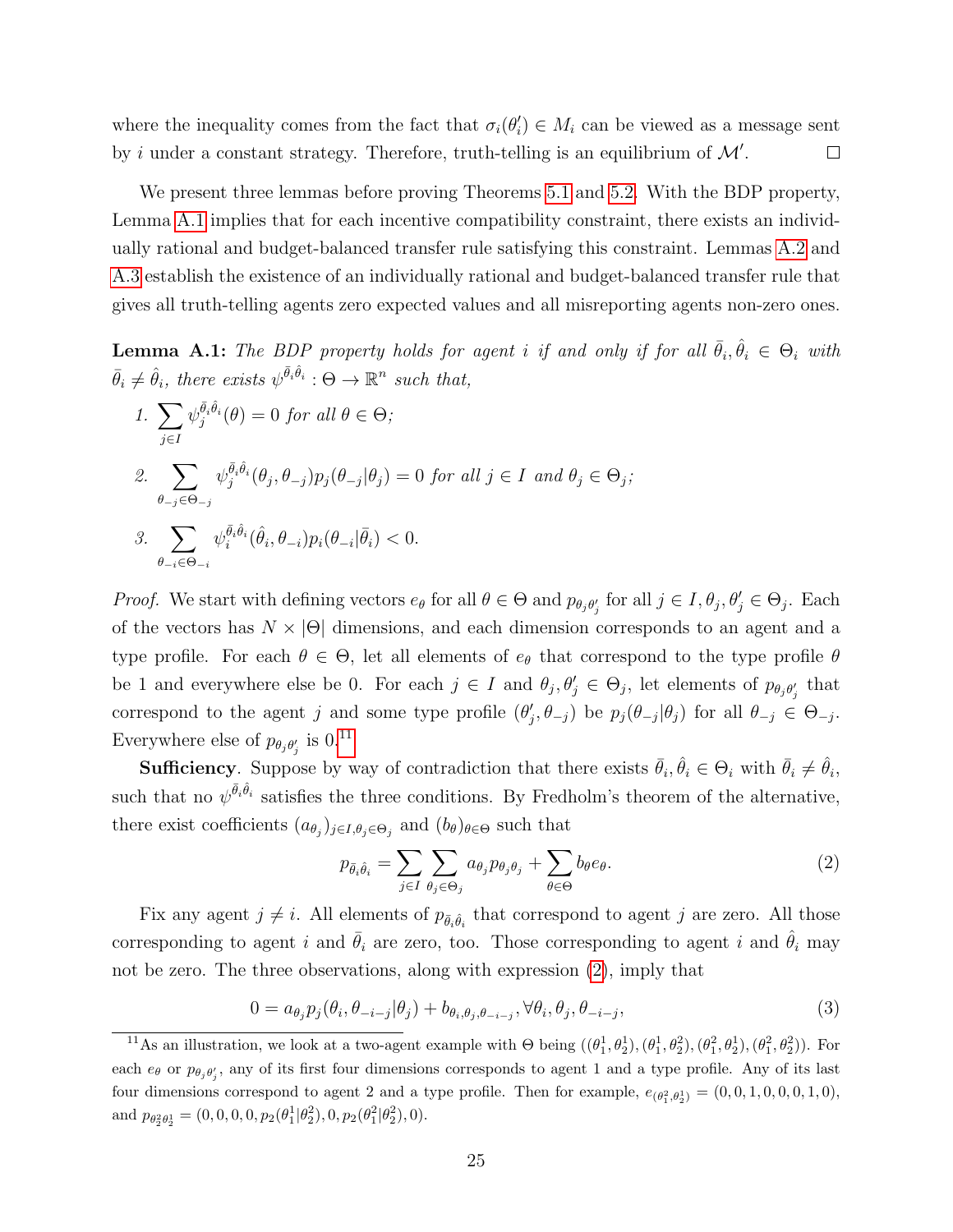<span id="page-25-2"></span><span id="page-25-1"></span>
$$
0 = a_{\bar{\theta}_i} p_i(\theta_j, \theta_{-i-j} | \bar{\theta}_i) + b_{\bar{\theta}_i, \theta_j, \theta_{-i-j}}, \forall \theta_j, \theta_{-i-j},
$$
\n
$$
\tag{4}
$$

$$
p_i(\theta_j, \theta_{-i-j}|\bar{\theta}_i) = a_{\hat{\theta}_i} p_i(\theta_j, \theta_{-i-j}|\hat{\theta}_i) + b_{\hat{\theta}_i, \theta_j, \theta_{-i-j}}, \forall \theta_j, \theta_{-i-j}.
$$
\n
$$
\tag{5}
$$

By choosing  $\theta_i = \bar{\theta}_i$  in expression [\(3\)](#page-24-3) and cancelling  $b_{\bar{\theta}_i,\theta_j,\theta_{-i-j}}$  in expressions (3) and [\(4\)](#page-25-1), we have  $a_{\theta_j} p_j(\bar{\theta}_i, \theta_{-i-j} | \theta_j) = a_{\bar{\theta}_i} p_i(\theta_j, \theta_{-i-j} | \bar{\theta}_i)$ . Summing across all  $\theta_{-i-j} \in \Theta_{-i-j}$  when  $N \geq 3$  or ignoring any  $\theta_{-i-j}$  when  $N = 2$  yields  $a_{\theta_j} p_j(\bar{\theta}_i | \theta_j) = a_{\bar{\theta}_i} p_i(\theta_j | \bar{\theta}_i)$ . From Bayes' rule, we further know  $a_{\theta_j} = a_{\bar{\theta}_i}$  $p_j(\theta_j)$  $\frac{\rho_j(\mathfrak{O}_j)}{p_i(\bar{\theta}_i)}$  for all  $\theta_j \in \Theta_j$ .

By choosing  $\theta_i = \hat{\theta}_i$  in expression [\(3\)](#page-24-3) and pluging in  $a_{\theta_j}$  derived in the previous paragraph, we know  $b_{\hat{\theta}_i, \theta_j, \theta_{-i-j}} = -a_{\bar{\theta}_i}$  $p_j(\theta_j)$  $\frac{p_j(\sigma_j)}{p_i(\bar{\theta}_i)} p_j(\hat{\theta}_i, \theta_{-i-j} | \theta_j) = -a_{\bar{\theta}_i}$  $p_i(\hat{\theta}_i)$  $\frac{p_i(\sigma_i)}{p_i(\bar{\theta}_i)} p_i(\theta_j, \theta_{-i-j} | \hat{\theta}_i)$  for all  $\theta_j, \theta_{-i-j}$ .

Pluging  $b_{\hat{\theta}_i,\theta_j,\theta_{-i-j}}$  into expression [\(5\)](#page-25-2) yields  $p_i(\theta_j,\theta_{-i-j}|\bar{\theta}_i) = (a_{\hat{\theta}_i}-a_{\bar{\theta}_i})$  $p_i(\hat{\theta}_i)$  $\frac{p_i(\theta_i)}{p_i(\bar{\theta}_i)})p_i(\theta_j,\theta_{-i-j}|\hat{\theta}_i)$ 

for all  $\theta_j$ , $\theta_{-i-j}$ . Hence,  $a_{\hat{\theta}_i} - a_{\bar{\theta}_i}$  $p_i(\hat{\theta}_i)$  $\overline{p_i(\bar{\theta}_i)}$ = 1 and  $p_i(\cdot|\bar{\theta}_i) = p_i(\cdot|\hat{\theta}_i)$ , a contradiction.

**Necessity.** Suppose the BDP property fails for agent i, i.e., there exists  $\bar{\theta}_i \neq \hat{\theta}_i$  such that  $p_i(\cdot|\bar{\theta}_i) = p_i(\cdot|\hat{\theta}_i)$ . For all  $\psi^{\bar{\theta}_i \hat{\theta}_i}$  such that  $\sum$  $\theta_{-i} \in \Theta_{-i}$  $\psi_i^{\bar{\theta}_i \hat{\theta}_i}(\hat{\theta}_i, \theta_{-i}) p_i(\theta_{-i}|\hat{\theta}_i) = 0$ , we have

 $\psi_i^{\bar{\theta}_i \hat{\theta}_i}(\hat{\theta}_i, \theta_{-i}) p_i(\theta_{-i} | \bar{\theta}_i) = 0$ . Hence, there does not exist  $\psi^{\bar{\theta}_i \hat{\theta}_i}$  such that the three  $\sum$  $\theta_{-i}\in\Theta_{-i}$ conditions stated in the lemma hold.  $\Box$ 

<span id="page-25-0"></span>**Lemma A.2:** For any positive integer K and any matrix  $X_{K\times K}$  whose diagonal elements are all negative, there exists  $\lambda \in \mathbb{R}_+^K \backslash \{0\}$  such that  $\sum$ K  $\tilde{k}=1$  $x_{k\tilde{k}}\lambda_{\tilde{k}} \neq 0$  for all  $k \in \{1, ..., K\}.$ 

Proof. We prove the result by induction.

First, let  $K = 1$ . Pick an arbitrary  $\lambda_1 > 0$ . As  $x_{11} < 0$ , the statement holds for 1.

Suppose the statement holds for  $K-1$ , where  $K \geq 2$ . Now we consider an arbitrary  $X_{K \times K}$ with negative diagonal elements. By the supposition for the northwest  $K-1$  by  $K-1$  block, there exists  $(\lambda_1, ..., \lambda_{K-1}) \in \mathbb{R}_+^{K-1} \setminus \{0\}$  such that  $\sum^{K-1}$  $\tilde{k}=1$  $x_{k\tilde{k}}\lambda_{\tilde{k}} \neq 0$  for all  $k \in \{1, ..., K - 1\}.$ 

Case 1. Suppose 
$$
\sum_{\tilde{k}=1}^{K-1} x_{K\tilde{k}} \lambda_{\tilde{k}} \neq 0
$$
. Let  $\lambda_K = 0$ , and thus the statement holds for  $K$ .  
Case 2. Suppose  $\sum_{\tilde{k}=1}^{K-1} x_{K\tilde{k}} \lambda_{\tilde{k}} = 0$  and  $x_{Kk_0} \lambda_{k_0} \neq 0$  for some  $k_0 \in \{1, ..., K-1\}$ . Let  $K-1$ 

$$
(\lambda'_1, ..., \lambda'_{K-1}) = (\lambda_1, ..., \lambda_{k_0-1}, \lambda_{k_0} + \epsilon, \lambda_{k_0+1}, ..., \lambda_{K-1}) \text{ for } \epsilon > 0. \text{ Then } \sum_{\tilde{k}=1}^{K-1} x_{K\tilde{k}} \lambda'_{\tilde{k}} \neq 0. \text{ When}
$$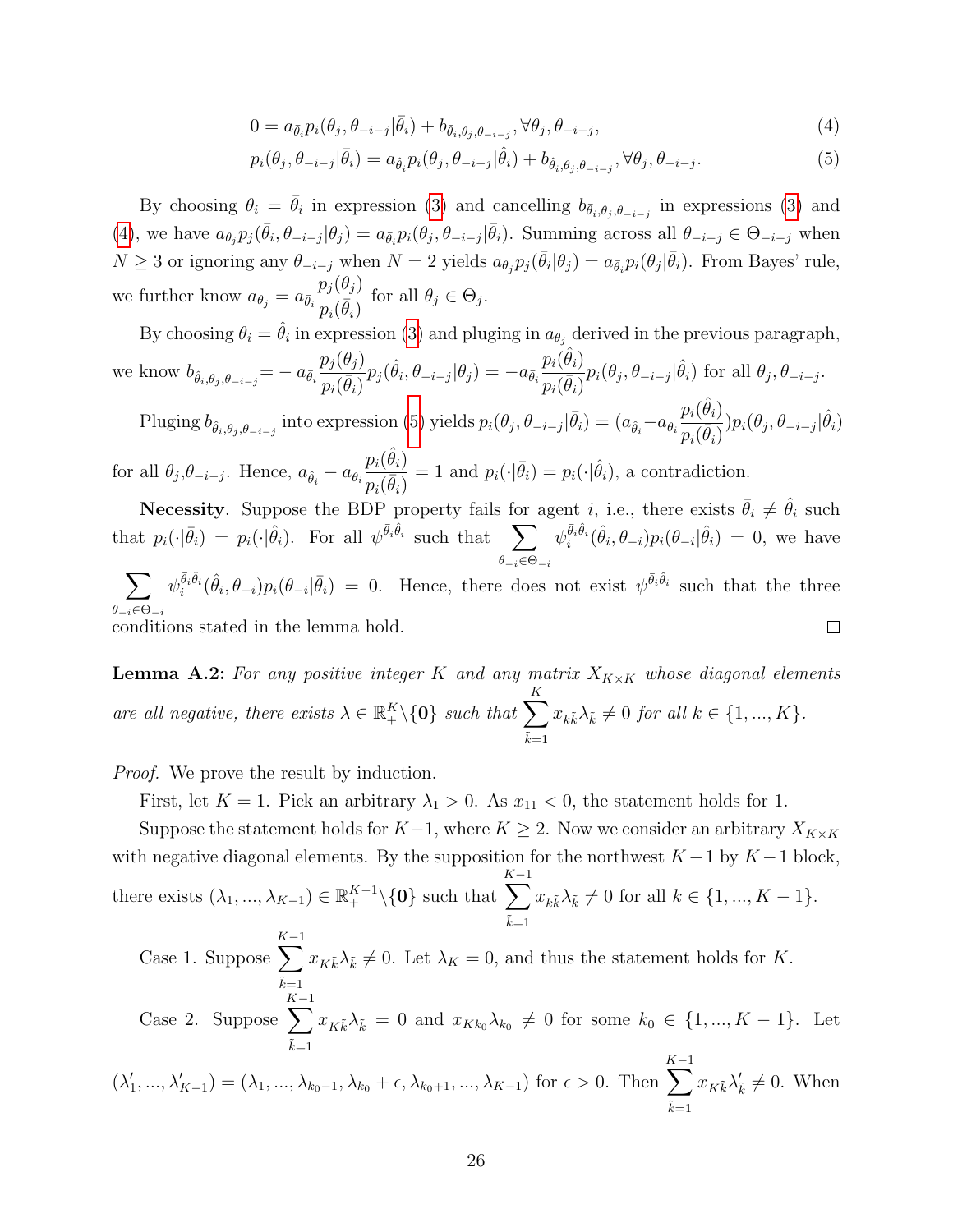$\epsilon$  is sufficiently close to zero,  $\sum^{K-1}$  $\tilde{k}=1$  $x_{k\tilde{k}}\lambda'_{\tilde{k}} \neq 0$  for all  $k \in \{1, ..., K-1\}$ . Therefore, we can replace  $(\lambda_1, ..., \lambda_{K-1})$  with  $(\lambda'_1, ..., \lambda'_{K-1})$  and go back to Case 1.

Case 3. Suppose  $x_{K\tilde{k}}\lambda_{\tilde{k}} = 0$  for all  $\tilde{k} \in \{1, ..., K-1\}$ . Let  $\lambda_K > 0$  and  $\lambda_K \neq \sum_{\tilde{k}=1}^{K-1} x_{k\tilde{k}} \lambda_{\tilde{k}}$  $x_{kK}$ for all  $k \in \{1, ..., K-1\}$  with  $x_{k} \neq 0$ . Then the statement holds for K.

<span id="page-26-0"></span>**Lemma A.3:** If the BDP property holds for all agents, then there exists  $\psi : \Theta \to \mathbb{R}^n$  such that

\n- 1. 
$$
\sum_{i \in I} \psi_i(\theta) = 0
$$
 for all  $\theta \in \Theta$ ;
\n- 2.  $\sum_{\theta_{-i} \in \Theta_{-i}} \psi_i(\theta_i, \theta_{-i}) p_i(\theta_{-i} | \theta_i) = 0$  for all  $i \in I$  and  $\theta_i \in \Theta_i$ ;
\n- 3.  $\sum_{\theta_{-i} \in \Theta_{-i}} \psi_i(\hat{\theta}_i, \theta_{-i}) p_i(\theta_{-i} | \bar{\theta}_i) \neq 0$  for all  $i \in I$  and  $\bar{\theta}_i, \hat{\theta}_i \in \Theta_i$  with  $\bar{\theta}_i \neq \hat{\theta}_i$ .
\n

*Proof.* Let K be the cardinality of  $\mathcal{K} = \{(\bar{\theta}_i, \hat{\theta}_i)|i \in I, \bar{\theta}_i, \hat{\theta}_i \in \Theta_i, \bar{\theta}_i \neq \hat{\theta}_i\}$ . Let  $f : \mathcal{K} \to$  $\{1, ..., K\}$  be a one to one mapping, which allows us to index the elements of K.

For all  $k, \tilde{k} \in \{1, ..., K\}$   $(k, \tilde{k}$  may be equal), where  $f^{-1}(k) = (\bar{\theta}_i, \hat{\theta}_i)$  and  $f^{-1}(\tilde{k}) = (\tilde{\bar{\theta}}_j, \tilde{\bar{\theta}}_j)$ , we define  $x_{k\tilde{k}} = \sum$  $\theta_{-i}\in\Theta_{-i}$  $\psi_i^{\tilde{\bar{\theta}}_j \tilde{\theta}_j}(\hat{\theta}_i, \theta_{-i}) p_i(\theta_{-i}|\bar{\theta}_i),$ , where each  $\psi^{\tilde{\bar{\theta}}_j \tilde{\theta}_j}$  is defined and proved to exist

in Lemma [A.1.](#page-24-0) By the third property of  $\psi^{\tilde{\tilde{\theta}}_j \tilde{\tilde{\theta}}_j}$ , we know  $x_{\tilde{k}\tilde{k}} < 0$  for all  $\tilde{k} \in \{1, ..., K\}$ .

From Lemma [A.2,](#page-25-0) there exists  $\lambda \in \mathbb{R}_+^K \backslash \{0\}$  such that  $\sum$ K  $\tilde{k}=1$  $x_{k\tilde{k}}\lambda_{\tilde{k}} \neq 0$  for all  $k \in \{1, ..., K\}.$ This implies that for all  $(\bar{\theta}_i, \hat{\theta}_i) \in \mathcal{K}$ ,

$$
\sum_{\tilde{k}=1}^K \left[\sum_{\theta-i\in\Theta_{-i}}\psi_i^{f^{-1}(\tilde{k})}(\hat{\theta}_i,\theta_{-i})p_i(\theta_{-i}|\bar{\theta}_i)\right]\lambda_{\tilde{k}}=\sum_{\theta-i\in\Theta_{-i}}[\sum_{\tilde{k}=1}^K \lambda_{\tilde{k}}\psi_i^{f^{-1}(\tilde{k})}(\hat{\theta}_i,\theta_{-i})]p_i(\theta_{-i}|\bar{\theta}_i)\neq 0.
$$

K  $\lambda_{\tilde{k}}\psi_i^{f^{-1}(\tilde{k})}$ Define  $\psi_i = \sum$  $i^{f^{-1}(k)}$  for all  $i \in I$ . Then  $\psi$  satisfies the third requirement of this  $\tilde{k}=1$ lemma. The other two requirements are trivial because  $\psi$  is a linear combination of transfers satisfying the two equations.  $\Box$ 

Proof of Theorem [5.1](#page-13-2). We first claim that an interim individually rational mechanism with ambiguous transfers  $(q, \Phi)$  extracts full surplus if and only if q is ex-post efficient and  $\sum$  $\theta_{-i} \in \Theta_{-i}$  $[u_i(q(\theta),\theta)+\phi_i(\theta)]p_i(\theta_{-i}|\theta_i)=0$  for all  $i \in I, \theta_i \in \Theta_i$ , and  $\phi_i \in \Phi_i$ . The "if" direction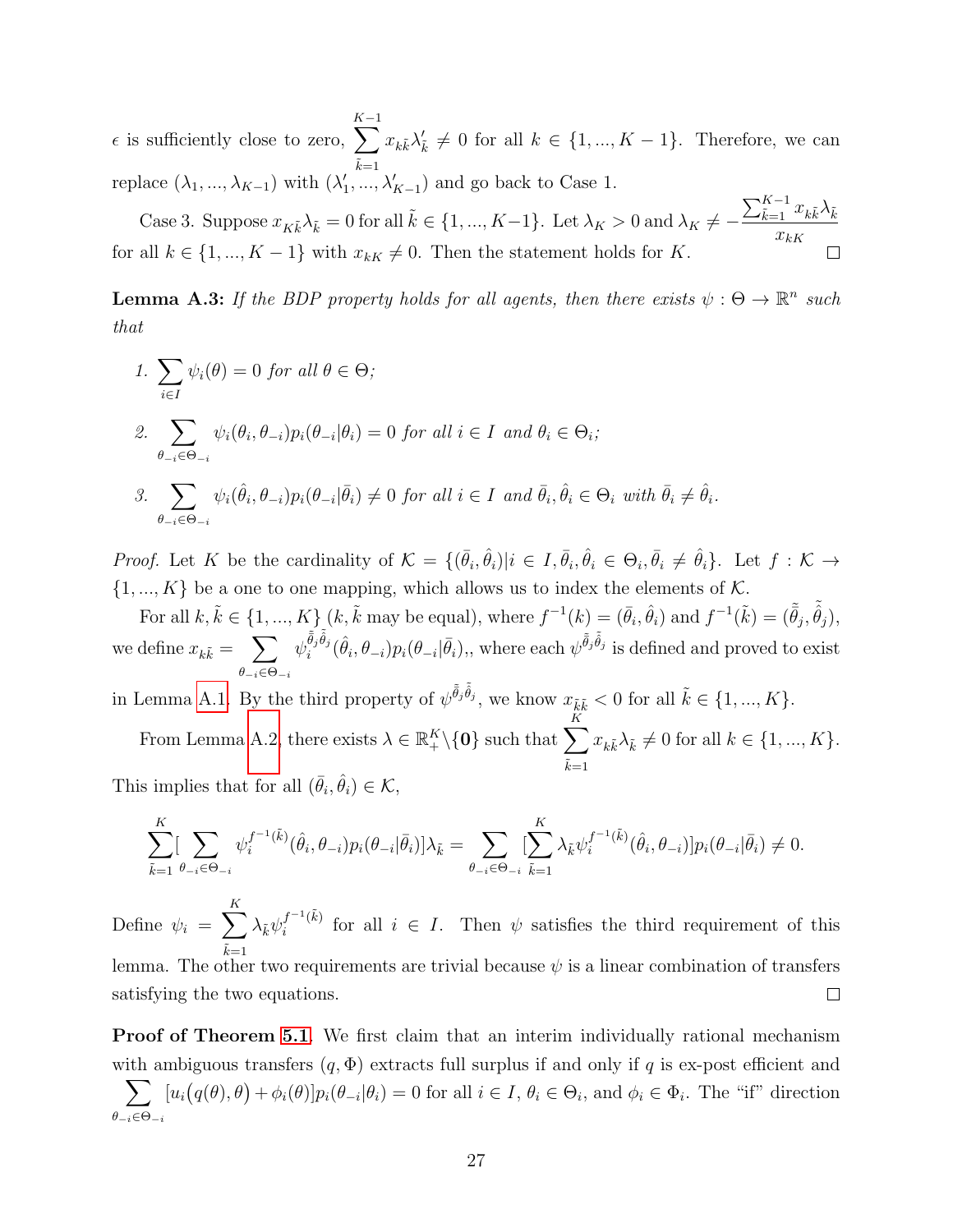is clear given expression [\(1\)](#page-12-1). To see the "only if" direction, suppose q is inefficient or there exists  $i \in I$ ,  $\theta_i \in \Theta_i$ , and  $\phi \in \Phi$  such that  $\sum$  $\theta_{-i} \in \Theta_{-i}$  $[u_i(q(\theta),\theta) + \phi_i(\theta)]p_i(\theta_{-i}|\theta_i) > 0.$  By individual rationality, the fact that  $q$  is a common prior, and Assumption [2.1,](#page-7-2)

$$
-\sum_{\theta \in \Theta} \sum_{j \in I} \phi_j(\sigma(\theta)) p(\theta) \le \sum_{\theta \in \Theta} \sum_{j \in I} u_j(q(\theta), \theta) p(\theta) \le \max_{\hat{q}: \Theta \to A} \sum_{\theta \in \Theta} \sum_{j \in I} u_j(\hat{q}(\theta), \theta) p(\theta), \quad (6)
$$

and strict inequality holds for at least one of the inequalities, contradicting expression [\(1\)](#page-12-1).

Subsequently, we prove the **necessity** of the BDP property for full surplus extraction. Suppose there exists  $i \in I$  and  $\bar{\theta}_i, \hat{\theta}_i \in \Theta$  with  $\bar{\theta}_i \neq \hat{\theta}_i$  such that  $p_i(\cdot|\bar{\theta}_i) = p_i(\cdot|\hat{\theta}_i)$  and surplus extraction can be guaranteed. Consider a private value auction environment with one dimensional valuations satisfying  $\bar{\theta}_i > \hat{\theta}_i > \theta_j$  for  $(j, \theta_j) \neq (i, \bar{\theta}_i)$  and  $(i, \hat{\theta}_i)$ . Note that full surplus extraction requires  $i$  obtain the good. Then the argument in the first paragraph and interim incentive compatibility require that

$$
\inf_{\phi \in \Phi} \sum_{\theta_{-i} \in \Theta_{-i}} (\bar{\theta}_i + \phi_i(\bar{\theta}_i, \theta_{-i})) p_i(\theta_{-i} | \bar{\theta}_i) = 0 \geq \inf_{\phi \in \Phi} \sum_{\theta_{-i} \in \Theta_{-i}} (\bar{\theta}_i + \phi_i(\hat{\theta}_i, \theta_{-i})) p_i(\theta_{-i} | \bar{\theta}_i).
$$

The above inequality,  $p_i(\cdot|\bar{\theta}_i) = p_i(\cdot|\hat{\theta}_i)$ , and the fact that  $\bar{\theta}_i > \hat{\theta}_i$  imply

$$
\inf_{\phi \in \Phi} \sum_{\theta_{-i} \in \Theta_{-i}} \left( \hat{\theta}_i + \phi_i(\hat{\theta}_i, \theta_{-i}) \right) p_i(\theta_{-i} | \hat{\theta}_i) < 0,
$$

which violates individual rationality of type- $\hat{\theta}_i$  agent i.

To demonstrate the **sufficiency** of the BDP property, pick an arbitrary ex-post efficient allocation rule q. For each  $i \in I$ , define  $\Phi_i = \{-\eta_i + c\psi_i, -\eta_i - c\psi_i\}$ , where  $\psi_i$  is defined and proved to exist in Lemma [A.3,](#page-26-0)  $\eta_i(\theta) = u_i(q(\theta), \theta)$  for all  $\theta \in \Theta$ , and c is no less than

$$
\max_{\substack{i,\bar{\theta}_i,\hat{\theta}_i\in\Theta_i,\\ \bar{\theta}_i\neq\hat{\theta}_i}}\frac{\sum_{\theta_{-i}\in\Theta_{-i}}[u_i\big(q(\hat{\theta}_i,\theta_{-i}),(\bar{\theta}_i,\theta_{-i})\big)-u_i\big(q(\hat{\theta}_i,\theta_{-i}),(\hat{\theta}_i,\theta_{-i})\big)]p_i(\theta_{-i}|\bar{\theta}_i)}{|\sum_{\theta_{-i}\in\Theta_{-i}}\psi_i(\hat{\theta}_i,\theta_{-i})p_i(\theta_{-i}|\bar{\theta}_i)|}.
$$

Let the set of ambiguous transfers be  $\Phi = \times_{i \in I} \Phi_i$ . All interim individual rationality constraints bind because  $-\eta_i$  extracts agent i's surplus and  $c\psi_i$  has expected value of zero. To check incentive compatibility, notice that the choice of  $c$  gives agents non-positive worst-case expected payoffs when they misreport. Hence,  $\Phi = \times_{i \in I} \Phi_i$  extracts full surplus.  $\Box$ 

**Proof of Theorem [5.2](#page-15-0). Necessity**. Suppose there exists  $i \in I$ ,  $\bar{\theta}_i, \hat{\theta}_i \in \Theta$  such that  $p_i(\cdot|\bar{\theta}_i) = p_i(\cdot|\hat{\theta}_i)$ . We will establish the existence of a profile of utility functions and an efficient allocation rule q such that q cannot be implemented via an individually rational and budget-balanced mechanism with ambiguous transfers.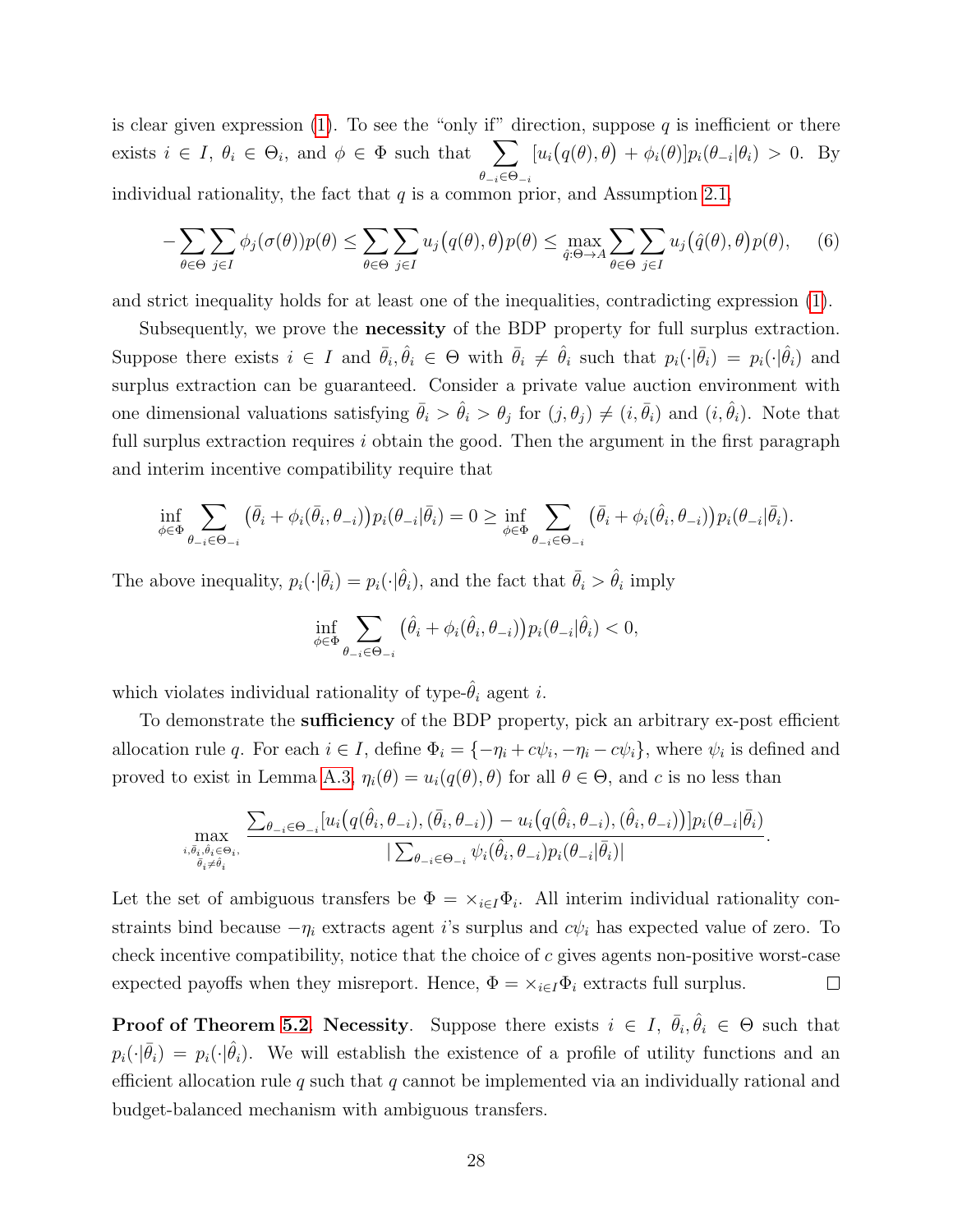Consider an adaptation of the utility functions constructed by [Kosenok and Severinov](#page-41-0) [\(2008\)](#page-41-0). Let  $A = \{x_0, x_1, x_2\}$ , where all agents' payoffs of consuming the outside option  $x_0$ are zero. The payoffs for agent i and all  $j \neq i$  to consume  $x_1$  and  $x_2$  are given below with  $0 < a < B$ .

|                                          | $u_i(x_1,(\theta_i,\theta_j))$ | $\vert u_j(x_1,(\theta_i,\theta_j)) \vert$ | $\mid u_i(x_2, (\theta_i, \theta_j)) \mid u_j(x_2, (\theta_i, \theta_j)) \mid$ |        |
|------------------------------------------|--------------------------------|--------------------------------------------|--------------------------------------------------------------------------------|--------|
| $\theta_i = \theta_i$                    |                                |                                            | $a + B$                                                                        | $a-2B$ |
| $\theta_i = \theta_i$                    |                                |                                            |                                                                                |        |
| $\theta_i \neq \bar{\theta}_i, \theta_i$ |                                |                                            |                                                                                |        |

The efficient allocation rule is  $q(\theta) = x_2$  if  $\theta_i = \hat{\theta}_i$  and  $q(\theta) = x_1$  elsewhere.

Suppose by way of contradiction that there exists an interim individually rational and ex-post budget-balanced mechanism with ambiguous transfers implementing  $q$ . Denote the set of transfers by  $\Phi$ . Then from  $IC(\bar{\theta}_i \hat{\theta}_i)$  and  $IC(\hat{\theta}_i \bar{\theta}_i)$ ,

$$
a + \inf_{\phi \in \Phi} \sum_{\theta_{-i} \in \Theta_{-i}} \phi_i(\bar{\theta}_i, \theta_{-i}) p_i(\theta_{-i} | \bar{\theta}_i) \ge a + B + \inf_{\phi \in \Phi} \sum_{\theta_{-i} \in \Theta_{-i}} \phi_i(\hat{\theta}_i, \theta_{-i}) p_i(\theta_{-i} | \bar{\theta}_i),
$$
  

$$
a + \inf_{\phi \in \Phi} \sum_{\theta_{-i} \in \Theta_{-i}} \phi_i(\hat{\theta}_i, \theta_{-i}) p_i(\theta_{-i} | \hat{\theta}_i) \ge 0 + \inf_{\phi \in \Phi} \sum_{\theta_{-i} \in \Theta_{-i}} \phi_i(\bar{\theta}_i, \theta_{-i}) p_i(\theta_{-i} | \hat{\theta}_i).
$$

Recall that  $p_i(\cdot|\bar{\theta}_i) = p_i(\cdot|\hat{\theta}_i)$ . Adding the above two inequalities gives  $2a \ge a + B$ , a contradiction. Therefore,  $q$  is not implementable via an interim individually rational and ex-post budget-balanced mechanism with ambiguous transfers.

**Sufficiency**. We pick an arbitrary interim individually rational and ex-post budgetbalanced transfer rule  $\eta : \Theta \to \mathbb{R}^n$ . According to Lemma [A.3,](#page-26-0) there exists a budget-balanced transfer rule  $\psi$  such that for all  $i \in I$ , truthfully revealing gives i expected values of zero and misreporting gives her non-zero ones.

Pick any c that is no less than

$$
\max_{\underset{\bar{\theta}_{i}\neq\hat{\theta}_{i}}{i\in I,\bar{\theta}_{i},\hat{\theta}_{i}\in\Theta_{i}},\frac{\sum_{\theta_{-i}\in\Theta_{-i}}[u_{i}\big(q(\hat{\theta}_{i},\theta_{-i}),(\bar{\theta}_{i},\theta_{-i})\big)+\eta_{i}(\hat{\theta}_{i},\theta_{-i})-u_{i}\big(q(\bar{\theta}_{i},\theta_{-i}),(\bar{\theta}_{i},\theta_{-i})\big)-\eta_{i}(\bar{\theta}_{i},\theta_{-i})]p_{i}(\theta_{-i}|\bar{\theta}_{i})}{|\sum_{\theta_{-i}\in\Theta_{-i}}\psi_{i}(\hat{\theta}_{i},\theta_{-i})p_{i}(\theta_{-i}|\bar{\theta}_{i})|},
$$

where c exists because the denominator is positive. Let M be  $(\Theta, q, \{ \eta + c\psi, \eta - c\psi \})$ .

Interim individual rationality of  $M$  comes from the fact that  $\eta$  is individually rational and that  $\psi$  gives all truth-telling agents expected values of zero. For all  $i \in I$  and  $\bar{\theta}_i, \hat{\theta}_i \in \Theta_i$ with  $\bar{\theta}_i \neq \hat{\theta}_i$ , the choice of c indicates that

$$
\min \{ \sum_{\theta_{-i} \in \Theta_{-i}} [u_i(q(\hat{\theta}_i, \theta_{-i}), (\bar{\theta}_i, \theta_{-i})) + \eta_i(\hat{\theta}_i, \theta_{-i}) \pm c\psi_i(\hat{\theta}_i, \theta_{-i})] p_i(\theta_{-i}|\bar{\theta}_i) \}
$$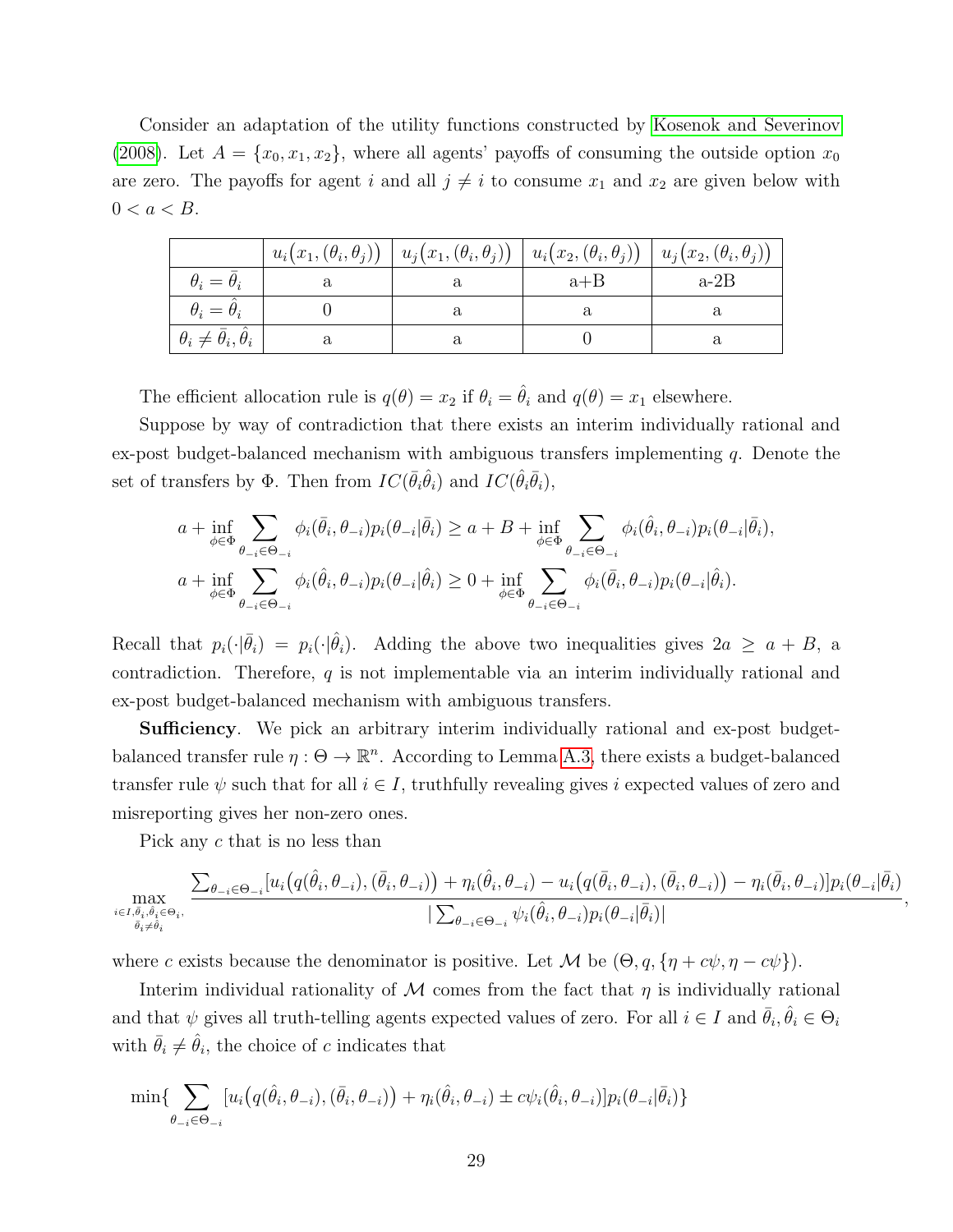$$
\leq \sum_{\theta_{-i}\in\Theta_{-i}} [u_i(q(\bar{\theta}_i,\theta_{-i}),(\bar{\theta}_i,\theta_{-i}))+\eta_i(\bar{\theta}_i,\theta_{-i})]p_i(\theta_{-i}|\bar{\theta}_i),
$$

which further implies interim incentive compatibility of  $M$ . Ex-post budget balance of  $M$ follows from budget balance of  $\eta$  and  $\psi$ . Therefore, M is an individually rational and budget-balanced mechanism with ambiguous transfers that implements q.  $\Box$ 

**Proof of Theorem [6.1](#page-16-1). Necessity.** By relabeling the indices, we assume without loss of generality that agent 1 has distinct beliefs under  $\theta_1^1$  and  $\theta_1^2$ , that agent 2 has distinct beliefs under  $\theta_2^1$  and  $\theta_2^2$ , and that  $L_2 \geq L_1$ . Let  $\theta_1^m$ ,  $\theta_2^n$ , and  $\theta_{-1,2}$  be generic elements of  $\Theta_1$ ,  $\Theta_2$ , and  $\Theta_{-1,2}$ . We ignore  $\theta_{-1,2}$  if  $N=2$ . Now we construct a profile of private value utility functions such that an efficient outcome is not implementable. This would establish the necessity of the condition that at least  $N-1$  agents satisfy the BDP property.

Suppose agent 1 owns a unit of private good and all other agents are potential buyers. Let  $\theta_i$  represent agent i's private value of trading, where  $\theta_2^1 > -\theta_1^1 > \theta_2^2 > -\theta_1^2 > ... > \theta_2^{L_1} > -\theta_1^{L_1}$ and  $-\theta_1^{L_1} > \theta_i > 0$  for all other agent-type combinations. No trade gives all agents zero payoffs. The efficient allocation rule q is that agent 1 should trade with agent 2 if  $\theta_1 + \theta_2 > 0$ and not trade otherwise.

Suppose by way of contradiction that an individually rational and budget-balanced mechanism with ambiguous transfers, denoted by  $\mathcal{M} = (q, \Phi)$ , implements q. By individual rationality, for all  $i \in I$  and  $\theta_i$ , type- $\theta_i$  agent i's worst-case expected utility from participation is  $U_{\theta_i} \geq 0$ . Hence, for all  $\phi \in \Phi$ , forall  $i \in I$  and  $\theta_i \in \Theta_i$ ,

<span id="page-29-0"></span>
$$
\sum_{\theta_{-i}\in\Theta_{-i}} p_i(\theta_{-i}|\theta_i)\phi_i(\theta_i,\theta_{-i}) \ge U_{\theta_i} - \sum_{\theta_{-i}\in\Theta_{-i}} u_i(q(\theta_i,\theta_{-i}),(\theta_i,\theta_{-i}))p_i(\theta_{-i}|\theta_i). \tag{7}
$$

Multiply each of the inequalities by  $p_i(\theta_i)$  and sum across all i and  $\theta_i$ . By ex-post budget balance, the left-hand side of the aggregated inequality is zero and the right-hand side,

<span id="page-29-1"></span>
$$
\sum_{m} p_1(\theta_1^m) \big(-\theta_1^m \sum_{n \le m} p_1(\theta_2^n | \theta_1^m) \big) + \sum_{n} p_2(\theta_2^n) \big(-\theta_2^n \sum_{m \ge n} p_2(\theta_1^m | \theta_2^n) \big) + \sum_{i \in I} \sum_{\theta_i \in \Theta_i} p_i(\theta_i) U_{\theta_i}, \tag{8}
$$

is non-positive. From  $IC(\theta_1^2 \theta_1^1)$  and  $IC(\theta_2^1 \theta_2^2)$ , for all  $\epsilon > 0$ , there exists  $\phi^1, \phi^2 \in \Phi$  satisfying

$$
IC(\theta_1^2 \theta_1^1) - \sum_{n, \theta_{-1-2}} p_1(\theta_2^n, \theta_{-1-2} | \theta_1^2) \phi_1^1(\theta_1^1, \theta_2^n, \theta_{-1,2}) + \epsilon \ge -U_1^2 + \theta_1^2 \sum_{n \le 1} p_1(\theta_2^n | \theta_1^2),
$$
  
\n
$$
IC(\theta_2^1 \theta_2^2) - \sum_{m, \theta_{-1-2}} p_2(\theta_1^m, \theta_{-1-2} | \theta_2^1) \phi_2^2(\theta_1^m, \theta_2^2, \theta_{-1,2}) + \epsilon \ge -U_2^1 + \theta_2^1 \sum_{m \ge 2} p_2(\theta_1^m | \theta_2^1).
$$

In view of the assumption that  $p_1(\cdot|\theta_1^1) = p_1(\cdot|\theta_1^2)$  and  $p_2(\cdot|\theta_2^1) = p_2(\cdot|\theta_2^2)$ , by adding  $IC(\theta_1^2\theta_1^1)$ and [\(7\)](#page-29-0) with  $\theta_i = \theta_1^1$  and  $\phi = \phi^1$ , adding  $IC(\theta_2^1 \theta_2^2)$  and (7) with  $\theta_i = \theta_1^1$  with  $\theta_i = \theta_2^2$  and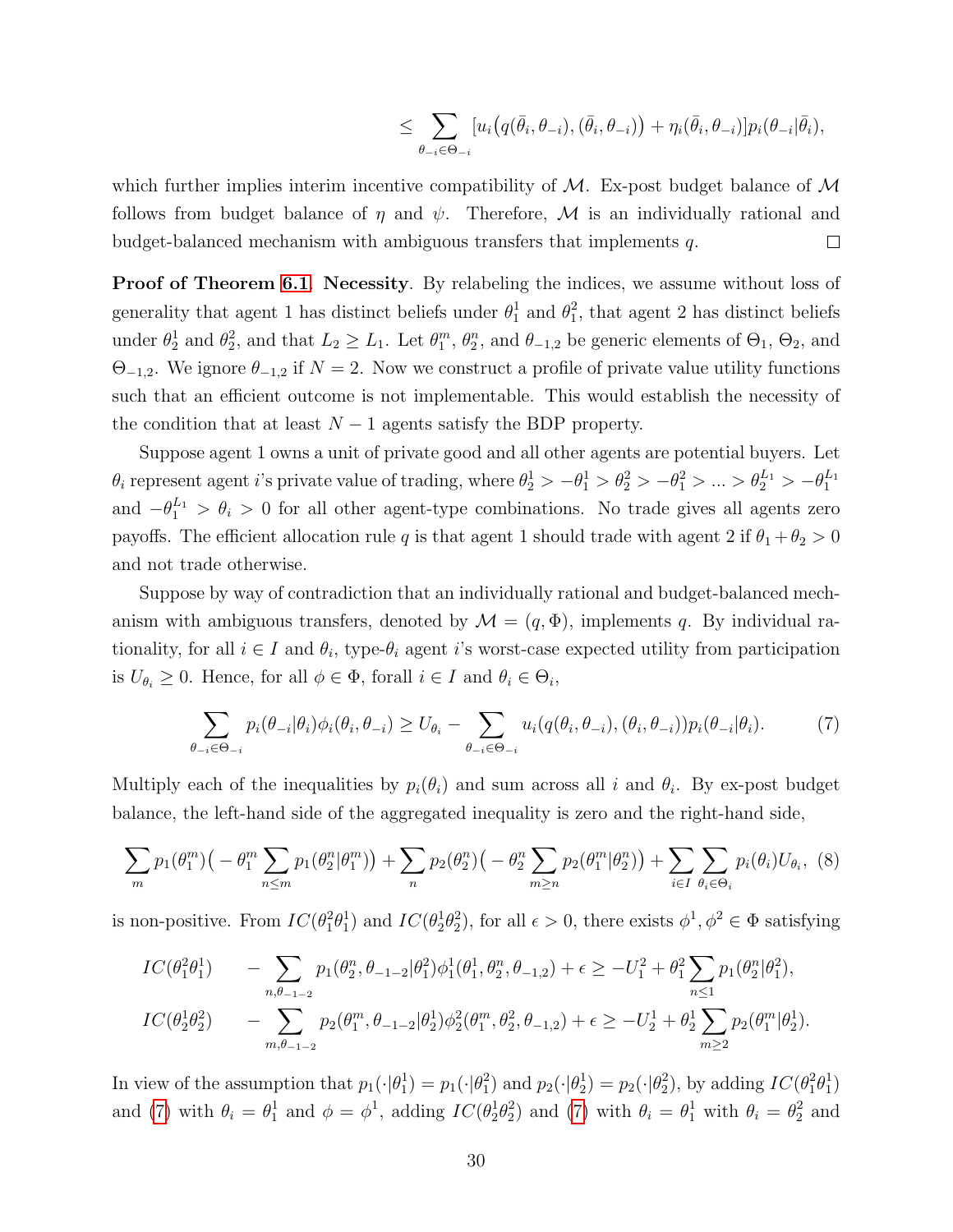$\phi = \phi^2$ , and letting  $\epsilon$  go to zero, we obtain that

<span id="page-30-0"></span>
$$
U_1^2 \ge U_1^1 + (\theta_1^2 - \theta_1^1) \sum_{n \le 1} p_1(\theta_2^n | \theta_1^1), \qquad U_2^1 \ge U_2^2 + (\theta_2^1 - \theta_2^2) \sum_{m \ge 2} p_2(\theta_1^m | \theta_2^1).
$$

By plugging the above two inequalities into expression  $(8)$ , we have that  $(8)$  is no less than

$$
\sum_{m} p_1(\theta_1^m) \Big( -\theta_1^m \sum_{n \le m} p_1(\theta_2^n | \theta_1^m) \Big) + p_1(\theta_1^2)(\theta_1^2 - \theta_1^1) \sum_{n \le 1} p_1(\theta_2^n | \theta_1^1) + \sum_{n \ge 1} p_2(\theta_2^n) \Big( -\theta_2^n \sum_{m \ge n} p_2(\theta_1^m | \theta_2^n) \Big) + p_2(\theta_2^1)(\theta_2^1 - \theta_2^2) \sum_{m \ge 2} p_2(\theta_1^m | \theta_2^1). \tag{9}
$$

In the above expression, the coefficients of  $\theta_1^1$  and  $\theta_2^1$  are

$$
- p_1(\theta_1^1) \sum_{n \leq 1} p_1(\theta_2^n | \theta_1^1) - p_1(\theta_1^2) \sum_{n \leq 1} p_1(\theta_2^n | \theta_1^1) = -(p_1(\theta_1^1) + p_1(\theta_1^2)) \frac{p_{1,2}(\theta_1^1, \theta_2^1)}{p_1(\theta_1^1)} < -p_{1,2}(\theta_1^1, \theta_2^1),
$$
  

$$
- p_2(\theta_2^1) \sum_{m \geq 1} p_2(\theta_1^m | \theta_2^1) + p_2(\theta_2^1) \sum_{m \geq 2} p_2(\theta_1^m | \theta_2^1) = -p_2(\theta_2^1) \frac{p_{1,2}(\theta_1^1, \theta_2^1)}{p_2(\theta_2^1)} = -p_{1,2}(\theta_1^1, \theta_2^1),
$$

where the strict inequality follows from Assumption [2.1.](#page-7-2) Let  $\theta_1^1$  and  $\theta_2^1$  be sufficiently close in absolute value and all other values  $\theta_i$  be close to zero. Then expression [\(9\)](#page-30-0) is positive, contradicting  $0 \geq (8) \geq (9)$  $0 \geq (8) \geq (9)$  $0 \geq (8) \geq (9)$  $0 \geq (8) \geq (9)$ . Therefore, q cannot be implemented via an individually rational and budget-balanced mechanism with ambiguous transfers.

**Sufficiency.** When all agents satisfy the BDP property, the sufficiency part is proven by Theorem [5.2.](#page-15-0) When there is exactly one agent,  $i$ , whose BDP property fails, following Lemmas [A.1](#page-24-0) through [A.3,](#page-26-0) one can prove that there exists  $\psi : \Theta \to \mathbb{R}^n$  such that

\n- 1. 
$$
\sum_{j\in I} \psi_j(\theta) = 0
$$
 for all  $\theta \in \Theta$ ;
\n- 2.  $\sum_{\theta-j\in\Theta_{-j}} \psi_j(\theta_j, \theta_{-j}) p_j(\theta_{-j}|\theta_j) = 0$  for all  $j \in I$  and  $\theta_j \in \Theta_j$ ;
\n- 3.  $\sum_{\theta-j\in\Theta_{-j}} \psi_j(\hat{\theta}_j, \theta_{-j}) p_j(\theta_{-j}|\bar{\theta}_j) \neq 0$  for all  $j \neq i$  and  $\bar{\theta}_j, \hat{\theta}_j \in \Theta_j$  satisfying  $\bar{\theta}_j \neq \hat{\theta}_j$ ,
\n

Notice that the third statement is different from the one in Lemma [A.3,](#page-26-0) as agent  $i$  in this theorem has identical beliefs under different types.

We construct a mechanism where agent i obtains all the surplus by truthfully reporting. For all  $\theta \in \Theta$  and  $j \in I$  with  $j \neq i$ , let  $\eta_j(\theta) = -u_j(q(\theta), \theta_j)$ , and  $\eta_i(\theta) = -\sum$  $j\neq i$  $\eta_j(\theta).$ 

Pick any c that is no less than

$$
\max_{\substack{j \neq i, \overline{\theta}_j, \hat{\theta}_j \in \Theta_j, \\ \overline{\theta}_j \neq \hat{\theta}_j}} \frac{\sum_{\theta_{-j} \in \Theta_{-j}} [u_j(q(\hat{\theta}_j, \theta_{-j}), \theta_j) + \eta_j(\hat{\theta}_j, \theta_{-j})] p_j(\theta_{-j}|\overline{\theta}_j)}{|\sum_{\theta_{-j} \in \Theta_{-j}} \psi_j(\hat{\theta}_j, \theta_{-j}) p_j(\theta_{-j}|\overline{\theta}_j)|}
$$

.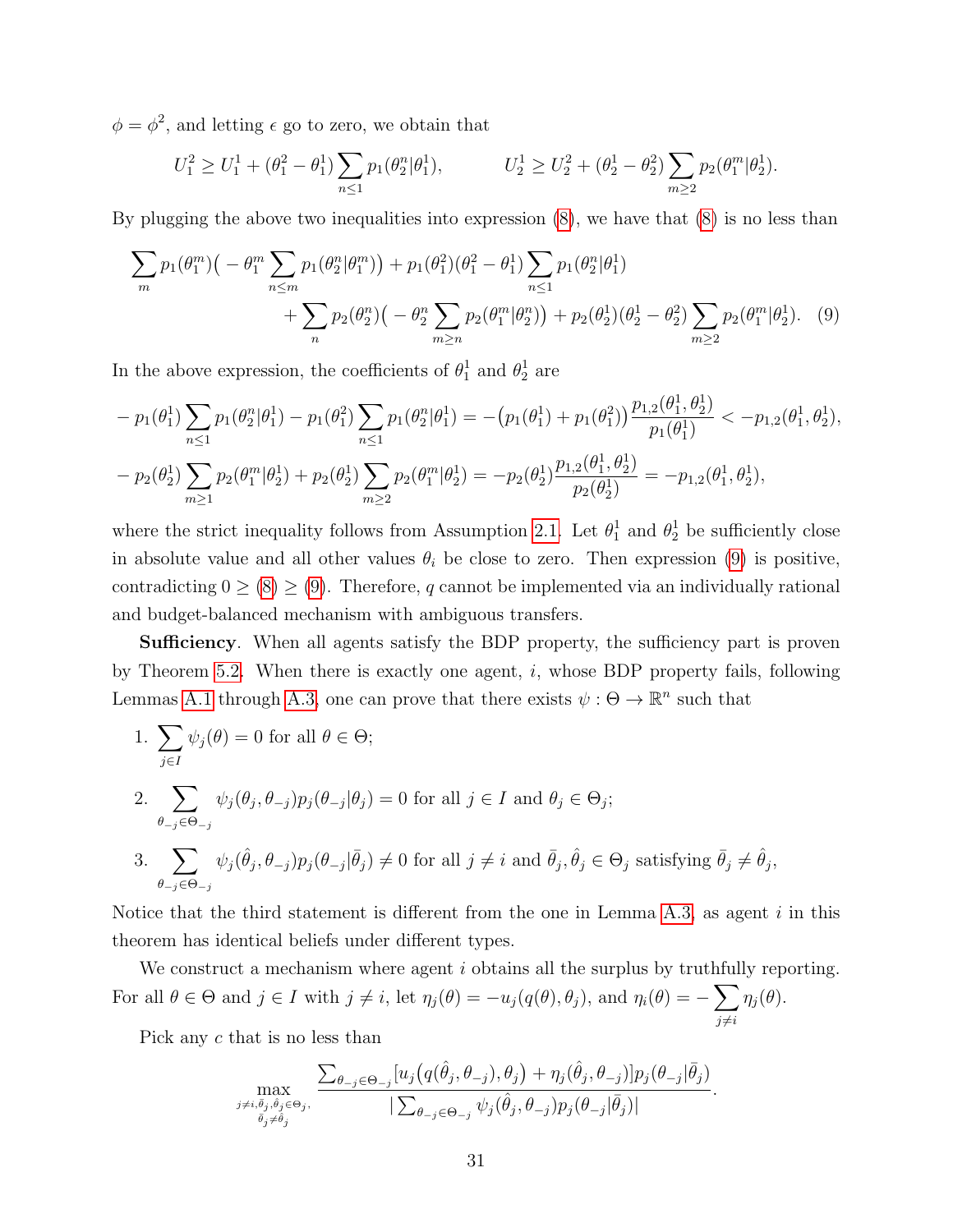Let the set of ambiguous transfers be  $\Phi = {\eta + c\psi, \eta - c\psi}$ , which is interim individually rational and ex-post budget-balanced. The choice of  $\eta$ ,  $\psi$ , and c implies that for any agent  $j \neq i$  with type  $\bar{\theta}_j$ , truthfully reporting gives her zero worst-case expected payoff while lying gives her non-positive ones. Therefore, j's incentive compatibility constraints are satisfied.

For type- $\bar{\theta}_i$  agent i, the argument below verifies her incentive compatibility constraints:

$$
\min \{ \sum_{\theta_{-i} \in \Theta_{-i}} [u_i(q(\bar{\theta}_i, \theta_{-i}), \bar{\theta}_i) + \sum_{j \neq i} u_j(q(\bar{\theta}_i, \theta_{-i}), \theta_j) \pm c\psi_i(\bar{\theta}_i, \theta_{-i})] p_i(\theta_{-i}|\bar{\theta}_i) \}
$$
\n
$$
= \sum_{\theta_{-i} \in \Theta_{-i}} [u_i(q(\bar{\theta}_i, \theta_{-i}), \bar{\theta}_i) + \sum_{j \neq i} u_j(q(\bar{\theta}_i, \theta_{-i}), \theta_j)] p_i(\theta_{-i}|\bar{\theta}_i)
$$
\n
$$
\geq \sum_{\theta_{-i} \in \Theta_{-i}} [u_i(q(\hat{\theta}_i, \theta_{-i}), \bar{\theta}_i) + \sum_{j \neq i} u_j(q(\hat{\theta}_i, \theta_{-i}), \theta_j)] p_i(\theta_{-i}|\bar{\theta}_i)
$$
\n
$$
\geq \min \{ \sum_{\theta_{-i} \in \Theta_{-i}} [u_i(q(\hat{\theta}_i, \theta_{-i}), \bar{\theta}_i) + \sum_{j \neq i} u_j(q(\hat{\theta}_i, \theta_{-i}), \theta_j) \pm c\psi_i(\hat{\theta}_i, \theta_{-i})] p_i(\theta_{-i}|\bar{\theta}_i) \},
$$

where the equality comes from the second property of  $\psi$ , the first inequality comes from ex-post efficiency of q, and the second inequality comes from the minimization operation.

Therefore, the individually rational and budget-balanced mechanism with ambiguous transfers implements q.  $\Box$ 

<span id="page-31-0"></span>**Example A.1:** This example demonstrates that if  $N-1$  agents satisfy the BDP property, under private value environments, an inefficient allocation rule may not be implementable via an individually rational and budget-balanced mechanism with ambiguous transfers.

Consider a common prior p defined by  $p(\theta_1^3, \theta_2^2) = 2/7$ , and  $p(\theta) = 1/7$  for all other  $\theta$ . Let the set of feasible allocations be  $A = \{x_0, x_1, x_2\}$ . Recall that  $x_0$ , the outside option, gives both agents zero payoffs. The payoffs of  $x_1$  and  $x_2$  are presented below.

| $\mid x_1 \mid \theta_2^1 \mid \theta_2^2$ |  |              | $x_2$ $\theta_2^1$ $\theta_2^2$ |  |
|--------------------------------------------|--|--------------|---------------------------------|--|
| $\theta_1^1$   0,0   0,0                   |  | $\theta_1^1$ | 2,0 2,0                         |  |
| $\theta_1^2 \mid 2,0 \mid 2,0$             |  |              | $\theta_1^2$   0,0   0,0        |  |
| $\theta_1^3$   0,0   0,0                   |  | $\theta_1^3$ | 0,0 0,0                         |  |

Consider an allocation rule  $q(\theta) = x_2$  if  $\theta_1 = \theta_1^2$ , and  $q(\theta) = x_1$  elsewhere. Suppose by way of contradiction that q is implemented by a mechanism with ambiguous transfers  $\mathcal{M}=(\Theta,q,\Phi)$ , where each  $\phi\in\Phi$  is a transfer or payment from agent 1 to 2. Let  $U_1^1$  denote  $type-\theta_1^1$  agent 1's worst-case expected payoff from participation. Similarly, let  $U_1^2$  denote  $type-\theta_1^2$  agent 1's payoff.

As 
$$
IR(\theta_1^1)
$$
 and  $IC(\theta_1^2 \theta_1^1)$  hold, for any  $\epsilon > 0$ , there exists  $\phi^1 \in \Phi$  such that  
\n
$$
IR(\theta_1^1) \qquad -0.5\phi^1(\theta_1^1, \theta_2^1) - 0.5\phi^1(\theta_1^1, \theta_2^2) \ge U_1^1,
$$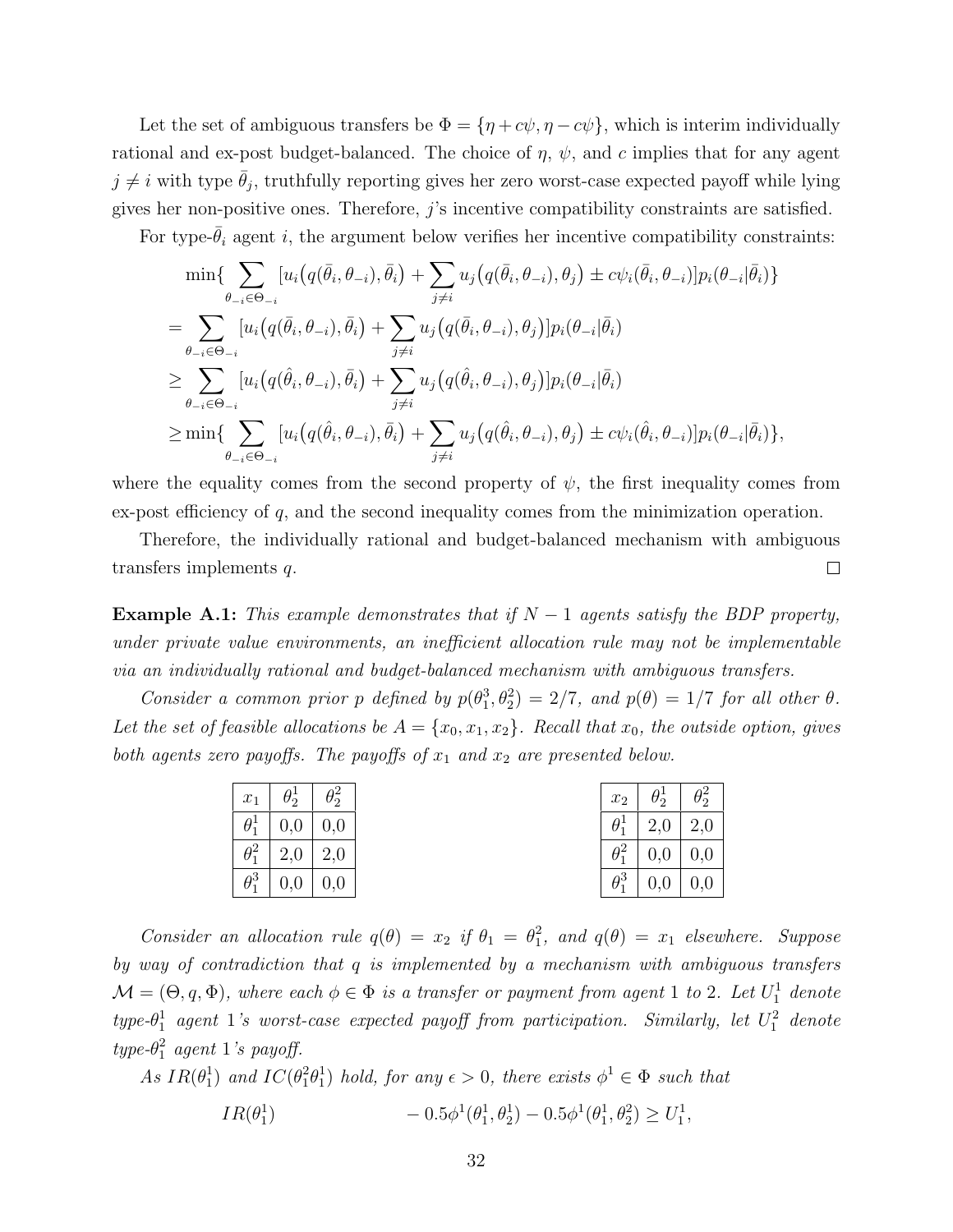$$
IC(\theta_1^2 \theta_1^1) \qquad \qquad U_1^2 + \epsilon \geq 2 - 0.5\phi^1(\theta_1^1, \theta_2^1) - 0.5\phi^1(\theta_1^1, \theta_2^2).
$$

Similarly, by  $IR(\theta_1^2)$  and  $IC(\theta_1^1\theta_1^2)$ , for any  $\epsilon > 0$ , there exists  $\phi^2 \in \Phi$  such that

$$
IR(\theta_1^2) \t- 0.5\phi^2(\theta_1^2, \theta_2^1) - 0.5\phi^2(\theta_1^2, \theta_2^2) \ge U_1^2,
$$
  
\n
$$
IC(\theta_1^1 \theta_1^2) \tU_1^1 + \epsilon \ge 2 - 0.5\phi^2(\theta_1^2, \theta_2^1) - 0.5\phi^2(\theta_1^2, \theta_2^2).
$$

We add the above inequalities pairwise and let  $\epsilon$  go to zero. Thus we have  $U_1^2 \geq 2 + U_1^1$  and  $U_1^1 \geq 2 + U_1^2$ . These two expressions imply  $0 \geq 4$ , which is a contradiction.

Proof of Proposition [6.1](#page-16-2). By relabelling the indices, we assume without loss of generality there are  $(\beta_{\theta_1})_{\theta_1 \neq \theta_1^1}, (\beta_{\theta_2})_{\theta_2 \neq \theta_2^2} \in \Delta$  such that  $p_1(\cdot | \theta_1^1) = \sum$  $\theta_1 \neq \theta_1^1$  $\beta_{\theta_1} p_1(\cdot | \theta_1)$  and  $p_2(\cdot | \theta_2^2)$  =

 $\sum$  $\theta_2 \neq \theta_2^2$  $\beta_{\theta_2} p_2(\cdot | \theta_2)$ , and

<span id="page-32-0"></span>
$$
\frac{\beta_{\theta_2^1}}{p_2(\theta_2^1)} \ge \frac{\beta_{\theta_2}}{p_2(\theta_2)}, \ \forall \theta_2 \ne \theta_2^1, \theta_2^2. \tag{10}
$$

Suppose agent 1 owns a unit of private good and all others are potential buyers. For each  $i \in I$ , let  $\theta_i$  be agent i's private value of trading, where  $\theta_2^1 > -\theta_1^1 > \theta_2^2 > -\theta_1^2 > ... > \theta_2^{L_1} >$  $-\theta_1^{L_1} > \theta_i$  for all other  $\theta_i$ . No trade gives all agents zero payoffs. The efficient allocation rule q is that agent 1 should trade with 2 if  $\theta_1 + \theta_2 > 0$  and not trade otherwise. Subsequently, we will prove that  $q$  is not implementable, which proves the necessity of the condition.

Suppose by way of contradiction there exists an individually rational and budget-balanced Bayesian transfer  $\phi$  that implements q. Then by individual rationality and incentive compatibility, for all  $i \in I$ ,  $\bar{\theta}_i \neq \hat{\theta}_i$ , the following inequalities hold:

$$
IR(\bar{\theta}_{i}) \qquad \sum_{\theta_{-i}} p_{i}(\theta_{-i}|\bar{\theta}_{i})\phi_{i}(\bar{\theta}_{i},\theta_{-i}) \geq -\sum_{\theta_{-i}} u_{i}(q(\bar{\theta}_{i},\theta_{-i}),\bar{\theta}_{i})p_{i}(\theta_{-i}|\bar{\theta}_{i}),
$$
  
\n
$$
IC(\bar{\theta}_{i}\hat{\theta}_{i}) \qquad \sum_{\theta_{-i}} p_{i}(\theta_{-i}|\bar{\theta}_{i})\phi_{i}(\bar{\theta}_{i},\theta_{-i}) - \sum_{\theta_{-i}} p_{i}(\theta_{-i}|\bar{\theta}_{i})\phi_{i}(\hat{\theta}_{i},\theta_{-i})
$$
  
\n
$$
\geq -\sum_{\theta_{-i}} u_{i}(q(\bar{\theta}_{i},\theta_{-i}),\bar{\theta}_{i})p_{i}(\theta_{-i}|\bar{\theta}_{i}) - \sum_{\theta_{-i}} u_{i}(q(\hat{\theta}_{i},\theta_{-i}),\bar{\theta}_{i})p_{i}(\theta_{-i}|\bar{\theta}_{i}).
$$

We choose a constant  $\delta > 0$  sufficiently large such that

<span id="page-32-1"></span>
$$
\frac{\delta \beta_{\theta_2^1} p_2(\theta_2^2)}{p_2(\theta_2^1)} \ge \frac{\beta_{\theta_1} p_1(\theta_1^1)}{p_1(\theta_1^m)}, \forall \theta_1 \ne \theta_1^1. \tag{11}
$$

and then denote the left-hand-side term by  $\gamma$ . Now we compute the weighted sum of the above individual rationality and incentive compatibility constraints where (1) the weight of  $IR(\theta_1^1)$  is  $p_1(\theta_1^1)(\gamma+1)$ , (2) for each  $\theta_1 \neq \theta_1^1$  the weight of  $IR(\theta_1)$  is  $p_1(\theta_1)\gamma - \beta_{\theta_1}p_1(\theta_1^1)$ ,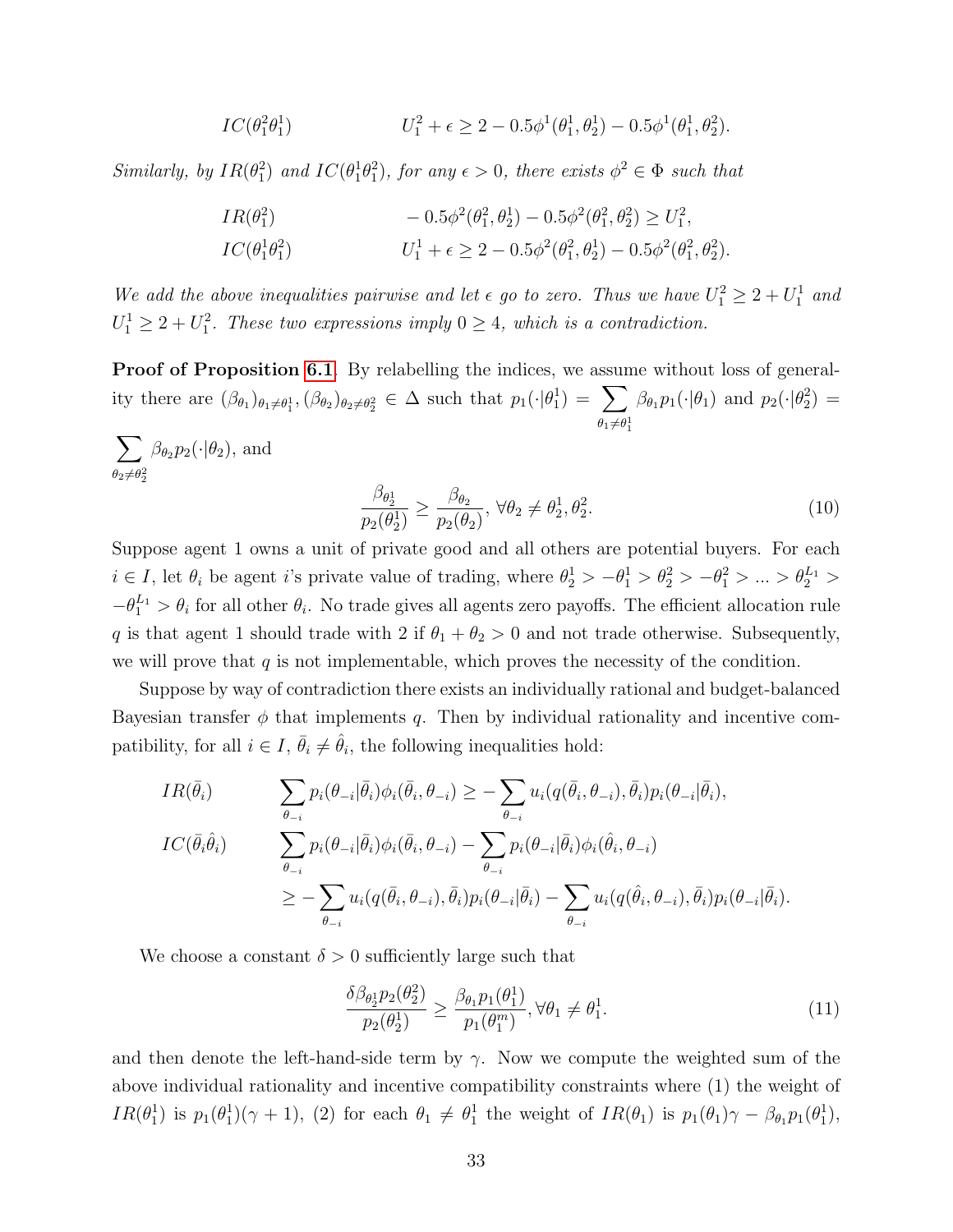(3) the weight of  $IR(\theta_2^2)$  is  $p_2(\theta_2^2)(\gamma + \delta)$ , (4) for each  $\theta_2 \neq \theta_2^2$  the weight of  $IR(\theta_2)$  is  $p_2(\theta_2)\gamma - \delta\beta_{\theta_2}p_2(\theta_2^2)$ , (5) for each  $i \neq 1, 2$  and  $\theta_i \in \Theta_i$  the weight of  $IR(\theta_i)$  is  $p_i(\theta_i)\gamma$ , (6) for each  $\theta_1 \neq \theta_1^1$  the weight of  $IC(\theta_1 \theta_1^1)$  is  $p_1(\theta_1^1)\beta_{\theta_1}$ , (7) for each  $\theta_2 \neq \theta_2^2$  the weight of  $IC(\theta_2 \theta_2^2)$ is  $\delta\beta_{\theta_2}p(\theta_2^2)$ , (8) every other inequality has weight zero. From expressions [\(10\)](#page-32-0) and [\(11\)](#page-32-1), we know all the weights are non-negative.

Ex-post budget balance cancels all terms containing transfers in the weighted sum and thus the left-hand side is zero. On the right-hand side, the coefficients of  $\theta_1^1$  and  $\theta_2^1$  are  $-(\gamma+1)p(\theta_1^1\theta_2^1)$  and  $-\gamma p(\theta_1^1\theta_2^1)$  respectively. Therefore, by choosing  $\theta_1^1$  and  $\theta_2^1$  sufficiently close in absolute value and all other  $\theta_i$  close to zero, the right-hand side of the weighted sum is positive, a contradiction.  $\Box$ 

<span id="page-33-0"></span>**Lemma A.4:** Given the belief system  $(p_i(\cdot|\theta_i))_{i \in I, \theta_i \in \Theta_i}$ , the BDP and NCP\* properties hold for agent i if for all  $\bar{\theta}_i, \hat{\theta}_i \in \Theta_i$  with  $\bar{\theta}_i \neq \hat{\theta}_i$ , there exists  $\psi^{\bar{\theta}_i \hat{\theta}_i} : \Theta \to \mathbb{R}^n$  such that,

1. 
$$
\sum_{j\in I} \psi_j^{\bar{\theta}_i \hat{\theta}_i}(\theta) = 0 \text{ for all } \theta \in \Theta;
$$
  
\n2. 
$$
\sum_{\theta_{-j} \in \Theta_{-j}} \psi_j^{\bar{\theta}_i \hat{\theta}_i}(\theta_j, \theta_{-j}) p_j(\theta_{-j} | \theta_j) \ge 0 \text{ for all } j \in I, \theta_j \in \Theta_j;
$$
  
\n3. 
$$
\sum_{\theta_{-i} \in \Theta_{-i}} \psi_i^{\bar{\theta}_i \hat{\theta}_i}(\hat{\theta}_i, \theta_{-i}) p_i(\theta_{-i} | \bar{\theta}_i) < 0.
$$

Proof. By Motzkin's theorem of the alternative, the above system has a solution if and only if there do not exist coefficients  $(b_{\theta})_{\theta \in \Theta}$  and  $(a_{\theta_j})_{j \in I, \theta_j \in \Theta_j} \geq 0$  such that

<span id="page-33-4"></span><span id="page-33-3"></span><span id="page-33-2"></span><span id="page-33-1"></span>
$$
p_{\bar{\theta}_i \hat{\theta}_i} = \sum_{j \in I} \sum_{\theta_j \in \Theta_j} a_{\theta_j} p_{\theta_j \theta_j} - \sum_{\theta \in \Theta} b_{\theta} e_{\theta}.
$$
 (12)

To prove this lemma, we will subsequently establish that there are coefficients  $(b_{\theta})_{\theta \in \Theta}$ and  $(a_{\theta_j})_{j\in I,\theta_j\in\Theta_j}\geq 0$ , such that expression [\(12\)](#page-33-1) hold if and only if  $p_i(\cdot|\bar{\theta}_i)=p_i(\cdot|\hat{\theta}_i)$  or both conditions in NCP<sup>\*</sup> property are satisfied by  $(i, \bar{\theta}_i, \hat{\theta}_i)$ .

To prove the "**only if**" direction, suppose there are coefficients  $(b_{\theta})_{\theta \in \Theta}$  and  $(a_{\theta_j})_{j \in I, \theta_j \in \Theta_j}$   $\geq$ 0, such that expression [\(12\)](#page-33-1) holds. Then,

$$
a_{\theta_i} p_i(\theta_j \theta_{-i-j} | \theta_i) = b_{\theta_i \theta_j \theta_{-i-j}}, \forall \theta_i \neq \hat{\theta}_i, j \neq i, \theta_j, \theta_{-i-j},
$$
\n(13)

$$
a_{\hat{\theta}_i} p_i(\theta_j \theta_{-i-j} | \hat{\theta}_i) - p_i(\theta_j \theta_{-i-j} | \bar{\theta}_i) = b_{\hat{\theta}_i \theta_j \theta_{-i-j}}, \forall j \neq i, \theta_j, \theta_{-i-j},
$$
\n(14)

$$
a_{\theta_j} p_j(\theta_i \theta_{-i-j} | \theta_j) = b_{\theta_i \theta_j \theta_{-i-j}}, \forall \theta_i, j \neq i, \theta_j, \theta_{-i-j}.
$$
\n(15)

We remark that thoutghout the proof, if  $N = 2$ , we ignore any term  $\theta_{-i-j}$  to avoid introducing additional notation. By canceling  $b_{\bar{\theta}_i \theta_j \theta_{-i-j}}$  in [\(13\)](#page-33-2) and [\(15\)](#page-33-3), we also have  $a_{\bar{\theta}_i} \geq 0$ .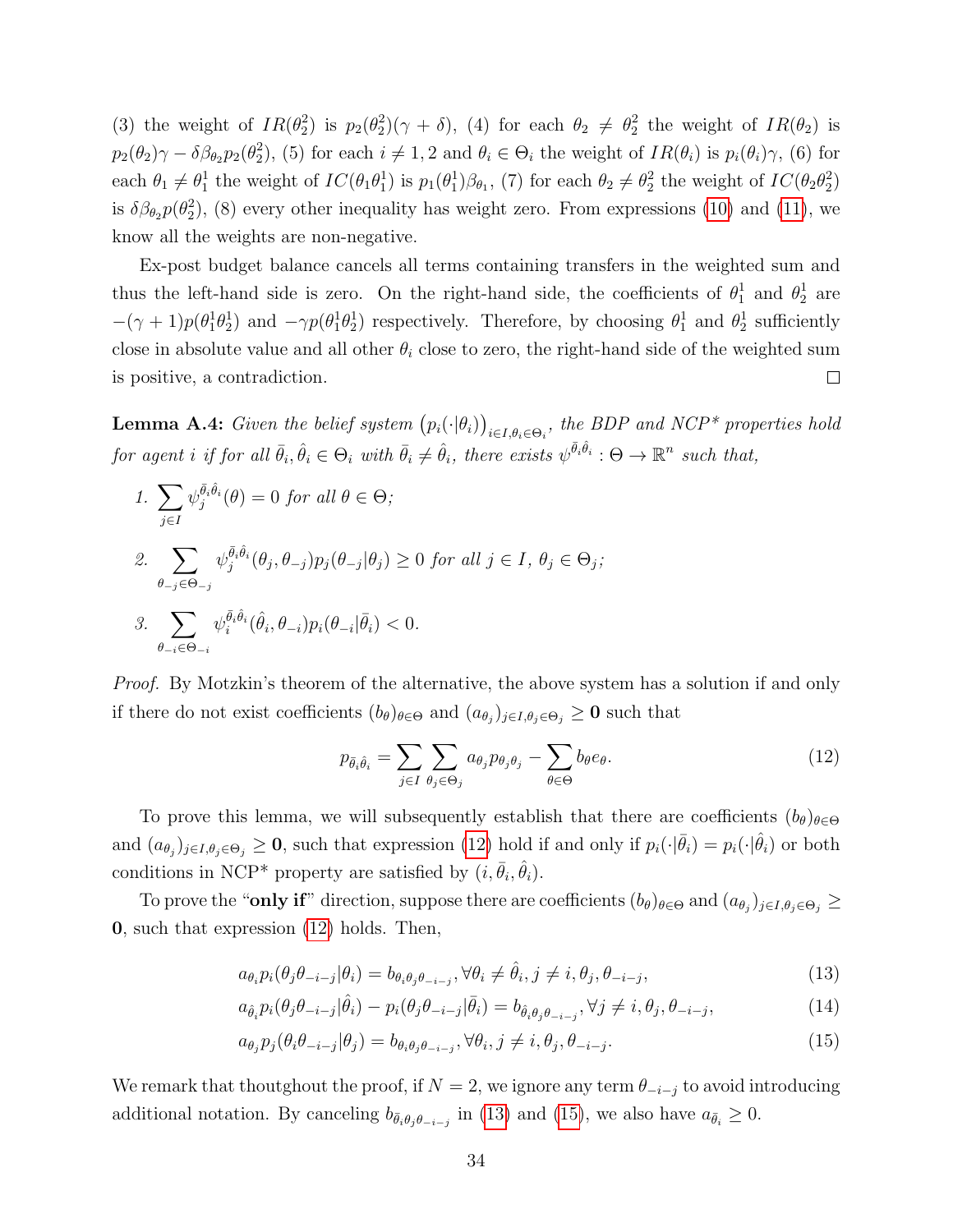**Case 1**. Suppose  $a_{\tilde{\theta}_i} = 0$  for some  $\tilde{\theta}_i \neq \hat{\theta}_i$ . The argument below shows that  $a_{\hat{\theta}_i} = 1$ ,  $a_{\theta_j} = 0$  for all  $(j, \theta_j) \neq (i, \hat{\theta}_i)$ ,  $b_{\theta_i, \theta_j, \theta_{-i-j}} = 0$  for all  $\theta_i$ ,  $\theta_j$ , and  $\theta_{-i-j}$ , and  $p_i(\cdot | \bar{\theta}_i) = p_i(\cdot | \hat{\theta}_i)$ .

Canceling  $b_{\tilde{\theta}_i \theta_j \theta_{-i-j}}$  in [\(13\)](#page-33-2) and [\(15\)](#page-33-3) yields  $0 = a_{\tilde{\theta}_i} p_i(\theta_j \theta_{-i-j} | \tilde{\theta}_i) = a_{\theta_j} p_j(\tilde{\theta}_i \theta_{-i-j} | \theta_j)$  for all  $j \neq i, \theta_j, \theta_{-i-j}$ . From Assumption [6.1,](#page-18-2) it must be the case that  $a_{\theta_j} = 0$  for all  $j \neq i$  and  $\theta_j$ .

By expression [\(15\)](#page-33-3), last paragraph implies  $b_{\theta_i, \theta_j, \theta_{-i-j}} = 0$  for all  $\theta_i, \theta_j$ , and  $\theta_{-i-j}$ . From expression [\(13\)](#page-33-2), we further know  $a_{\theta_i} = 0$  for all  $\theta_i \neq \hat{\theta}_i$ .

By canceling  $b_{\hat{\theta}_i \theta_j \theta_{-i-j}}$  in [\(14\)](#page-33-4) and [\(15\)](#page-33-3), we have  $a_{\hat{\theta}_i} p_i(\theta_j \theta_{-i-j} | \hat{\theta}_i) - p_i(\theta_j \theta_{-i-j} | \bar{\theta}_i) =$  $a_{\theta_j} p_j(\hat{\theta}_i \theta_{-i-j} | \theta_j) = 0$  for all  $\theta_j$  and  $\theta_{-i-j}$ . Summing the equation across all  $\theta_j$  and  $\theta_{-i-j}$ , we get  $a_{\hat{\theta}_i} = 1$  and thus  $p_i(\cdot | \bar{\theta}_i) = p_i(\cdot | \hat{\theta}_i)$ .

**Case 2.** Suppose  $a_{\theta_i} > 0$  for all  $\theta_i \neq \hat{\theta}_i$ . Following the symmetric argument of the previous case, we know  $a_{\hat{\theta}_i} > 1$  and  $a_{\theta_j} > 0$  for all  $(j, \theta_j) \neq (i, \hat{\theta}_i)$ . Subsequently, we will establish that  $(i, \bar{\theta}_i, \hat{\theta}_i)$  satisfies both conditions in the NCP<sup>\*</sup> property so that the property fails.

Define  $\mu \in \Delta(\Theta)$  by  $\mu(\theta) = \frac{b_{\theta}}{\sum_{\tilde{\theta} \in \mathcal{C}}}$  $\overline{b_{\tilde{\theta}}}$  for all  $\theta \in \Theta$ . Then from expressions [\(13\)](#page-33-2) and [\(15\)](#page-33-3), we know  $\mu(\cdot|\theta_j) = p_j(\cdot|\theta_j)$  and  $\mu(\theta_j) = \frac{a_{\theta_j}}{\sum_{\tilde{\theta} \in \Theta} p_{\tilde{\theta}}}$  $\frac{a_{\theta_j}}{\tilde{\theta} \in \Theta}$  b<sub> $\tilde{\theta}$ </sub> > 0 for all  $(j, \theta_j) \neq (i, \hat{\theta}_i)$ . Hence, the first condition holds in the NCP<sup>\*</sup> property. By canceling  $b_{\hat{\theta}_i \theta_j \theta_{-i-j}}$  in expressions [\(14\)](#page-33-4) and [\(15\)](#page-33-3), we have  $a_{\hat{\theta}_i} p_i(\theta_j, \cdot | \hat{\theta}_i) = p_i(\theta_j, \cdot | \bar{\theta}_i) + a_{\theta_j} p_j(\hat{\theta}_i, \cdot | \theta_j)$  for all  $j \neq i$  and  $\theta_j$ , where  $b_{\tilde{\theta}} = \mu(\bar{\theta}_i) \frac{\mu(\theta_j|\bar{\theta}_i)}{\mu(\bar{\theta}_i|\theta_i)}$  $p_i(\theta_j|\bar{\theta}_i)$  $a_{\theta_j} = \mu(\theta_j) \sum$  $\frac{\mu(\theta_j|\theta_i)}{\mu(\bar{\theta}_i|\theta_j)}\sum$  $b_{\tilde{\theta}} = a_{\bar{\theta}_i}$  $\frac{p_i(\theta_j|\theta_i)}{p_j(\tilde{\theta}_i|\theta_j)}$ . Recall  $a_{\tilde{\theta}_i} > 0$  and  $a_{\hat{\theta}_i} > 1$ . Thus by  $\tilde{\theta}$ ∈Θ  $\tilde{\theta}$ ∈Θ defining  $\bar{C} = a_{\bar{\theta}_i}$  and  $\hat{C} = a_{\hat{\theta}_i}$ , the second condition also holds in the NCP\* property.  $\Box$ 

**Proof of Theorem [6.2](#page-19-1).** Suppose the BDP and NCP<sup>\*</sup> properties hold for all agents. Ac-cording to Lemma [A.4,](#page-33-0) for all  $i \in I$  and  $\bar{\theta}_i, \hat{\theta}_i \in \Theta_i$  with  $\bar{\theta}_i \neq \hat{\theta}_i$ , there exists  $\psi^{\bar{\theta}_i \hat{\theta}_i} : \Theta \to \mathbb{R}^n$ , such that the three requirements are satisfied.

Let  $\eta$  be any interim individually rational and ex-post budget-balanced transfer rule. Define  $\Phi = \{\eta, \eta + c\psi^{\bar{\theta}_j\hat{\theta}_j} : j \in I, \bar{\theta}_j, \hat{\theta}_j \in \Theta_j, \bar{\theta}_j \neq \hat{\theta}_j\}$ , where c is sufficiently large such that for all  $j \in I$  and  $\bar{\theta}_j$ ,  $\hat{\theta}_j \in \Theta_j$  with  $\bar{\theta}_j \neq \hat{\theta}_j$ , the following term is negative:

$$
\sum_{\theta_{-j}\in\Theta_{-j}}[u_j(q(\hat{\theta}_j,\theta_{-j}),(\bar{\theta}_j,\theta_{-j}))-u_j(q(\bar{\theta}_j,\theta_{-j}),(\bar{\theta}_j,\theta_{-j}))+\eta_j(\hat{\theta}_j,\theta_{-j})-\eta_j(\bar{\theta}_j,\theta_{-j})+c\psi_j^{\bar{\theta}_j\hat{\theta}_j}(\hat{\theta}_j,\theta_{-j})]p_j(\theta_{-j}|\bar{\theta}_j).
$$

For any type- $\bar{\theta}_i$  agent i, the inequality below shows that misreporting  $\hat{\theta}_i$  is not profitable:

$$
\min_{\phi \in \Phi} \sum_{\theta_{-i} \in \Theta_{-i}} [u_i(q(\bar{\theta}_i, \theta_{-i}), (\bar{\theta}_i, \theta_{-i})) + \eta(\bar{\theta}_i, \theta_{-i}) + \phi_i(\bar{\theta}_i, \theta_{-i})] p_i(\theta_{-i}|\bar{\theta}_i)
$$
\n
$$
= \sum_{\theta_{-i} \in \Theta_{-i}} [u_i(q(\bar{\theta}_i, \theta_{-i}), (\bar{\theta}_i, \theta_{-i})) + \eta(\bar{\theta}_i, \theta_{-i})] p_i(\theta_{-i}|\bar{\theta}_i)
$$
\n
$$
\geq \min_{\phi \in \Phi} \sum_{\theta_{-i} \in \Theta_{-i}} [u_i(q(\hat{\theta}_i, \theta_{-i}), (\bar{\theta}_i, \theta_{-i})) + \eta(\hat{\theta}_i, \theta_{-i}) + \phi_i(\hat{\theta}_i, \theta_{-i})] p_i(\theta_{-i}|\bar{\theta}_i),
$$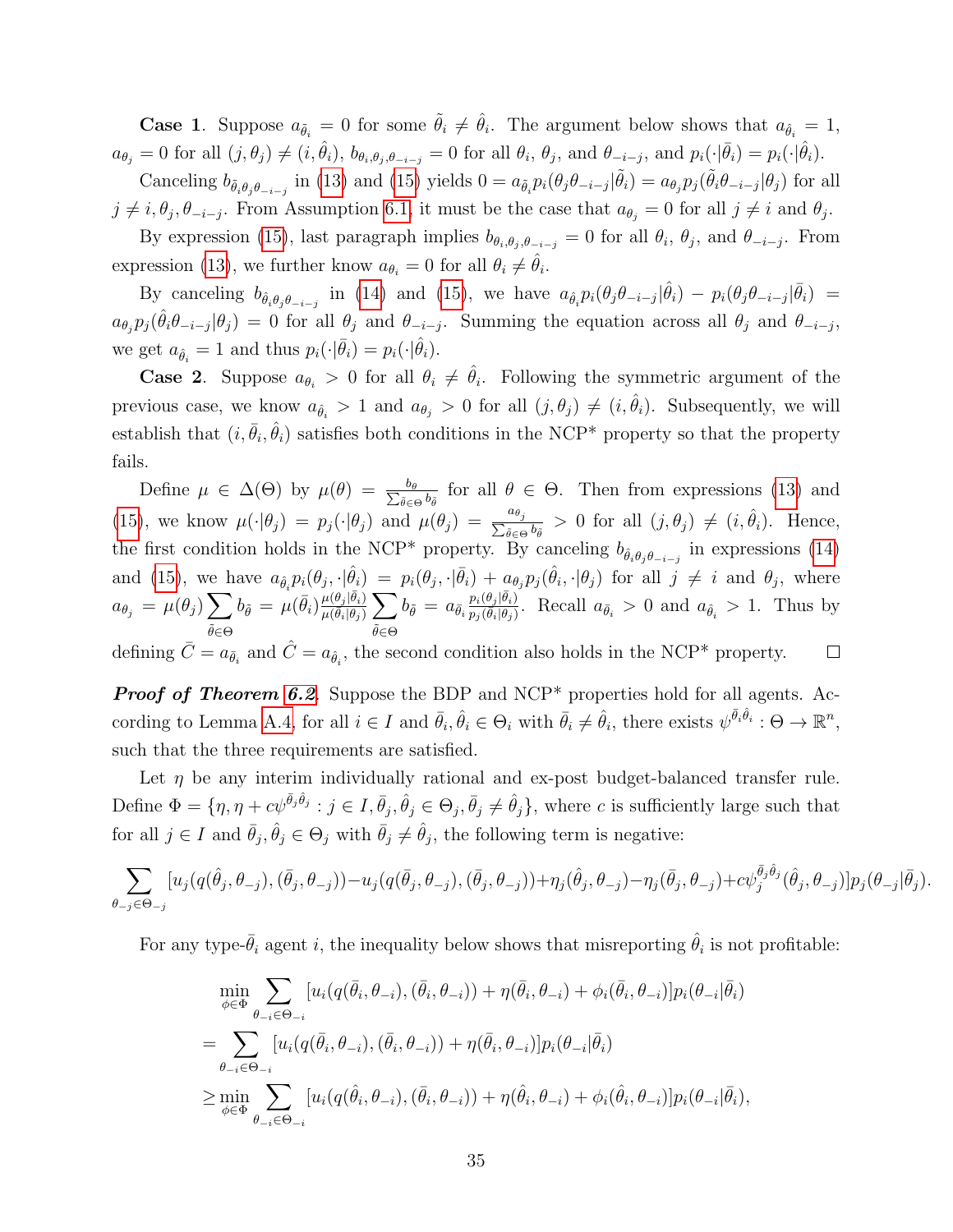where the equality follows from the second and third requirements of Lemma [A.4,](#page-33-0) and the inequality comes from the choice of c. Interim individual rationality and ex-post budget balance follow from corresponding properties of  $\eta$  and each  $\phi \in \Phi$ .  $\Box$ 

<span id="page-35-2"></span>**Lemma A.5:** Given beliefs  $(p_i(\cdot|\theta_i))_{i \in I, \theta_i \in \Theta_i}$  that are not generated by a common prior, if the BDP property holds for all agents, then the NCP<sup>\*</sup> property holds for at least  $N-1$  agents.

Proof. Suppose by way of contradiction that the BDP property holds for all agents, and that  $(i, \bar{\theta}_i, \hat{\theta}_i \neq \bar{\theta}_i)$  and  $(j \neq i, \bar{\theta}_j, \hat{\theta}_j \neq \bar{\theta}_j)$  satisfy the two conditions in the NCP\* property so that the property fails for  $i$  and  $j$ . From the two-case argument of Lemma [A.4,](#page-33-0) there exist coefficients  $(a_{\theta_k})_{k\in I, \theta_k\in\Theta_k} > 0$  where  $a_{\hat{\theta}_i} > 1$ ,  $(b_{\theta})_{\theta\in\Theta}$ ,  $(c_{\theta_k})_{k\in I, \theta_k\in\Theta_k} > 0$  where  $c_{\hat{\theta}_j} > 1$ , and  $(d_{\theta})_{\theta \in \Theta}$  such that  $p_{\bar{\theta}_i \hat{\theta}_i} = \sum$ k∈I  $\sum$  $\theta_k \in \Theta_k$  $a_{\theta_k} p_{\theta_k \theta_k} - \sum$ θ∈Θ  $b_\theta e_\theta$ , and  $p_{\bar{\theta}_j \hat{\theta}_j} = \sum$ k∈I  $\sum$  $\theta_k \in \Theta_k$  $c_{\theta_k} p_{\theta_k \theta_k} - \sum$ θ∈Θ  $d_{\theta}e_{\theta}$ . Thus, the following equations hold. Note that we ignore  $\theta_{-i-j}$  if  $N=2$ .

$$
a_{\theta_i} p_i(\theta_j, \theta_{-i-j} | \theta_i) = b_{\theta_i, \theta_j, \theta_{-i-j}}, \forall \theta_i \neq \hat{\theta}_i, \forall \theta_j, \theta_{-i-j},
$$
  
\n
$$
a_{\hat{\theta}_i} p_i(\theta_j, \theta_{-i-j} | \hat{\theta}_i) - p_i(\theta_j, \theta_{-i-j} | \bar{\theta}_i) = b_{\hat{\theta}_i, \theta_j, \theta_{-i-j}}, \forall \theta_j, \theta_{-i-j}
$$
  
\n
$$
a_{\theta_j} p_j(\theta_i, \theta_{-i-j} | \theta_j) = b_{\theta_i, \theta_j, \theta_{-i-j}}, \forall \theta_i, \theta_j, \theta_{-i-j},
$$
  
\n
$$
c_{\theta_i} p_i(\theta_j, \theta_{-i-j} | \theta_i) = d_{\theta_i, \theta_j, \theta_{-i-j}}, \forall \theta_i, \theta_j, \theta_{-i-j},
$$
  
\n
$$
c_{\theta_j} p_j(\theta_i, \theta_{-i-j} | \theta_j) = d_{\theta_i, \theta_j, \theta_{-i-j}}, \forall \theta_j \neq \hat{\theta}_j, \forall \theta_i, \theta_{-i-j},
$$
  
\n
$$
c_{\hat{\theta}_j} p_j(\theta_i, \theta_{-i-j} | \hat{\theta}_j) - p_j(\theta_i, \theta_{-i-j} | \bar{\theta}_j) = d_{\theta_i, \hat{\theta}_j, \theta_{-i-j}}, \forall \theta_i, \theta_{-i-j}.
$$

Canceling all  $b_{\theta_i,\theta_j,\theta_{-i-j}}$ ,  $d_{\theta_i,\theta_j,\theta_{-i-j}}$ , and  $p_j(\theta_i,\theta_{-i-j}|\theta_j)$  in above equations yields:

$$
\frac{a_{\theta_{i}}p_{i}(\theta_{j}, \theta_{-i-j}|\theta_{i})}{a_{\theta_{j}}} = \frac{c_{\theta_{i}}p_{i}(\theta_{j}, \theta_{-i-j}|\theta_{i})}{c_{\theta_{j}}}, \forall \theta_{i} \neq \hat{\theta}_{i}, \theta_{j} \neq \hat{\theta}_{j}, \text{ and } \theta_{-i-j},
$$
\n
$$
\frac{a_{\hat{\theta}_{i}}p_{i}(\theta_{j}, \theta_{-i-j}|\hat{\theta}_{i}) - p_{i}(\theta_{j}, \theta_{-i-j}|\bar{\theta}_{i})}{a_{\theta_{j}}} = \frac{c_{\hat{\theta}_{i}}p_{i}(\theta_{j}, \theta_{-i-j}|\hat{\theta}_{i})}{c_{\theta_{j}}}, \forall \theta_{j} \neq \hat{\theta}_{j}, \forall \theta_{-i-j},
$$
\n
$$
\frac{a_{\theta_{i}}p_{i}(\hat{\theta}_{j}\theta_{-i-j}|\theta_{i})}{a_{\hat{\theta}_{j}}} = \frac{c_{\theta_{i}}p_{i}(\hat{\theta}_{j}\theta_{-i-j}|\theta_{i})}{c_{\hat{\theta}_{j}}} + \frac{c_{\theta_{i}}p_{i}(\bar{\theta}_{j}\theta_{-i-j}|\theta_{i})}{c_{\hat{\theta}_{j}}c_{\bar{\theta}_{j}}}, \forall \theta_{i} \neq \hat{\theta}_{i}, \forall \theta_{-i-j},
$$
\n
$$
\frac{a_{\hat{\theta}_{i}}p_{i}(\hat{\theta}_{j}\theta_{-i-j}|\hat{\theta}_{i}) - p_{i}(\hat{\theta}_{j}\theta_{-i-j}|\bar{\theta}_{i})}{a_{\hat{\theta}_{j}}} = \frac{c_{\hat{\theta}_{i}}p_{i}(\hat{\theta}_{j}\theta_{-i-j}|\hat{\theta}_{i}) + \frac{c_{\hat{\theta}_{i}}p_{i}(\bar{\theta}_{j}\theta_{-i-j}|\hat{\theta}_{i})}{c_{\hat{\theta}_{j}}c_{\bar{\theta}_{j}}}, \forall \theta_{-i-j}.
$$
\n(17)

By summing each of the four equation accross all  $\theta_{-i-j} \in \Theta_{-i-j}$ , we have

<span id="page-35-1"></span><span id="page-35-0"></span>
$$
a_{\theta_i}: c_{\theta_i} = a_{\theta_j}: c_{\theta_j} = (a_{\hat{\theta}_i} - 1): c_{\hat{\theta}_i} = a_{\hat{\theta}_j}: \frac{c_{\hat{\theta}_j}c_{\bar{\theta}_j}}{c_{\bar{\theta}_j} + 1}, \forall \theta_i \neq \hat{\theta}_i, \theta_j \neq \hat{\theta}_j.
$$

Plugging this relationship back into [\(16\)](#page-35-0) and [\(17\)](#page-35-1) yields  $p_i(\theta_j, \theta_{-i-j}|\bar{\theta}_i) = p_i(\theta_j, \theta_{-i-j}|\hat{\theta}_i)$ for all  $\theta_j \neq \hat{\theta}_j$  and  $\theta_{-i-j}$ , and  $p_i(\hat{\theta}_j \theta_{-i-j} | \hat{\theta}_i) = p_i(\hat{\theta}_j \theta_{-i-j} | \bar{\theta}_i)$ . Hence,  $p_i(\cdot | \bar{\theta}_i) = p_i(\cdot | \hat{\theta}_i)$ , a contradiction.  $\Box$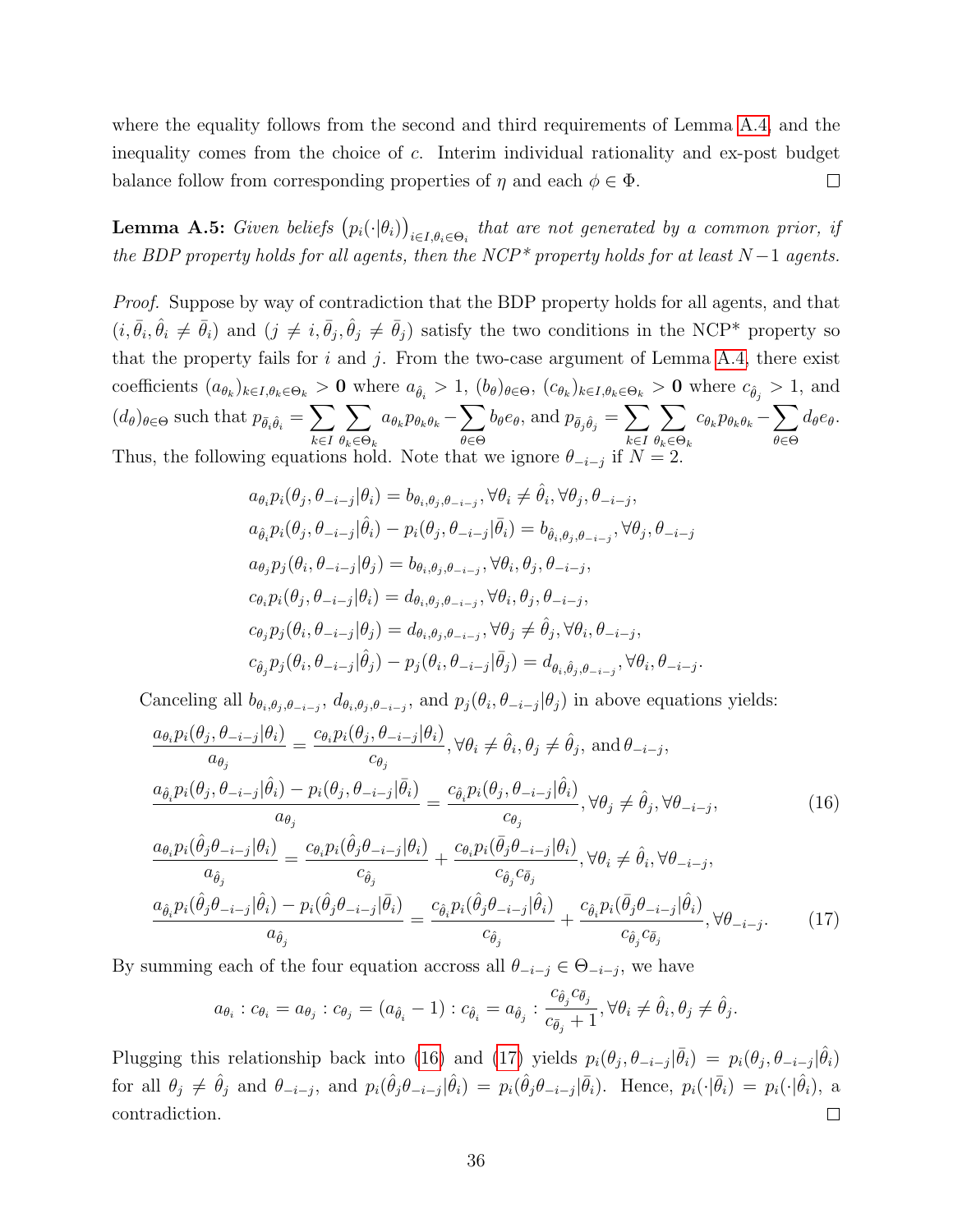<span id="page-36-0"></span>**Lemma A.6:** Let q be an efficient allocation rule under a private value environment. For any  $i \in I$ ,  $\tilde{\Theta}_i \subseteq \Theta_i$  with  $|\tilde{\Theta}_i| \geq 2$ , and distribution  $\pi \in \Delta(\Theta_{-i})$ , there exist values  $\{U_{\theta_i}\}_{\theta_i \in \tilde{\Theta}_i} \geq 0$ such that  $U_{\theta_i} - U_{\theta'_i} \geq \sum$  $\theta_{-i} \in \Theta_{-i}$  $[u_i(q(\theta'_i, \theta_{-i}), \theta_i) - u_i(q(\theta_i, \theta_{-i}), \theta_i)] \pi(\theta_{-i})$  for all  $\theta_i, \theta'_i \in \tilde{\Theta}_i$ .

*Proof.* Let a loop be a sequence  $(\theta_i^1, \theta_i^2, ..., \theta_i^K)$  in  $\tilde{\Theta}_i$  with length  $K \geq 2$  and  $\theta_i^1 = \theta_i^K$ . As q is ex-post efficient,  $u_i(q(\theta_i^{k+1}))$  $\theta_{i}^{k+1},\theta_{-i}),\theta_{i}^{k+1})+\sum_{i}% ^{k+1}\left( \theta_{i}^{k+1}-\theta_{i}^{k+1}\right) ^{i}\theta_{i}^{k+1}. \label{eq-qt:thm-1}%$  $j\neq i$  $u_j(q(\theta_i^{k+1}$  $\{e^{(k+1)}_i, \theta_{-i}), \theta_j\} \geq u_i(q(\theta_i^k, \theta_{-i}), \theta_i^{k+1}) +$ 

 $\sum$  $j\neq i$  $u_j(q(\theta_i^k, \theta_{-i}), \theta_j)$  for all  $k = 1, ..., K - 1$  and  $\theta_{-j} \in \Theta_{-j}$ . Summing the inequalities across

 $k = 1, ..., K - 1$ , we obtain that  $\sum^{K-1}$  $_{k=1}$  $[u_i(q(\theta_i^k, \theta_{-i}), \theta_i^{k+1}) - u_i(q(\theta_i^k, \theta_{-i}), \theta_i^k)] \leq 0$ . This is the "cyclical motonicity" condition is the literature.

From Theorem 1 of [Rochet](#page-42-13) [\(1987\)](#page-42-13), we know cyclical monotonicity is suffcient for the existence of ex-post incentive compatible transfers. Namely, for each  $\theta_{-i} \in \Theta_{-i}$  and loop  $\sum_{i=1}^{K-1} [u_i(q(\theta_i^k, \theta_{-i}), \theta_i^{k+1}) - u_i(q(\theta_i^k, \theta_{-i}), \theta_i^k)] \leq 0$ , then there exists a  $(\theta_i^1, \theta_i^2, ..., \theta_i^K)$  in  $\tilde{\Theta}_i$ , if  $_{k=1}$ transfer rule  $t_i(\cdot, \theta_{-i})$  such that  $u_i(q(\theta_i, \theta_{-i}), \theta_i) + t_i(\theta_i, \theta_{-i}) \ge u_i(q(\theta_i', \theta_{-i}), \theta_i) + t_i(\theta_i', \theta_{-i})$  for  $\theta_i, \theta'_i \in \tilde{\Theta}_i$ . Let C be a constant sufficiently large such that  $\tilde{t}_i(\theta) = t_i(\theta) + C \geq 0$  for all  $\theta \in \tilde{\Theta}_i \times \Theta_{-i}$ . By defining  $U_{\theta_i} = \sum_{i=1}^{n}$  $\tilde{t}_i(\theta_i, \theta_{-i})\pi_i(\theta_{-i})$  for all  $\theta_i \in \tilde{\Theta}_i$ , we have established  $\theta_{-i}\in\Theta_{-i}$ the desired result.  $\Box$ 

**Proof of Theorem [6.3](#page-20-0)**. Suppose there do not exist  $i \neq j$  such that the BDP property fails for i and the NCP\* property fails for j. Then either of the following is true. Case 1: there are at least  $N-1$  agents satisfying both the BDP and NCP<sup>\*</sup> properties. Note by Lemma [A.5,](#page-35-2) a special situation in this case is that all agents satisfy the BDP property. Case 2: all agents satisfy the NCP\* property.

**Case 1.** Suppose there are at least  $N-1$  agents satisfying both the BDP and NCP<sup>\*</sup> properties. By Lemma [A.4,](#page-33-0) there is  $I' \subseteq I$  with  $|I'| \geq N-1$  such that for all  $i \in I'$  and  $\bar{\theta}_i \neq \hat{\theta}_i$ , there exists  $\psi^{\bar{\theta}_i \hat{\theta}_i} : \Theta \to \mathbb{R}^n$ , such that the four requirements are satisfied.

Pick an agent  $i \in I$ , where  $\{i\} = I\setminus I'$  if  $I\setminus I'$  is a singleton, and  $i \in I$  is arbitrary if  $I \setminus I' = \emptyset$ . As in Theorem [6.1,](#page-16-1) let  $\eta$  be an interim individually rational and ex-post budgetbalanced transfer rule such that agent i obtains all the surplus. Define  $\Phi = \{\eta\} \cup \{\eta + c\psi^{\bar{\theta}_j \hat{\theta}_j} :$  $j \in I$  with  $j \neq i, \bar{\theta}_j, \hat{\theta}_j \in \Theta_j$  with  $\bar{\theta}_j \neq \hat{\theta}_j$ , where c is sufficiently large such that for all  $j \in I$ with  $j \neq i$  and  $\bar{\theta}_j, \hat{\theta}_j \in \Theta_j$  with  $\bar{\theta}_j \neq \hat{\theta}_j$ ,

$$
0 \geq \sum_{\theta_j \in \Theta_{-j}} [u_j(q(\hat{\theta}_j, \theta_{-j}), \bar{\theta}_j) - u_j(q(\hat{\theta}_j, \theta_{-j}), \hat{\theta}_j) + c\psi_j^{\bar{\theta}_j \hat{\theta}_j}(\hat{\theta}_j, \theta_{-j})] p_j(\theta_{-j}|\bar{\theta}_j).
$$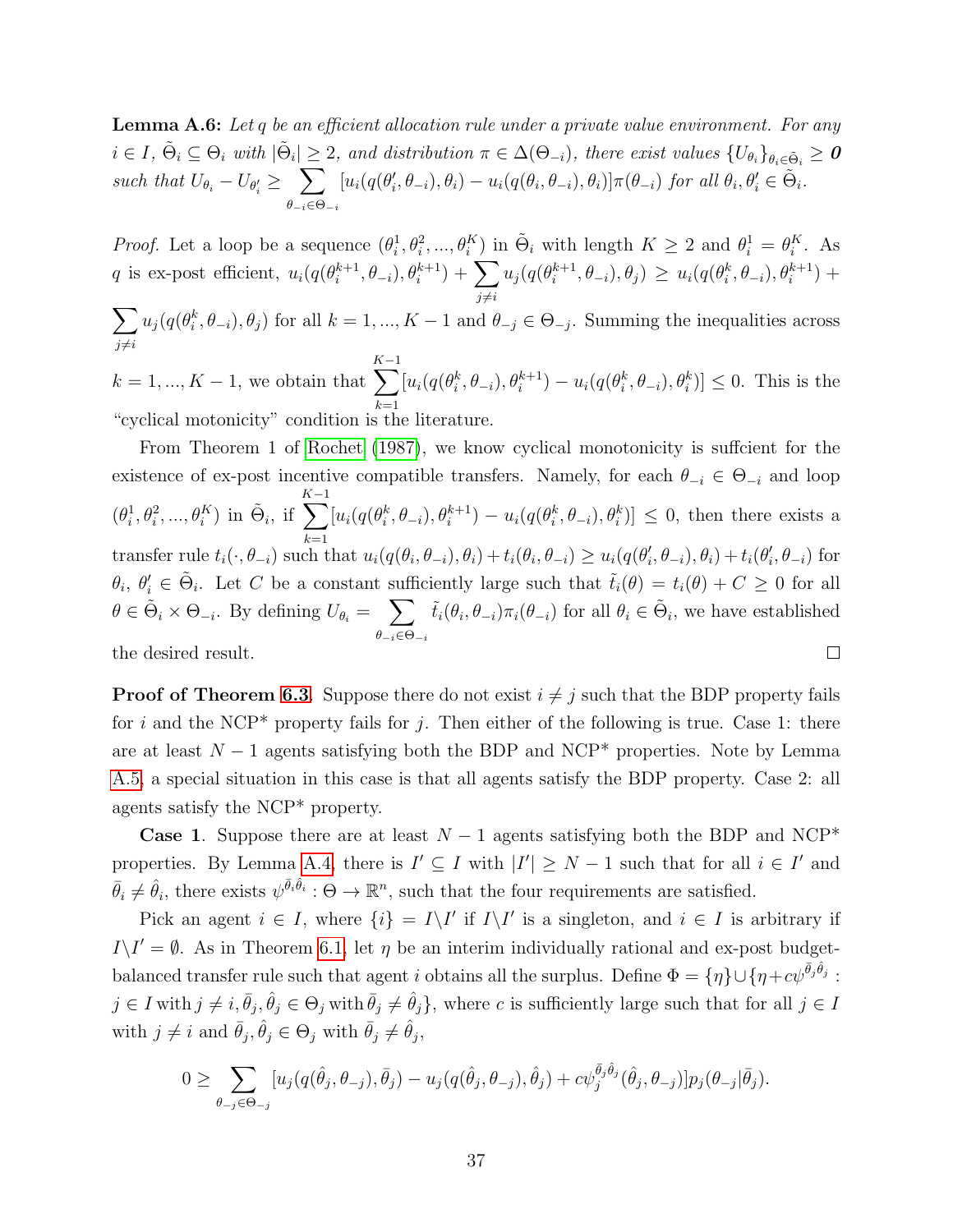For agent  $j \neq i$  with type  $\theta_j$ , truthfully reporting gives her a worst-case expected utility level of zero because her worst transfer rule,  $\eta$ , extracts all her surplus. Thus, j's individual rationality condition binds. The choice of  $c$  implies that misreporting cannot give her a positive worst-case expected utility. Therefore, her incentive compatibility condition hold.

The type- $\bar{\theta}_i$  agent *i* obtains a worst-case expected utility of min  $\phi \in \Phi$  $\sum$  $\theta_{-i}\in\Theta_{-i}$  $[u_i(q(\bar{\theta}_i, \theta_{-i}), \bar{\theta}_i) +$ 

$$
\phi_i(\bar{\theta}_i, \theta_{-i})|p_i(\theta_{-i}|\bar{\theta}_i) = \sum_{\theta_{-i} \in \Theta_{-i}} [u_i(q(\bar{\theta}_i, \theta_{-i}), \bar{\theta}_i) + \sum_{j \neq i} u_j(q(\bar{\theta}_i, \theta_{-i}), \theta_j)]p_i(\theta_{-i}|\bar{\theta}_i) \ge 0 \text{ by truth-}
$$

fully reporting. By ex-post efficiency of q, it is weakly higher than  $\sum$  $\theta_{-i} \in \Theta_{-i}$  $[u_i(q(\hat{\theta}_i, \theta_{-i}), \bar{\theta}_i) +$ 

 $\sum$  $j\neq i$  $u_j(q(\hat{\theta}_i,\theta_{-i}),\theta_j)]p_i(\theta_{-i}|\bar{\theta}_i)$  for all  $\hat{\theta}_i \neq \bar{\theta}_i$ , , an upper bound of the worst-case expected payoff of misreporting  $\hat{\theta}_i$ ,  $\min_{\phi \in \Phi}$  $\sum$  $\theta_{-i}\in\Theta_{-i}$  $[u_i(q(\hat{\theta}_i, \theta_{-i}), \bar{\theta}_i) + \phi_i(\hat{\theta}_i, \theta_{-i})] p_i(\theta_{-i} | \bar{\theta}_i)$ . Individual rationality and ex-post budget balance are easy to verify. Therefore, the individually rational and budget-balanced mechanism with ambiguous transfers implements q.

**Case 2.** Suppose all agents satisfy the NCP<sup>\*</sup> property. For any  $j \in I$ , let  $\mathcal{P}_j$  be the partition of  $\Theta_j$  such that  $p_j(\cdot|\theta_j) = p_j(\cdot|\theta_j')$  if and only if  $\theta_j$ ,  $\theta_j'$  are in the same  $\tilde{\Theta}_j \in \mathcal{P}_j$ . For each  $\tilde{\Theta}_j$  with  $|\tilde{\Theta}_j| \geq 2$  and  $\theta_j \in \tilde{\Theta}_j$ , define  $U_{\theta_j}$  according to Lemma [A.6.](#page-36-0) For a singleton  $\tilde{\Theta}_j \in \mathcal{P}_j$  and  $\{\theta_j\} = \tilde{\Theta}_j$ , define  $U_{\theta_j} = 0$ .

We will demonstrate that for each i and  $\bar{\theta}_i \neq \hat{\theta}_i$ , the following system has a solution  $\phi^{\bar{\theta}_i \hat{\theta}_i}$ .

$$
\sum_{\theta_{-j}\in\Theta_{-j}}\phi_{i}^{\bar{\theta}_{i}\hat{\theta}_{i}}(\bar{\theta}_{i},\theta_{-i})p_{i}(\theta_{-i}|\bar{\theta}_{i}) = U_{\bar{\theta}_{i}} - \sum_{\theta_{-i}\in\Theta_{-i}}u_{i}(q(\bar{\theta}_{i},\theta_{-i}),\theta_{i})p_{i}(\theta_{-i}|\bar{\theta}_{i}),
$$
\n
$$
\sum_{\theta_{-j}\in\Theta_{-j}}\phi_{j}^{\bar{\theta}_{i}\hat{\theta}_{i}}(\theta_{j},\theta_{-j})p_{j}(\theta_{-j}|\theta_{j}) \geq U_{\theta_{j}} - \sum_{\theta_{-j}\in\Theta_{-j}}u_{j}(q(\theta_{j},\theta_{-j}),\theta_{j})p_{j}(\theta_{-j}|\theta_{j}), \forall (j,\theta_{j}) \neq (i,\bar{\theta}_{i}),
$$
\n
$$
-\sum_{j\in I}\phi_{j}^{\bar{\theta}_{i}\hat{\theta}_{i}}(\theta) = 0, \forall \theta \in \Theta,
$$
\n
$$
-\sum_{\theta_{-i}\in\Theta_{-i}}\phi_{i}^{\bar{\theta}_{i}\hat{\theta}_{i}}(\hat{\theta}_{i},\theta_{-i})p_{i}(\theta_{-i}|\bar{\theta}_{i}) \geq -U_{\theta_{i}} + \sum_{\theta_{-i}\in\Theta_{-i}}u_{i}(q(\hat{\theta}_{i},\theta_{-i}),\theta_{i})p_{i}(\theta_{-i}|\bar{\theta}_{i}).
$$

Suppose by way of contradiction that the system does not have a solution. By a theorem of the alternative, there exist coefficients  $a_{\bar{\theta}_i}$ ,  $(a_{\theta_j})_{(j,\theta_j)\neq(i,\bar{\theta}_i)} \geq 0$ ,  $(b_{\theta})_{\theta \in \Theta}$ , and  $\gamma_{\bar{\theta}_i \hat{\theta}_i} \geq 0$  such that the weighted sum of left-hand sides of the expressions are cancelled and the weighted sum of right-hand sides is positive.

Suppose  $\gamma_{\bar{\theta}_i\hat{\theta}_i} = 0$ . Following the argument of Lemma [A.4,](#page-33-0) we know  $(a_{\theta_j})_{j\in I, \theta_j\in\Theta_j} > 0$ and  $(b_{\theta})_{\theta \in \Theta} \geq 0$ . Define  $\mu(\theta) = \frac{b_{\theta}}{\sum_{\theta \in \Theta}}$  $\frac{b_{\theta}}{\tilde{\theta} \in \Theta} b_{\tilde{\theta}}$  for all  $\theta$ , which is a common prior, a contradiction.

If  $\gamma_{\bar{\theta}_i\hat{\theta}_i} > 0$ , in view of Lemma [A.4](#page-33-0) and the fact that the NCP\* property holds for all agents, we know: (1)  $p_i(\cdot|\bar{\theta}_i) = p_i(\cdot|\hat{\theta}_i)$ , (2) among all the coefficients,  $a_{\hat{\theta}_i} = \gamma_{\bar{\theta}_i\hat{\theta}_i} > 0$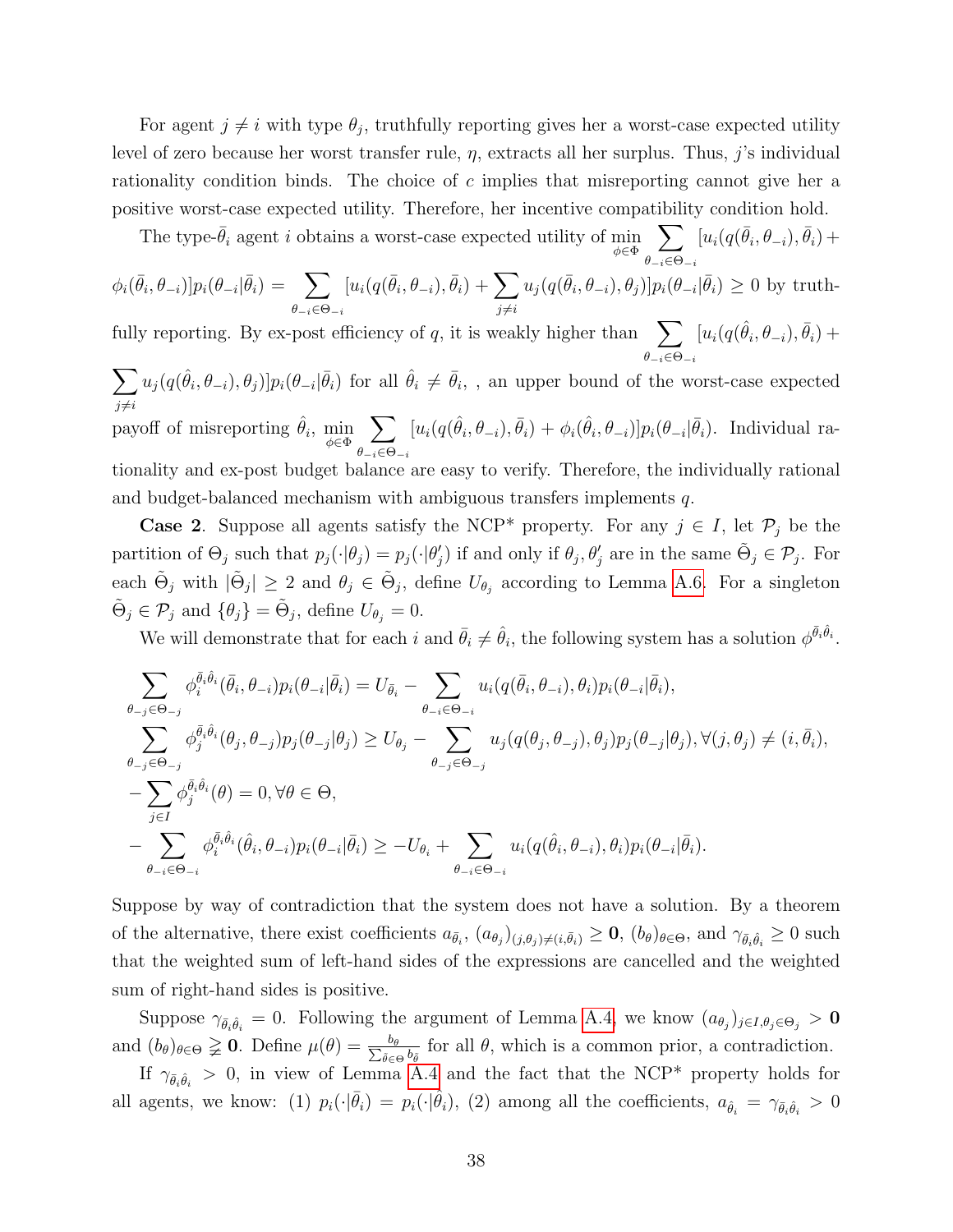and everything else is zero. According to Lemma [A.6,](#page-36-0) the choice of  $U_{\bar{\theta}_i}$  and  $U_{\hat{\theta}_i}$  satisfies i  $U_{\widehat{\theta}_i} - U_{\bar{\theta}_i} + \sum$  $\theta_{-i} \in \Theta_{-i}$  $[u_i(q(\hat{\theta}_i,\theta_{-i}),\bar{\theta}_i)-u_i(q(\bar{\theta}_i,\theta_{-i}),\bar{\theta}_i)]p_i(\theta_{-i}|\bar{\theta}_i) \leq 0$ . Hence, the weighted sum of the right-hand side is nonpositive, a contradiction.

Therefore, for each  $i, \bar{\theta}_i \neq \hat{\theta}_i$ , the system has a solution  $\phi^{\bar{\theta}_i \hat{\theta}_i}$ . Let the set of ambiguous transfers be  $\Phi = \{\phi^{\bar{\theta}_i \hat{\theta}_i}, \forall i, \bar{\theta}_i, \hat{\theta}_i \in \Theta_i, \bar{\theta}_i \neq \hat{\theta}_i\}$ . The interim individually rational and expost budget-balanced mechanism with ambiguous transfers implements q.  $\Box$ 

Example A.2: This example shows that an inefficient allocation rule may not be implementable via an interim individually rational and ex-post budget-balanced mechanism with ambiguous transfers in a private value environment without a common prior.

Consider the same feasible outcomes and payoffs as in Example [A.1](#page-31-0) except we do not have  $\theta_1^3$  and  $\theta_2^3$  here. The beliefs satisfy  $p_1(\theta_2^1|\theta_1^1) = 0.6$ ,  $p_1(\theta_2^1|\theta_1^2) = 0.4$ ,  $p_2(\theta_1^1|\theta_2^1) = 0.75$ , and  $p_2(\theta_1^1|\theta_2^2)=0.25$ . Let an inefficient allocation rule q be  $q(\theta)=x_1$  if  $\theta_1=\theta_1^1$  and  $q(\theta)=x_2$ if  $\theta_1 = \theta_1^2$ . Suppose by way of contradiction that there exists a mechanism with ambiguous transfers  $\mathcal{M} = (\Theta, q, \Phi)$  implementing q. Hence, for all  $\epsilon > 0$ , there exist transfer rules  $(\phi^k)_{k \in \{1,2\}}$  (payments from agent 1 to 2) and utility levels  $(U_{\theta_i})_{i \in N, \theta_i \in \Theta_i} \geq 0$ , such that

$$
IR(\theta_1^1) \qquad 0 - 0.6\phi^1(\theta_1^1, \theta_2^1) - 0.4\phi^1(\theta_1^1, \theta_2^2) \ge U_1^1,
$$
  
\n
$$
IR(\theta_1^2) \qquad 0 - 0.4\phi^1(\theta_1^2, \theta_2^1) - 0.6\phi^1(\theta_1^2, \theta_2^2) \ge U_1^2,
$$
  
\n
$$
IR(\theta_2^1) \qquad 0 + 0.75\phi^1(\theta_1^1, \theta_2^1) + 0.25\phi^1(\theta_1^2, \theta_2^1) \ge U_2^1,
$$
  
\n
$$
IR(\theta_2^2) \qquad 0 + 0.25\phi^1(\theta_1^1, \theta_2^2) + 0.75\phi^1(\theta_1^2, \theta_2^2) \ge U_2^2,
$$
  
\n
$$
IC(\theta_1^1\theta_1^2) \qquad U_1^1 + \epsilon \ge 2 - 0.6\phi^1(\theta_1^2, \theta_2^1) - 0.4\phi^1(\theta_1^2, \theta_2^2),
$$

and

| $IR(\theta_1^1)$           | $0 - 0.6\phi^2(\theta_1^1, \theta_2^1) - 0.4\phi^2(\theta_1^1, \theta_2^2) \ge U_1^1$ ,            |
|----------------------------|----------------------------------------------------------------------------------------------------|
| $IR(\theta_1^2)$           | $0 - 0.4\phi^2(\theta_1^2, \theta_2^1) - 0.6\phi^2(\theta_1^2, \theta_2^2) \ge U_1^2$ ,            |
| $IR(\theta_2^1)$           | $0 + 0.75\phi^2(\theta_1^1, \theta_2^1) + 0.25\phi^2(\theta_1^2, \theta_2^1) \ge U_2^1$ ,          |
| $IR(\theta_2^2)$           | $0 + 0.25\phi^2(\theta_1^1, \theta_2^2) + 0.75\phi^2(\theta_1^2, \theta_2^2) \ge U_2^2,$           |
| $IC(\theta_1^2\theta_1^1)$ | $U_1^2 + \epsilon \geq 2 - 0.4\phi^2(\theta_1^1, \theta_2^1) - 0.6\phi^2(\theta_1^1, \theta_2^2).$ |

Multiply each inequality in the first group by 2.5, 8, 2, 4, and 4.5 respectively, multiply the second group by 8, 2.5, 4, 2, and 4.5 respectively, add them up, and let  $\epsilon$  go to zero. We obtain  $0 \geq 6U_1^1+6U_1^2+6U_2^1+6U_2^2+18 \geq 18$ , which is a contradiction. Hence, q is not implementable via ambiguous transfers.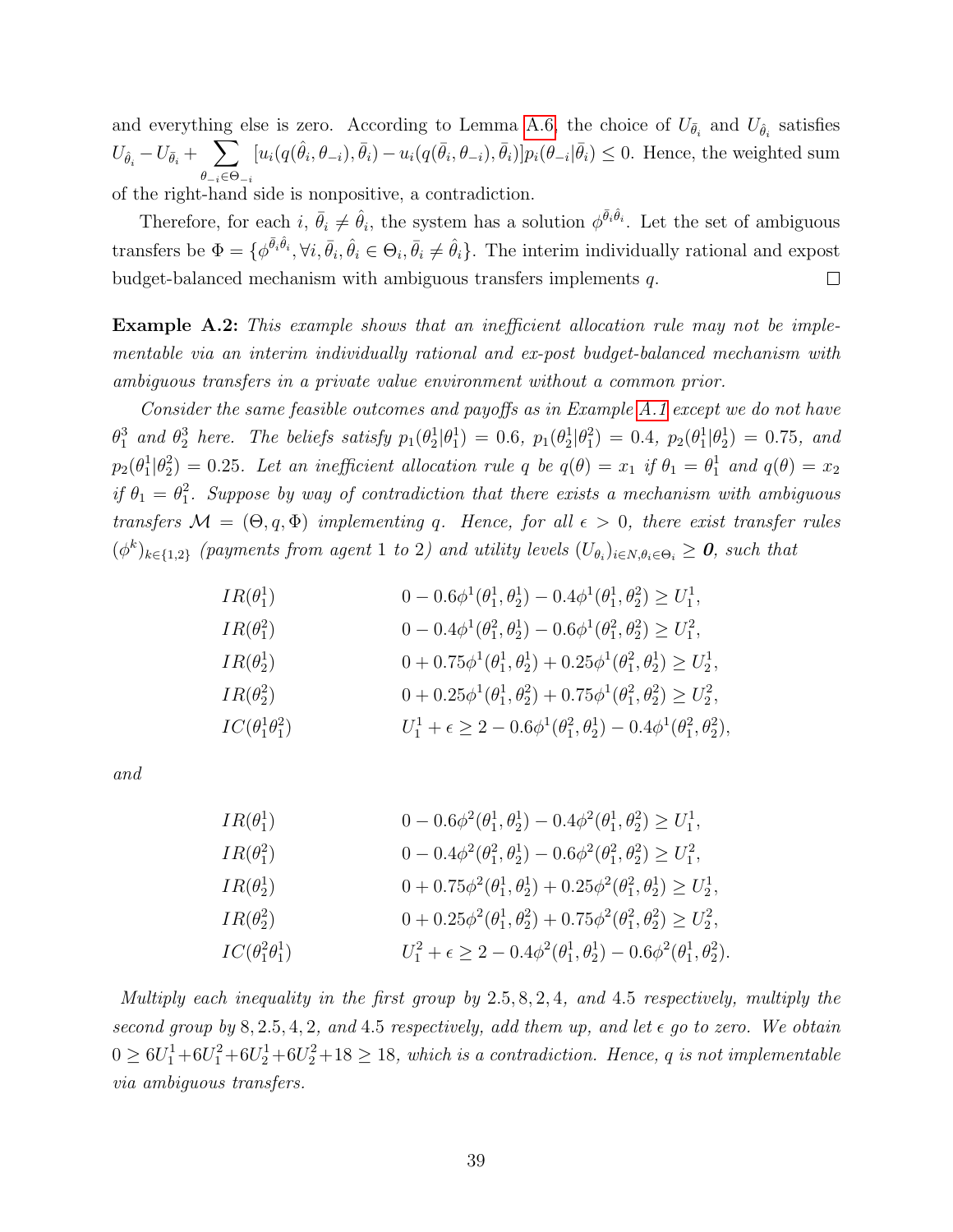### <span id="page-39-3"></span>A.2 Including agents without private information

In this subsection, we relax the assumption that  $|\Theta_i| \geq 2$  for all  $i \in I$ . Denote the set of all agents with at least two types by  $\tilde{I}$ , which has a cardinality of  $\tilde{N}$ . An agent in  $I\setminus\tilde{I}$  has only one type and thus she cannot lie. We claim that all theorems of this paper hold if  $\tilde{N} \geq 2$ , i.e., at least two agents have private information.

To see why including agents without private information may be interesting, consider two consumers with unknown values paying for producing a costly public project. In this example  $I = \{1, 2\}$  and  $I = \{1, 2, 3\}$ , where 3 is interpreted as a producer whose payoff (profit) is the payments of 1 and 2 minus the cost of production. By efficiency and budget balance, two consumers' aggregated utility from the project minus the cost of production should be maximized.

We demonstrate the modification needed for Theorem [6.3](#page-20-0) as an example. In Lemma [A.4,](#page-33-0) we replace all I with  $\tilde{I}$  and all N with  $\tilde{N}$ . Let  $\eta$  be a transfer rule such that agent i obtains all the surplus of N agents, where  $\{i\} = \tilde{I}\setminus I'$  if  $\tilde{I}\setminus I'$  is a singleton and  $i \in I$ can be arbitrary if  $\tilde{I}\setminus I' = \emptyset$ . For any  $j \in \tilde{I}$  with  $j \neq i$  and  $\bar{\theta}_j \neq \hat{\theta}_j$ , let  $\psi_k^{\bar{\theta}_j\hat{\theta}_j}(\theta) = 0$  for all  $\theta$  and  $k \in I\backslash \tilde{I}$ . Then one can follow Theorem [6.3](#page-20-0) to construct ambiguous transfers. Incentive compatibility of agents in  $\tilde{I}$  is achieved in the same way as the original proof. We obtain incentive compatibility of all other agents for free as each of them has only one type. Individual rationality and budget balance follow from the respective properties of  $\eta$  and  $\psi^{\bar{\theta}_j\hat{\theta}_j}$ for all  $j \in \tilde{I}$  with  $j \neq i$  and  $\bar{\theta}_j, \hat{\theta}_j \in \Theta_j$  with  $\bar{\theta}_j \neq \hat{\theta}_j$ .

# References

- <span id="page-39-1"></span>Aoyagi, M. (1998). Correlated types and Bayesian incentive compatible mechanisms with budget balance. Journal of Economic Theory, 79(1):142–151.
- <span id="page-39-4"></span>Aumann, R. J. (1976). Agreeing to disagree. The Annals of Statistics, 4(6):1236–1239.
- <span id="page-39-0"></span>Barelli, P. (2009). On the genericity of full surplus extraction in mechanism design. *Journal* of Economic Theory, 144(3):1320–1332.
- <span id="page-39-5"></span>Bergemann, D., Morris, S., and Takahashi, S. (2012). Efficient auctions and interdependent types. American Economic Review: Papers and Preceedings, 102(3):319–324.
- <span id="page-39-2"></span>Bodoh-Creed, A. L. (2012). Ambiguous beliefs and mechanism design. Games and Economic Behavior, 75(2):518–537.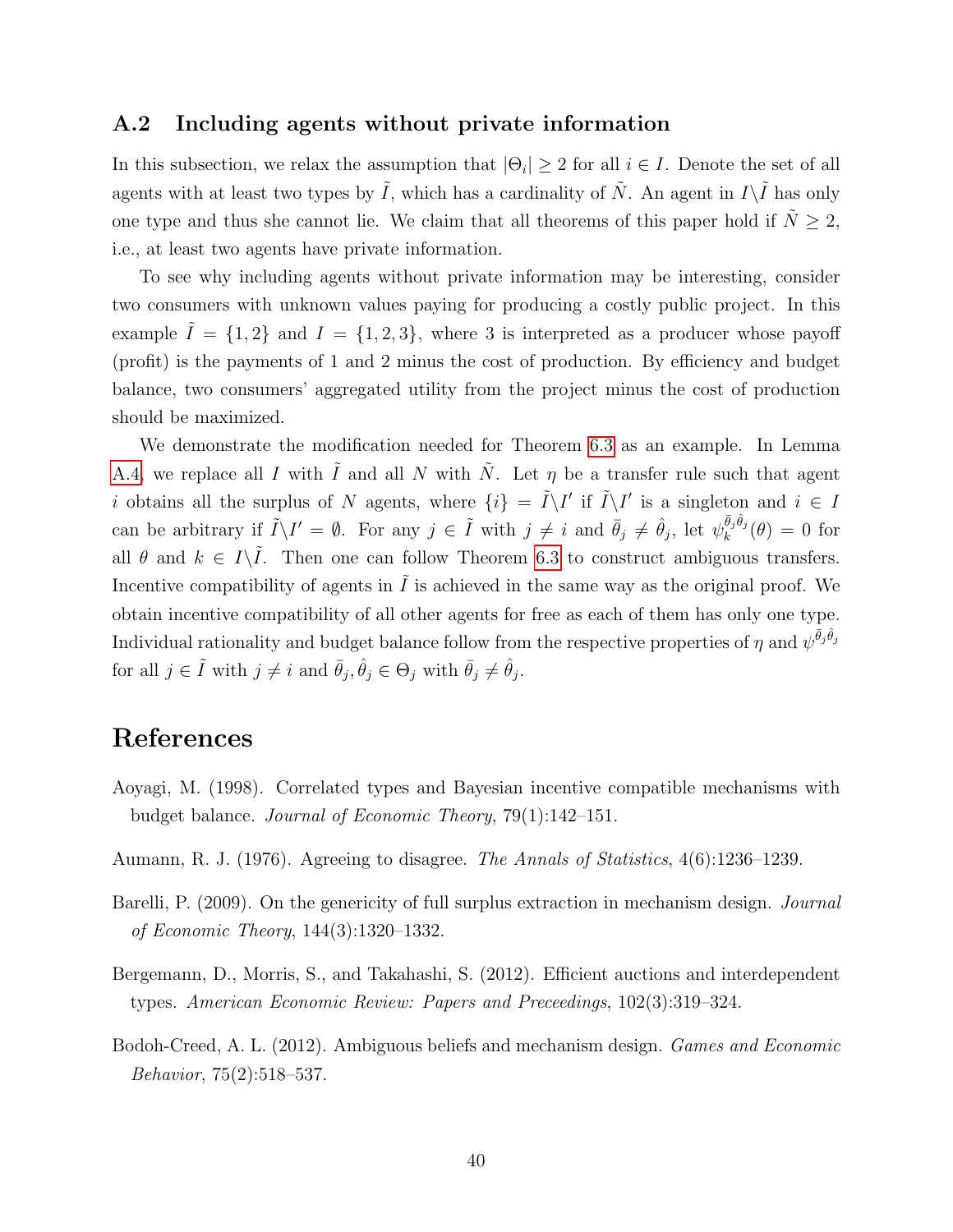- <span id="page-40-14"></span>Börgers, T., Krähmer, D., and Strausz, R. (2015). An introduction to the theory of mechanism design. Oxford University Press, USA.
- <span id="page-40-10"></span>Bose, S. and Daripa, A. (2009). A dynamic mechanism and surplus extraction under ambiguity. Journal of Economic Theory, 144(5):2084–2114.
- <span id="page-40-9"></span>Bose, S., Ozdenoren, E., and Pape, A. (2006). Optimal auctions with ambiguity. Theoretical Economics, 1(4):411–438.
- <span id="page-40-13"></span>Bose, S. and Renou, L. (2014). Mechanism design with ambiguous communication devices. Econometrica, 82(5):1853–1872.
- <span id="page-40-1"></span>Chen, Y.-C. and Xiong, S. (2011). The genericity of beliefs-determine-preferences models revisited. Journal of Economic Theory, 146(2):751–761.
- <span id="page-40-6"></span>Chen, Y.-C. and Xiong, S. (2013). Genericity and robustness of full surplus extraction. Econometrica, 81(2):825–847.
- <span id="page-40-7"></span>Chung, K.-S. (1999). A note on Matsushima's regularity condition. Journal of Economic Theory, 87(2):429–433.
- <span id="page-40-2"></span>Clarke, E. H. (1971). Multipart pricing of public goods. Public Choice, 11(1):17–33.
- <span id="page-40-5"></span>Crémer, J. and McLean, R. (1985). Optimal selling strategies under uncertainty for a discriminating monopolist when demands are interdependent. Econometrica, 53(2):345–361.
- <span id="page-40-0"></span>Crémer, J. and McLean, R. P. (1988). Full extraction of the surplus in Bayesian and dominant strategy auctions. Econometrica, 56(6):1247–1257.
- <span id="page-40-4"></span>Dasgupta, P. and Maskin, E. (2000). Efficient auctions. The Quarterly Journal of Economics, 115(2):341–388.
- <span id="page-40-8"></span>d'Aspremont, C., Crémer, J., and Gérard-Varet, L.-A. (2004). Balanced Bayesian mechanisms. Journal of Economic Theory, 115(2):385–396.
- <span id="page-40-3"></span>d'Aspremont, C. and Gérard-Varet, L.-A. (1979). Incentives and incomplete information. Journal of Public Economics, 11(1):25–45.
- <span id="page-40-11"></span>De Castro, L. I., Liu, Z., and Yannelis, N. C. (2017a). Ambiguous implementation: the partition model. Economic Theory, 63(1):233–261.
- <span id="page-40-12"></span>De Castro, L. I., Liu, Z., and Yannelis, N. C. (2017b). Implementation under ambiguity. Games and Economic Behavior, 101:20–33.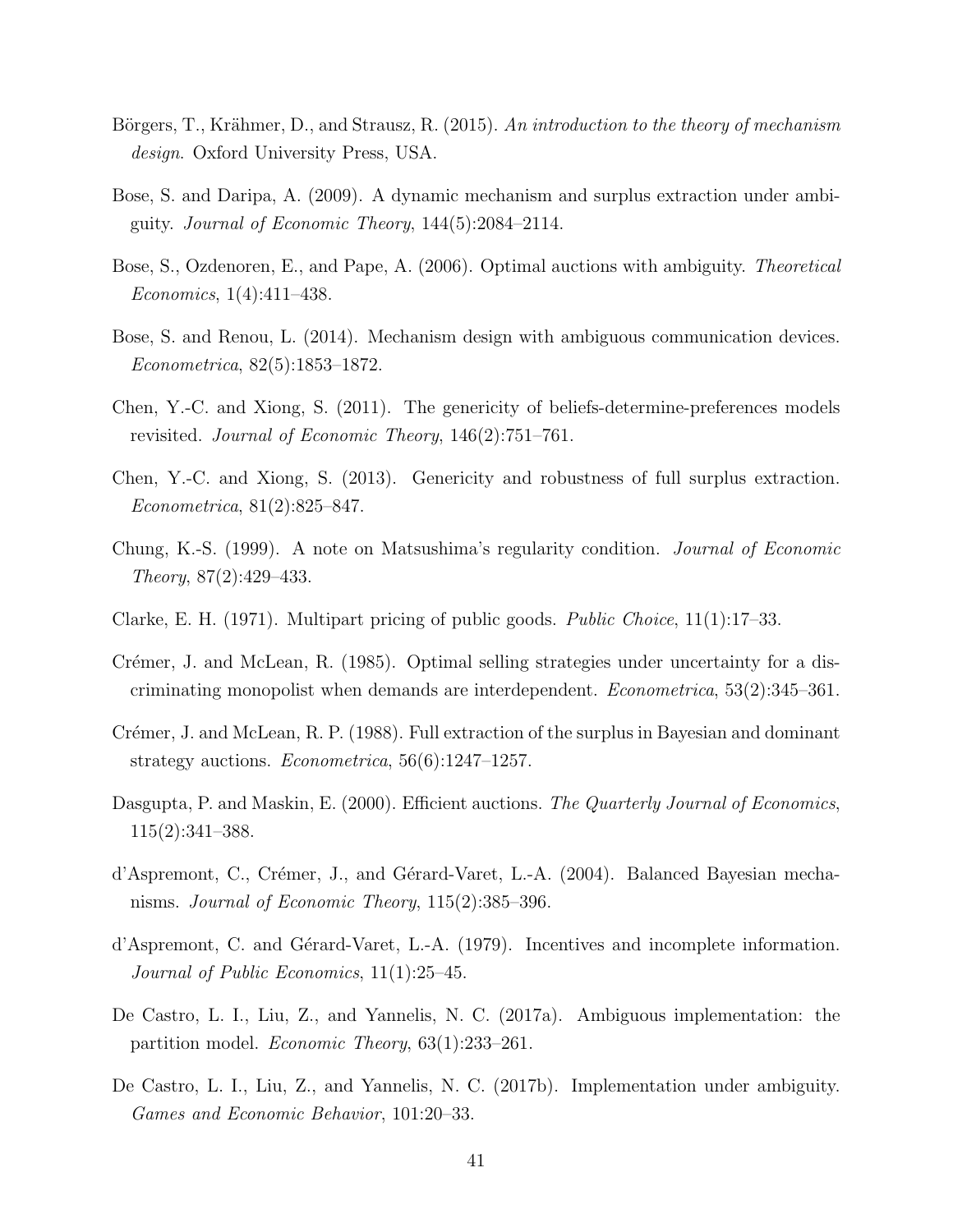- <span id="page-41-11"></span>De Castro, L. I. and Yannelis, N. C. (2009). Ambiguity aversion solves the conflict between efficiency and incentive compatibility. Working paper.
- <span id="page-41-1"></span>Di Tillio, A., Kos, N., and Messner, M. (2017). The design of ambiguous mechanisms. The Review of Economic Studies, 84(1):237–274.
- <span id="page-41-13"></span>Ghirardato, P. and Marinacci, M. (2002). Ambiguity made precise: A comparative foundation. Journal of Economic Theory, 102(2):251–289.
- <span id="page-41-12"></span>Gilboa, I. and Schmeidler, D. (1989). Maxmin expected utility with non-unique prior. Journal of Mathematical Economics, 18(2):141–153.
- <span id="page-41-3"></span>Groves, T. (1973). Incentives in teams. Econometrica, 41(4):617–631.
- <span id="page-41-5"></span>Heifetz, A. and Neeman, Z. (2006). On the generic (im) possibility of full surplus extraction in mechanism design. Econometrica, 74(1):213–233.
- <span id="page-41-4"></span>Jehiel, P. and Moldovanu, B. (2001). Efficient design with interdependent valuations. *Econo*metrica, 69(5):1237–1259.
- <span id="page-41-14"></span>Klibanoff, P., Marinacci, M., and Mukerji, S. (2005). A smooth model of decision making under ambiguity. Econometrica, 73(6):1849–1892.
- <span id="page-41-0"></span>Kosenok, G. and Severinov, S. (2008). Individually rational, budget-balanced mechanisms and allocation of surplus. *Journal of Economic Theory*,  $140(1):126-161$ .
- <span id="page-41-7"></span>Liu, H. (2014). Efficient dynamic mechanisms in environments with interdependent valuations. Working paper.
- <span id="page-41-10"></span>Matsushima, H. (1991). Incentive compatible mechanisms with full transferability. Journal of Economic Theory, 54(1):198–203.
- <span id="page-41-2"></span>Matsushima, H. (2007). Mechanism design with side payments: Individual rationality and iterative dominance. Journal of Economic Theory, 133(1):1–30.
- <span id="page-41-6"></span>McAfee, R. P. and Reny, P. J. (1992). Correlated information and mechanism design. *Econo* $metrica, 60(2):395-421.$
- <span id="page-41-8"></span>McLean, R. and Postlewaite, A. (2002). Informational size and incentive compatibility. Econometrica, 70(6):2421–2453.
- <span id="page-41-9"></span>McLean, R. and Postlewaite, A. (2004). Informational size and efficient auctions. The Review of Economic Studies, 71(3):809–827.